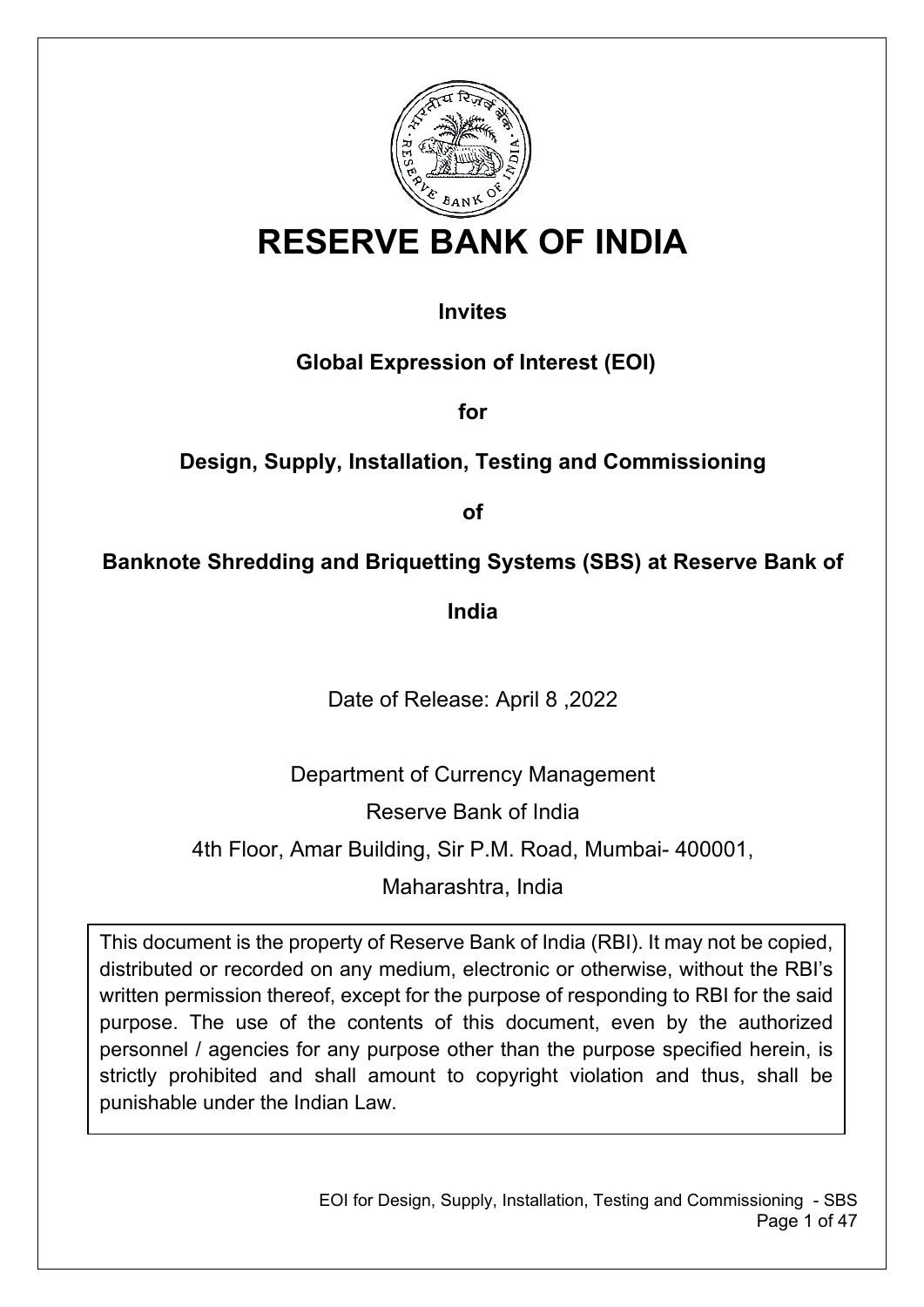### **DISCLAIMER & DISCLOSURES**

Reserve Bank of India, Department of Currency Management, Central Office, Mumbai, has prepared this document to give background information on the Project to the interested parties. While Reserve Bank of India has taken due care in the preparation of this document and believe it to be accurate, neither Reserve Bank of India nor any of its authorities, agencies, officers, employees, agents or advisors give any warranty or make any representations, express or implied as to the completeness or accuracy of the information contained in this document or any information which may be provided in association with it.

The information is not intended to be exhaustive. Interested parties are required to make their own inquiries and respondents will be required to confirm in writing that they have done so and they do not rely only on the information provided by RBI in submitting response to the EOI document. The information is provided on the basis that it is non–binding on Reserve Bank of India or any of its authorities, agencies, officers, employees, agents or advisors.

Reserve Bank of India reserves the right not to proceed with the Project or to change the configuration of the Project, to alter the time-table reflected in this document or to change the process or procedure to be applied. It also reserves the right to decline to discuss the matter further with any party expressing interest. No reimbursement of cost of any type will be paid to persons or entities expressing interest.

The proposal in response to the EOI should be signed and submitted by a person duly authorized to bind the bidding company to the details submitted in the proposal in response to the EOI. Any clarification sought can be mailed to [sbsproject@rbi.org.in.](mailto:sbsproject@rbi.org.in) All clarifications sought shall be replied individually and also posted in the 'Tenders' section of the Bank's website **(***[www.rbi.org.in\)](https://www.rbi.org.in/).*

Any product name / function used in this document are meant to be generic and do not refer to the product of any company. In case such proprietary terms have been inadvertently mentioned, then such terms should be taken to refer to the generic technology. Applicants with industry standard equivalent product name / function under any other name will also be eligible to submit their EOI.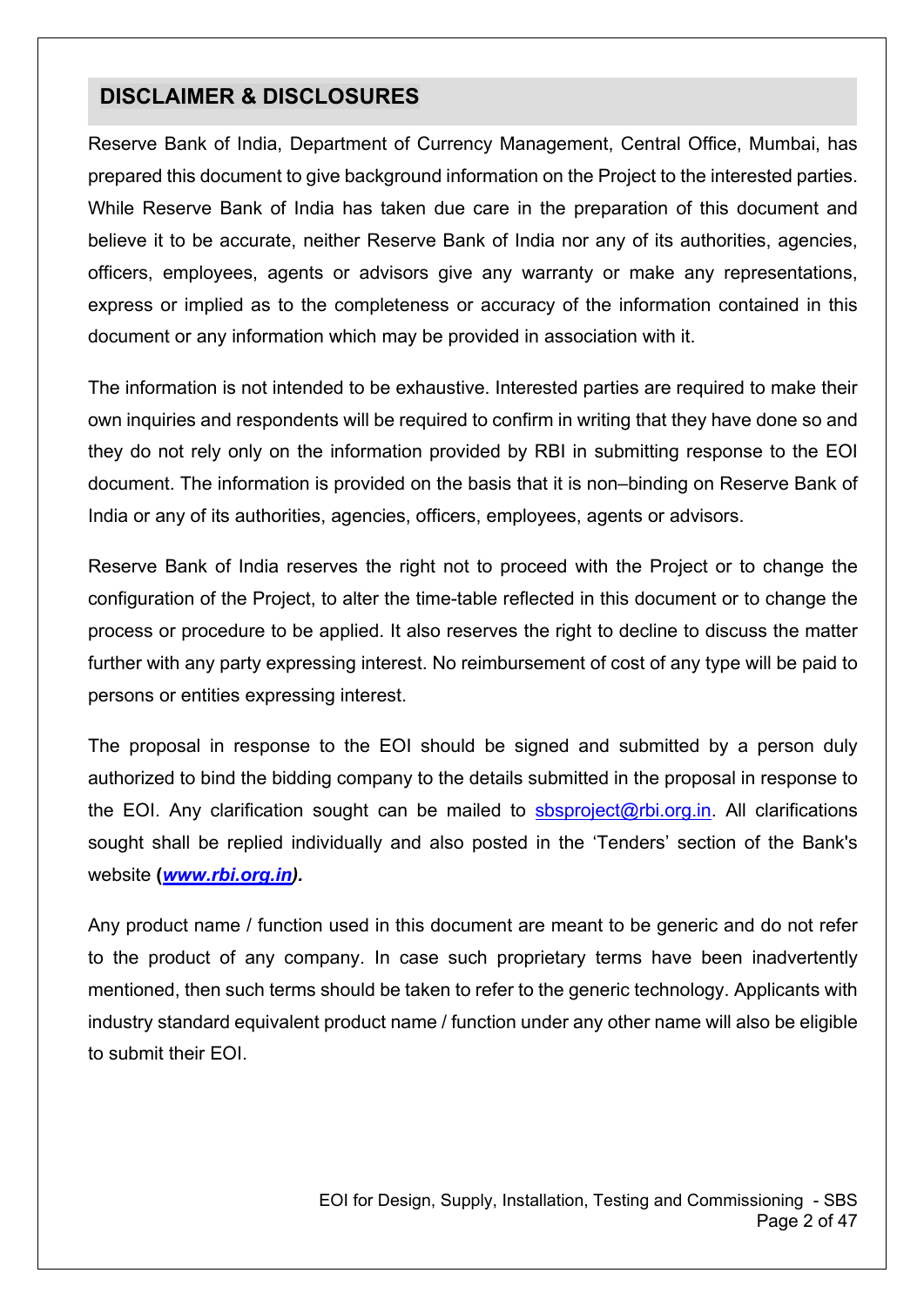## **CONTENTS**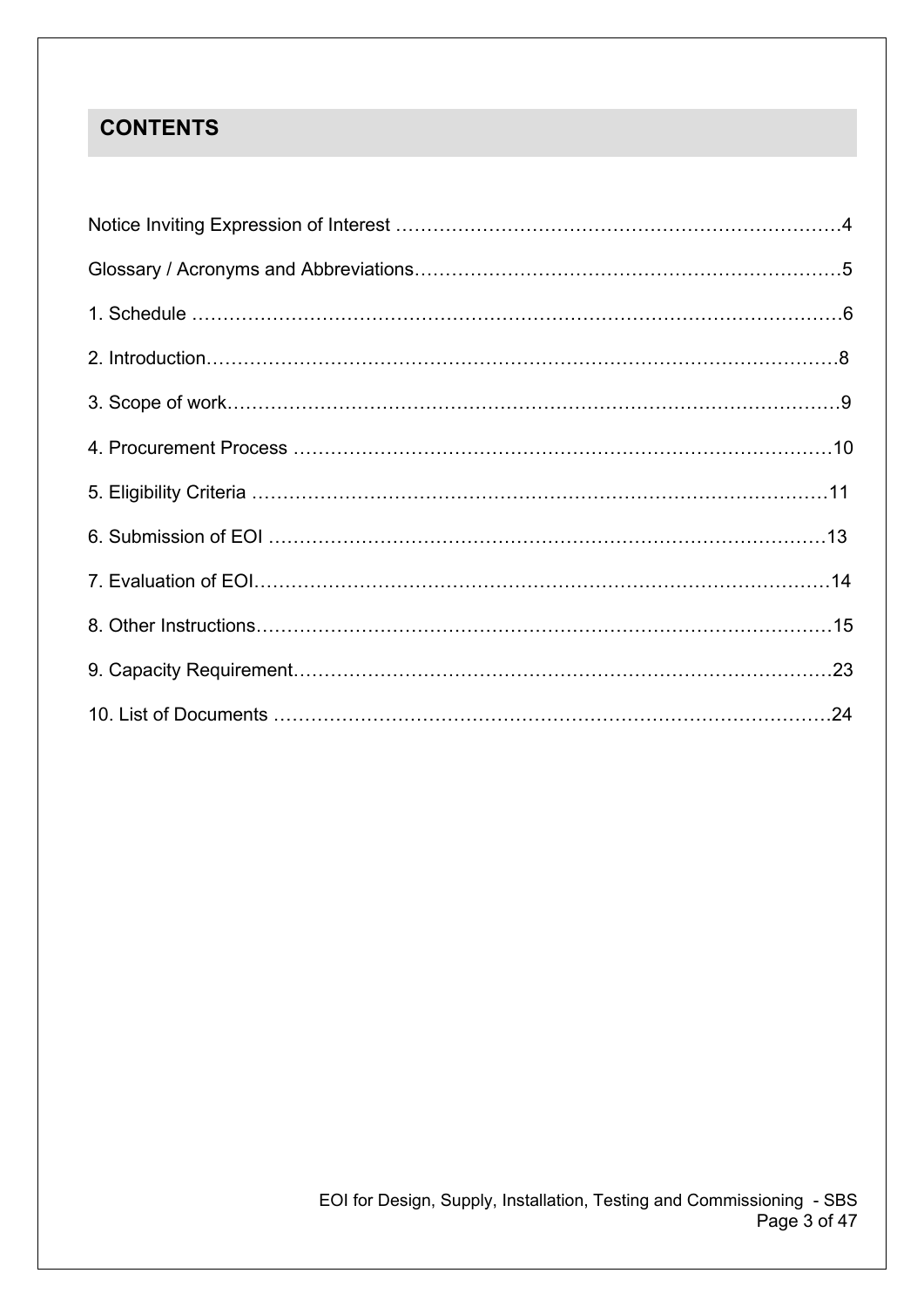

## **Reserve Bank of India Department of Currency Management Mumbai**

## **Notice inviting Global Expression of Interest**

## **EXPRESSION OF INTEREST (EOI) FOR DESIGN, SUPPLY, INSTALLATION, TESTING AND COMMISSIONING OF BANKNOTE SHREDDING AND BRIQUETTING SYSTEMS (SBS) TO RESERVE BANK OF INDIA**

Reserve Bank of India, Department of Currency Management, Central Office, Mumbai - 400 001 (hereinafter referred to as **the Bank**), intends to invite Expression of Interest from entities desirous of designing, supplying, installing, testing and commissioning SBS at Regional Offices of the Bank. Accordingly, the Bank invites EOI applications for selection of entities for the proposed work.

Eligible entities, having experience in offering comprehensive product and/or services and necessary expertise conforming to the scope of the work, are hereby invited to submit their EOI application forms together with the enclosures as per the prescribed format in sealed covers to Chief General Manager-in-Charge, Reserve Bank of India, Department of Currency Management, Central Office, 4<sup>th</sup> Floor, Amar Building, Sir P.M. Road, Fort, Mumbai - 400001, so as to reach on or before the last date of submission, as indicated in the Schedule.

For more details, please visit – **[www.rbi.org.in](https://www.rbi.org.in/) / Tenders.** Any addition / deletion /modification and correspondence related to the EOI document will be posted only on the Bank's website.

------------------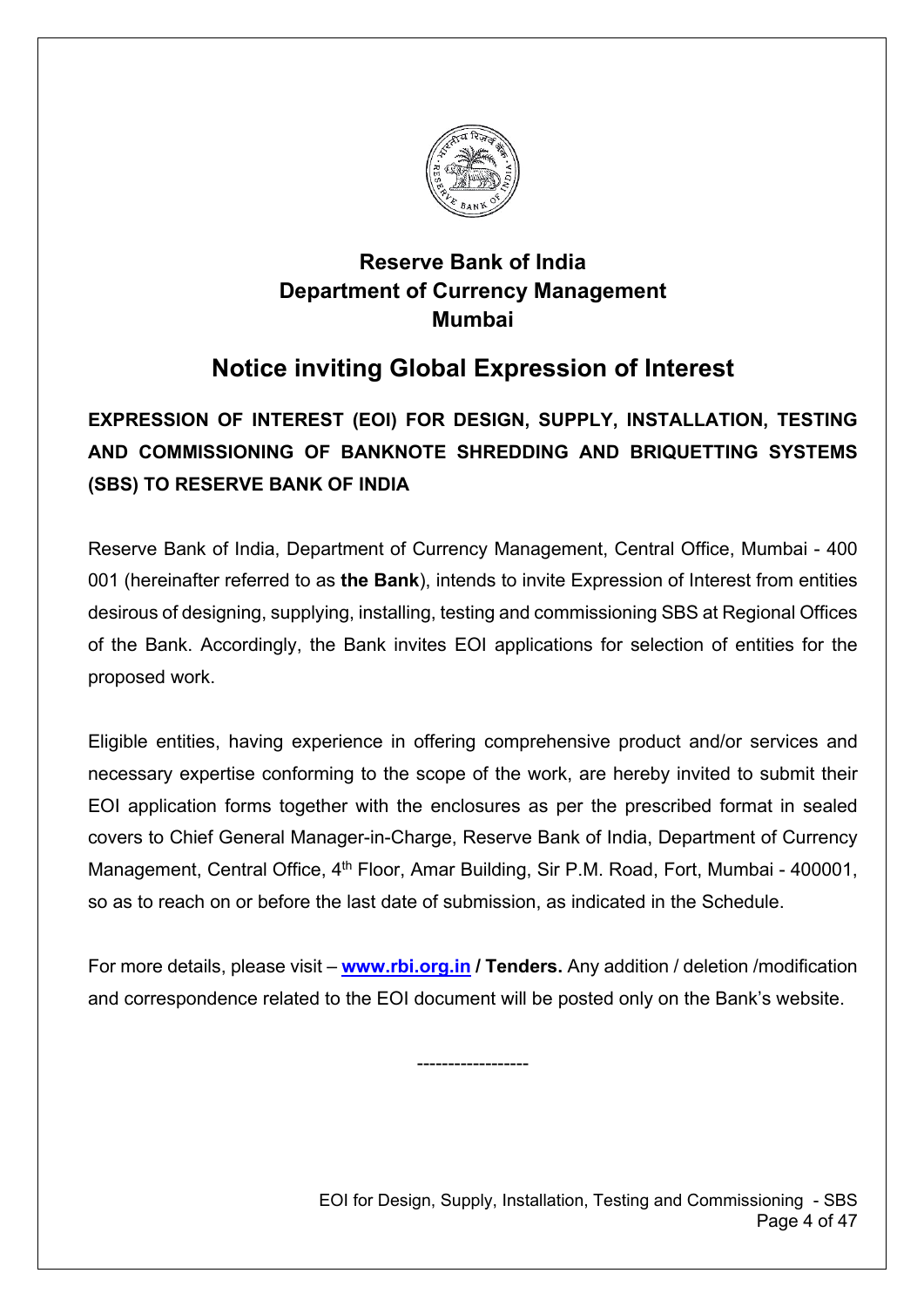## **GLOSSARY / ACRONYMS / ABBREVIATIONS**

| Keywords /                | <b>Definition / Full Form</b>                                                                                                                                                                                                                                                                                                                                                                                                                                   |  |  |  |
|---------------------------|-----------------------------------------------------------------------------------------------------------------------------------------------------------------------------------------------------------------------------------------------------------------------------------------------------------------------------------------------------------------------------------------------------------------------------------------------------------------|--|--|--|
| <b>Abbreviations</b>      |                                                                                                                                                                                                                                                                                                                                                                                                                                                                 |  |  |  |
| <b>SBS</b>                | <b>Shredding and Briquetting System</b>                                                                                                                                                                                                                                                                                                                                                                                                                         |  |  |  |
| <b>CVPS</b>               | <b>Currency Verification and Processing System</b>                                                                                                                                                                                                                                                                                                                                                                                                              |  |  |  |
| Applicant                 | A firm / company / Consortium having the experience and which<br>has obtained / downloaded the EOI document from DCM, RBI,<br>Mumbai / RBI website and applied for the same                                                                                                                                                                                                                                                                                     |  |  |  |
| Application               | The EOI submitted in the prescribed format by an Applicant<br>interested in the Project                                                                                                                                                                                                                                                                                                                                                                         |  |  |  |
| <b>EOI</b>                | <b>Expression of Interest</b>                                                                                                                                                                                                                                                                                                                                                                                                                                   |  |  |  |
| Eligible<br>Applicant/s   | The applicant/s declared as eligible at each stage of evaluation for<br>the project by RBI.                                                                                                                                                                                                                                                                                                                                                                     |  |  |  |
| <b>IST</b>                | <b>Indian Standard Time</b>                                                                                                                                                                                                                                                                                                                                                                                                                                     |  |  |  |
| Project                   | project for design, supply, installation,<br>The<br>testing<br>and<br>commissioning of SBS with comprehensive solution for shredding<br>briquetting paper/ other substrate banknotes (including<br>and<br>loading/ storing/ conveying), and maintenance thereof during and<br>after the warranty period and providing all the concomitant Training/<br>Technical Support/ incidental services/ software/ accessories for<br>operationalization of the machines. |  |  |  |
| RBI or the<br><b>Bank</b> | The Reserve Bank of India                                                                                                                                                                                                                                                                                                                                                                                                                                       |  |  |  |
| <b>RFP</b>                | <b>Request for Proposal</b>                                                                                                                                                                                                                                                                                                                                                                                                                                     |  |  |  |
| Site of Work              | Offices of the RBI as indicated in Section on "Requirements" and<br>any other site as decided by RBI from time to time.                                                                                                                                                                                                                                                                                                                                         |  |  |  |
| <b>OEM</b>                | <b>Original Equipment Manufacturer</b>                                                                                                                                                                                                                                                                                                                                                                                                                          |  |  |  |
| <b>Local Supplier</b>     | As defined in Public Procurement (Preference to Make in India)<br>Order 2017 dated June 15, 2017 and subsequent amendments by<br>Department for Promotion of Industry and<br>Internal Trade,<br>Government of India.                                                                                                                                                                                                                                            |  |  |  |
| Kg/hr                     | Kilogram/Hour                                                                                                                                                                                                                                                                                                                                                                                                                                                   |  |  |  |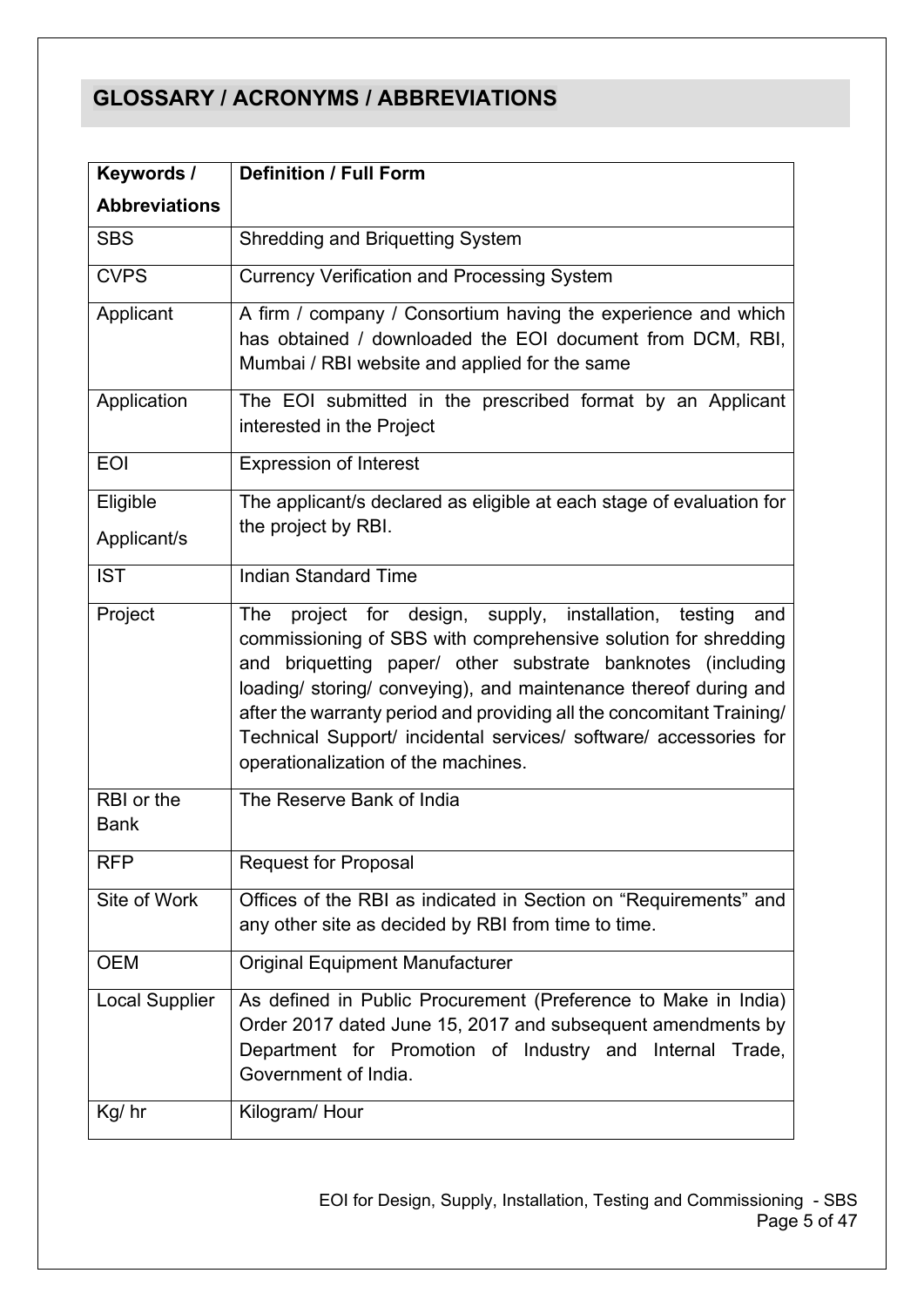## **1. SCHEDULE**

| <b>Event</b>                                     | Date and Time*                        |
|--------------------------------------------------|---------------------------------------|
| <b>Issue of EOI</b>                              | April 8, 2022                         |
| Last date and time for submission of queries for | April 22, 2022 up to 1700 hrs (IST)   |
| pre-bid meeting                                  |                                       |
| Date and Time of holding pre-bid meeting         | April 25, 2022 1500 to 1700 hrs (IST) |
| Last date for issue of addendum/corrigendum, if  | April 29, 2022                        |
| any.                                             |                                       |
| Last date and time for submission of completed   | May 20, 2022 up to 1500 hrs (IST)     |
| <b>EOI</b>                                       |                                       |
| Opening of EOI documents                         | May 20, 2022 at 1600 hrs (IST)        |
| Venue for conducting pre-bid meeting, submission | Reserve Bank of India,                |
| of completed EOI documents (excluding Saturday   | Department of Currency Management,    |
| and Sunday) and opening of EOI documents         | Central Office,                       |
|                                                  | 4 <sup>th</sup> Floor, Amar Building, |
|                                                  | Sir P.M. Road,                        |
|                                                  | Fort.                                 |
|                                                  | Mumbai - 400 001.                     |
|                                                  | (Bank reserves the right to conduct   |
|                                                  | pre-bid meeting in an online mode     |
|                                                  | i.e., through Webex / Video           |
|                                                  | Conference.)                          |

\* The Bank reserves the right to modify/extend the timelines/dates mentioned above

This document can also be downloaded from the **'Tenders'** section of RBI's website [\(https://rbi.org.in/\)](https://rbi.org.in/)

Queries / clarifications can be sought by email till the date mentioned as per above Schedule. Emails in this regard should be sent to  $sbsproject@rbi.org.in$  and should have the subject *"Design, Supply, Installation, Testing and Commissioning – Banknote Shredding and Briquetting Systems (SBS) at Reserve Bank of India*". Queries sent to any other email ID/through post will not be considered by the Bank.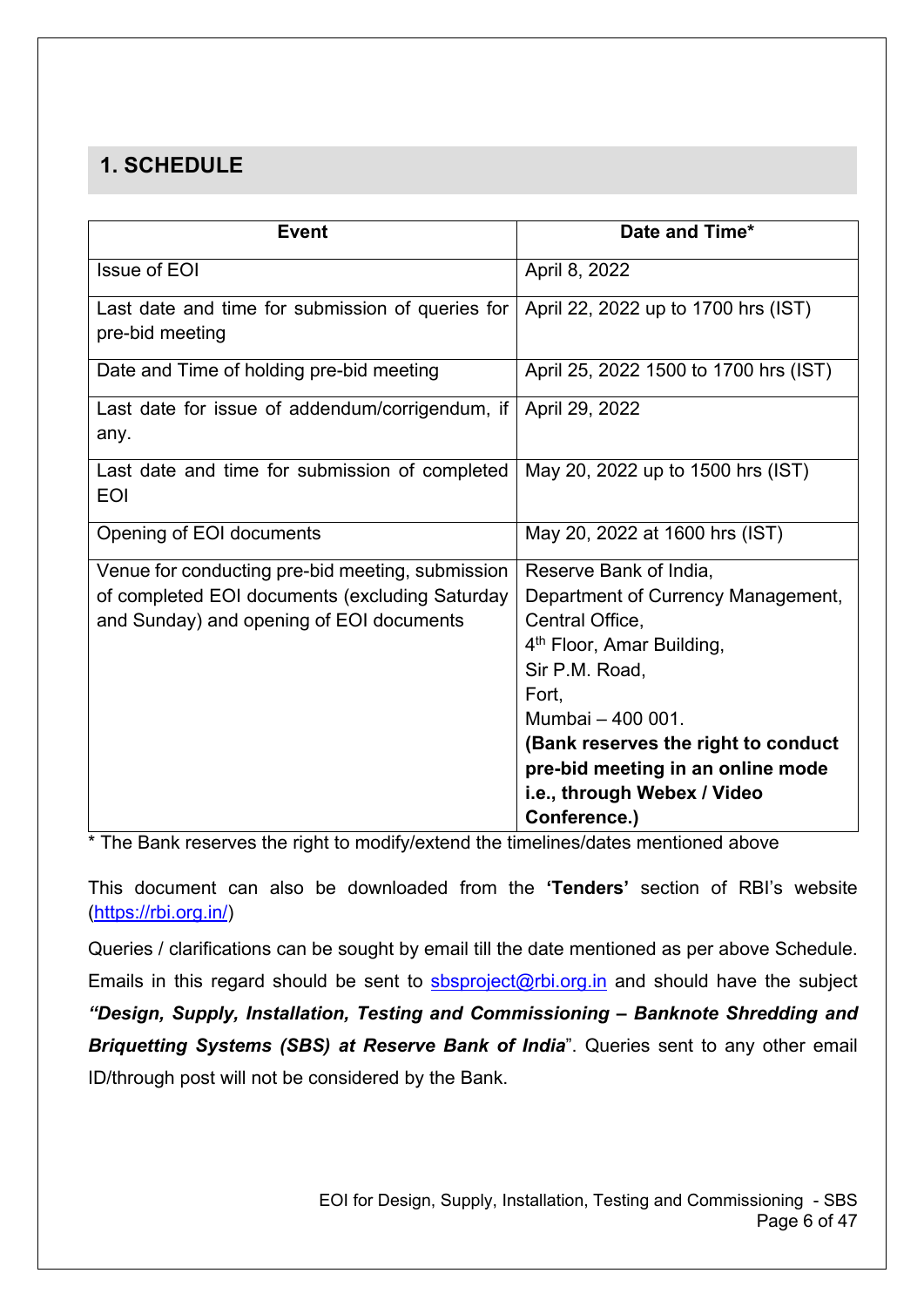The response to the EOI should be submitted in a sealed cover at the following address:

Chief General Manager-in-Charge, Reserve Bank of India, Department of Currency Management 4th Floor, Amar Building, Sir P.M. Road, Mumbai- 400001, Phone: 022-2260 4401

The sealed envelope/ cover should be super-scribed with the title *"Expression of Interest for Design, Supply, Installation, Testing and Commissioning – Banknote Shredding and Briquetting Systems (SBS) at Reserve Bank of India".* The response should be signed and submitted by a person duly authorized to bind the bidding company to the details submitted in the proposal in response to the EOI. The signatory should give a declaration and through authenticated documentary evidence establish that he/she is empowered by the competent authority to sign the necessary documents and bind the bidding. The due date for submission of EOI is indicated in the Schedule.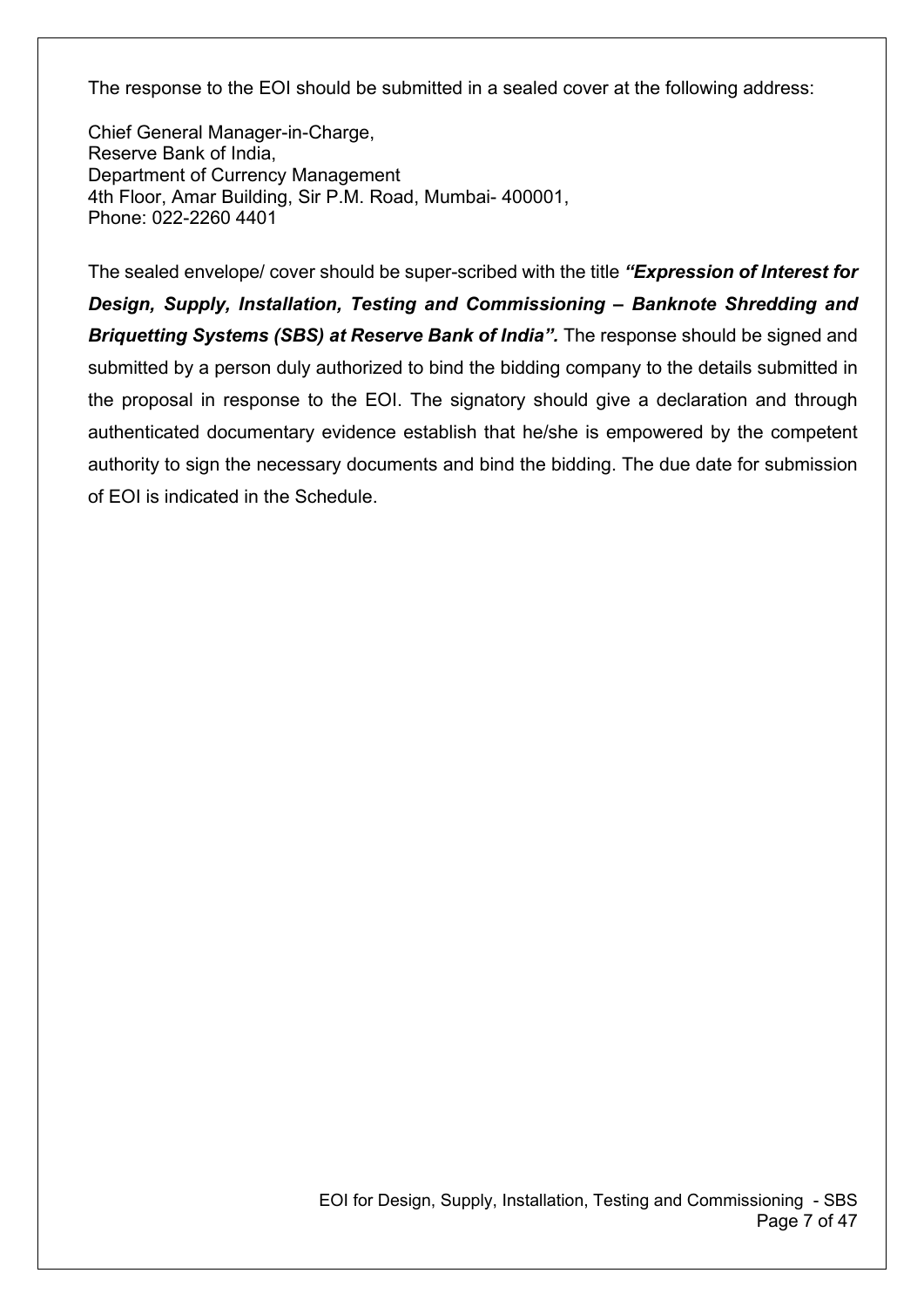## **2. INTRODUCTION**

Shredding and Briquetting System (SBS machines) are used in Bank's Regional Offices for disposal of soiled banknotes. The existing SBS machine consists of two parts (a) Shredding Section which comprises of a conveyor (where the banknotes are loaded for transport to the shredding unit) and a shredder where notes are shredded, (b) Briquetting Section, where shreds of banknotes are collected in a Hopper and then compressed into briquettes by Briquetting Units. The shreds from Currency Verification and Processing System (CVPS) are also fed to the same briquetting section for conversion to briquettes. A pictorial representation of the process flow is given below:





*Above pictorial representation is for the purpose of understanding the process only.*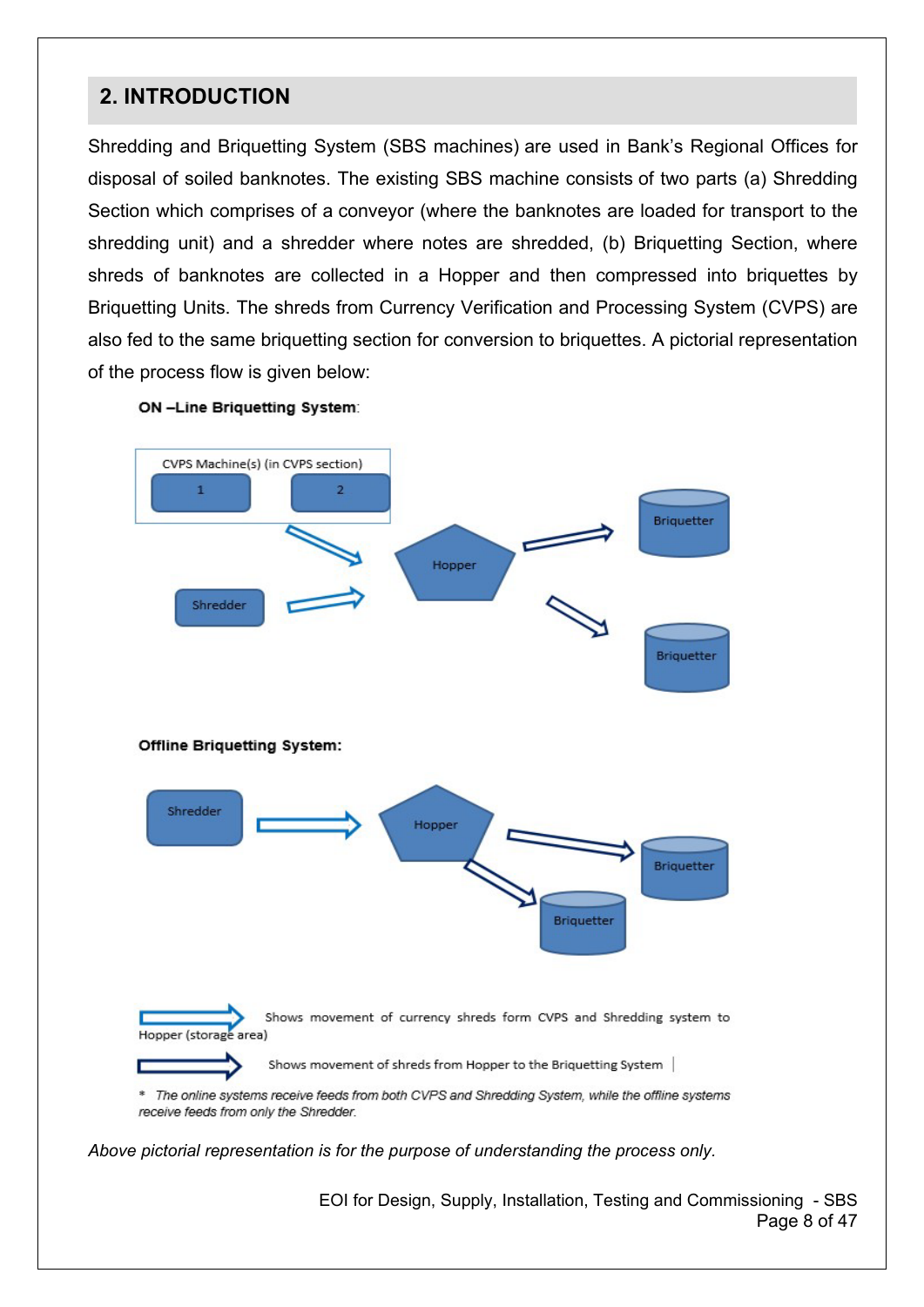### **3. SCOPE OF WORK**

**3.1** The scope of work will involve study of the Bank's existing procedures/ work processes, visiting the sites (if required) and understanding the capacity requirements at the Offices of the Bank, preparing a solution that fulfils the Bank's requirement of shredding and briquetting paper/ other substrate banknotes (including loading/ storing/ conveying) including their connection with the CVPS machines taking into consideration the space availability / limitations and relative location of different systems viz. CVPS, Conveyor/ Storage, Shredder, Briquetting presses with comprehensive technical details. The eligible applicant shall be required to give technical presentations to the Bank. The detailed scope of work will be indicated in the RFP.

**3.2** Planning and designing the processes by adopting the latest relevant technologies, best suited for operations in central banks, without compromising the integrity of the process and security in the Bank, to the requirements and satisfaction of the Bank;

**3.3** Suggestions for automation solutions for SBS;

**3.4** Sharing detailed technical specification of the proposed solution/ SBS to be installed in Offices / locations as desired by the Bank;

**3.5** Providing an all-inclusive comprehensive maintenance of the SBS during and after the warranty period and

**3.6** Providing all the concomitant training/ technical support/ incidental services/ software/ accessories for operationalization of the machines.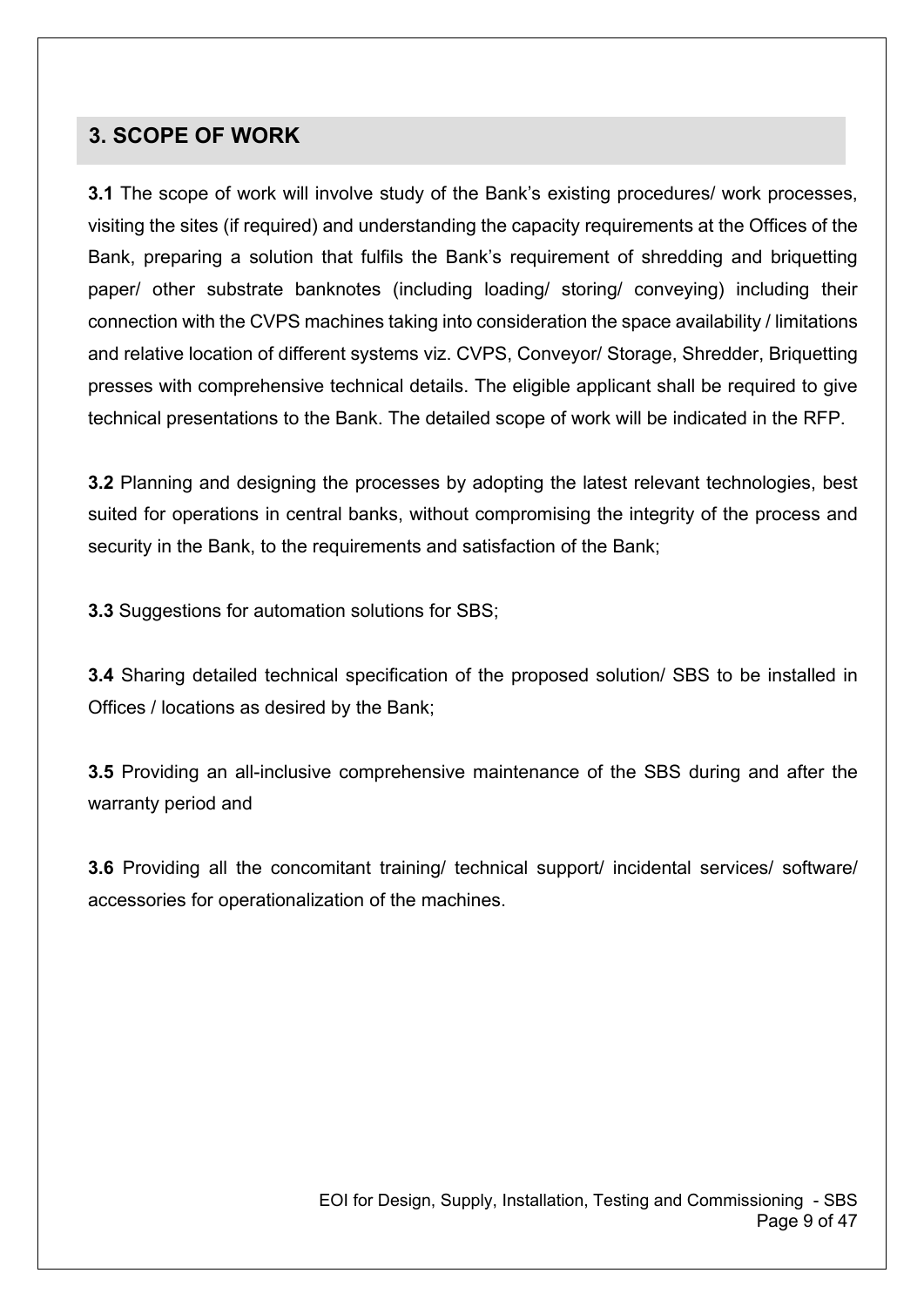## **4. PROCUREMENT PROCESS**

- 4.1 The following process shall be undertaken for the procurement: -
- i. Issue of document inviting EOI.
- ii. Pre-Bid Meeting
- iii. Receipt of EOI from applicants.
- iv. Evaluation of applicants based on the Pre-Qualification Criteria. Eligible Applicants will be further evaluated based on their technical presentations
- v. Short listing of eligible applicants based on evaluation of EOI.
- vi. Issue of RFP document to short listed applicants.
- vii. Receipt of bids.
- viii. Technical Evaluation of Applicants based on parameters stipulated in the RFP document.
- ix. Opening of commercial bids for the eligible applicants.
- x. Selection of successful applicant(s) and award of contract.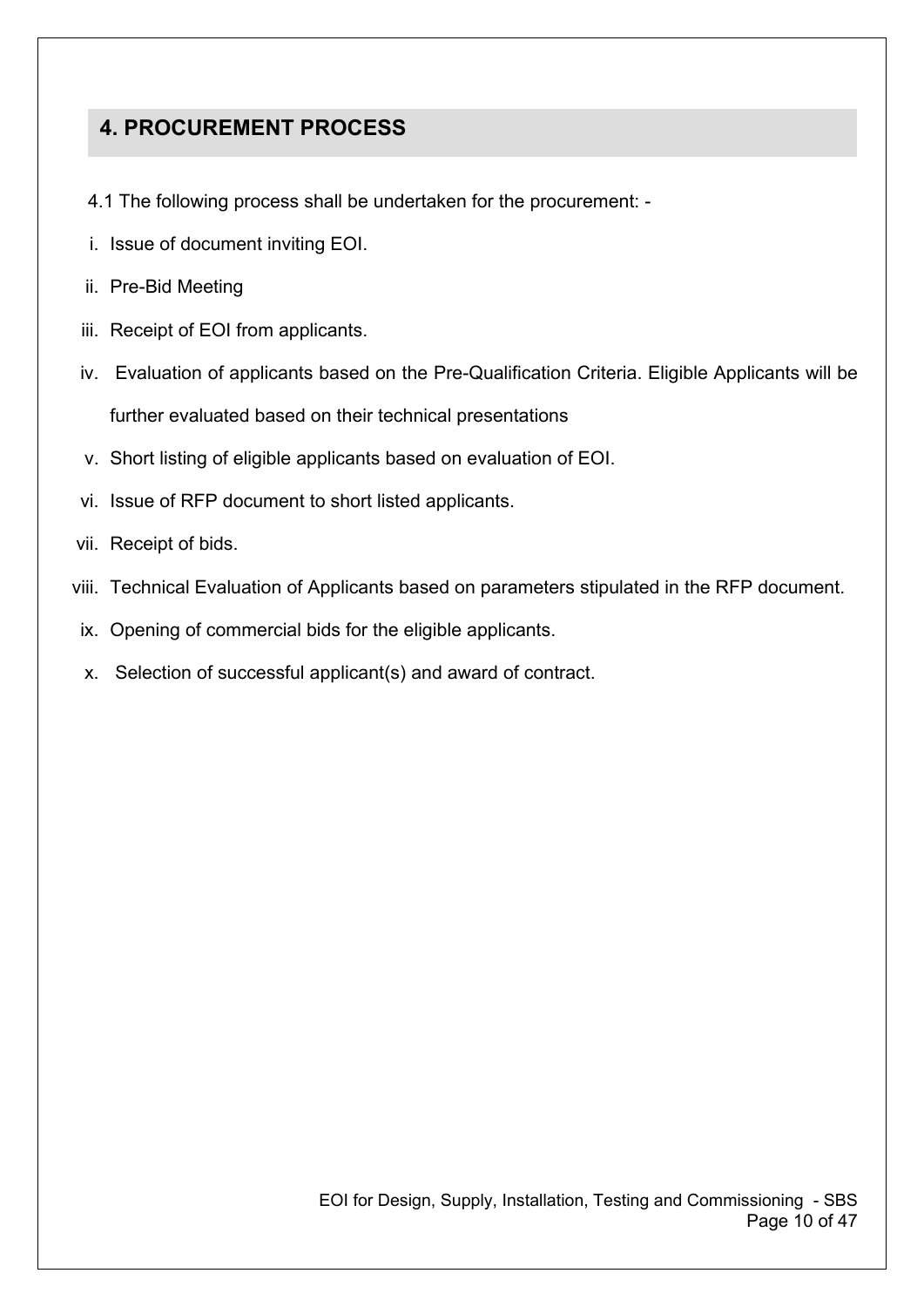## **5. ELIGIBILITY CRITERIA**

| Sr.<br>No    | <b>Criteria</b>                | <b>Requirements / Supporting Document to be</b><br>submitted along with EOI |  |  |  |
|--------------|--------------------------------|-----------------------------------------------------------------------------|--|--|--|
| $\mathbf{i}$ | Past Experience                | Non-Local Supplier - Applicant should have experience of                    |  |  |  |
|              |                                | at least 8 years of design, supply, installation, commissioning             |  |  |  |
|              |                                | and operating Banknote Shredding and Briquetting Systems                    |  |  |  |
|              |                                | at Central Banks / Note Issuing Authorities / Currency                      |  |  |  |
|              |                                | Presses/ Any other Currency Management Entity as on                         |  |  |  |
|              |                                | December 31, 2021.                                                          |  |  |  |
|              |                                | Local Supplier - Applicant should have experience of at                     |  |  |  |
|              |                                | least 2 years of design, supply, installation, commissioning                |  |  |  |
|              |                                | and operating Banknote Shredding and Briquetting Systems                    |  |  |  |
|              |                                | as on December 31, 2021.                                                    |  |  |  |
|              |                                | The Applicant shall submit the credentials regarding past                   |  |  |  |
|              |                                | experience as per Form-A.                                                   |  |  |  |
| ii.          | Past Supply                    | Applicant should have designed, supplied, installed/                        |  |  |  |
|              |                                | upgraded (capacity enhancement/ life extension above 3                      |  |  |  |
|              |                                | years for SBS originally manufactured / supplied by them                    |  |  |  |
|              |                                | only) and commissioned at least 10 Banknote Shredding and                   |  |  |  |
|              |                                | Briquetting Systems with individual capacity of equal to or                 |  |  |  |
|              |                                | more than 300 kg/ hr to Central Banks / Note Issuing                        |  |  |  |
|              |                                | Authorities / Currency Presses/ Any other Currency                          |  |  |  |
|              |                                | Management Entity during the period January 01, 2012 to                     |  |  |  |
|              |                                | December 31, 2021.                                                          |  |  |  |
|              |                                | The Applicant shall submit the credentials regarding past supply            |  |  |  |
|              |                                | to the extent required as per Form-B.                                       |  |  |  |
| iii          | Capability -                   | Applicant should have capacity to manufacture and supply in                 |  |  |  |
|              | equipment and<br>manufacturing | one year, at least 18 Banknote Shredding and Briquetting                    |  |  |  |
|              | facility                       | Systems of 300 kg/hr capacity and above, of which at least 6                |  |  |  |
|              |                                | Systems should be of 500 kg/hr and above capacity.                          |  |  |  |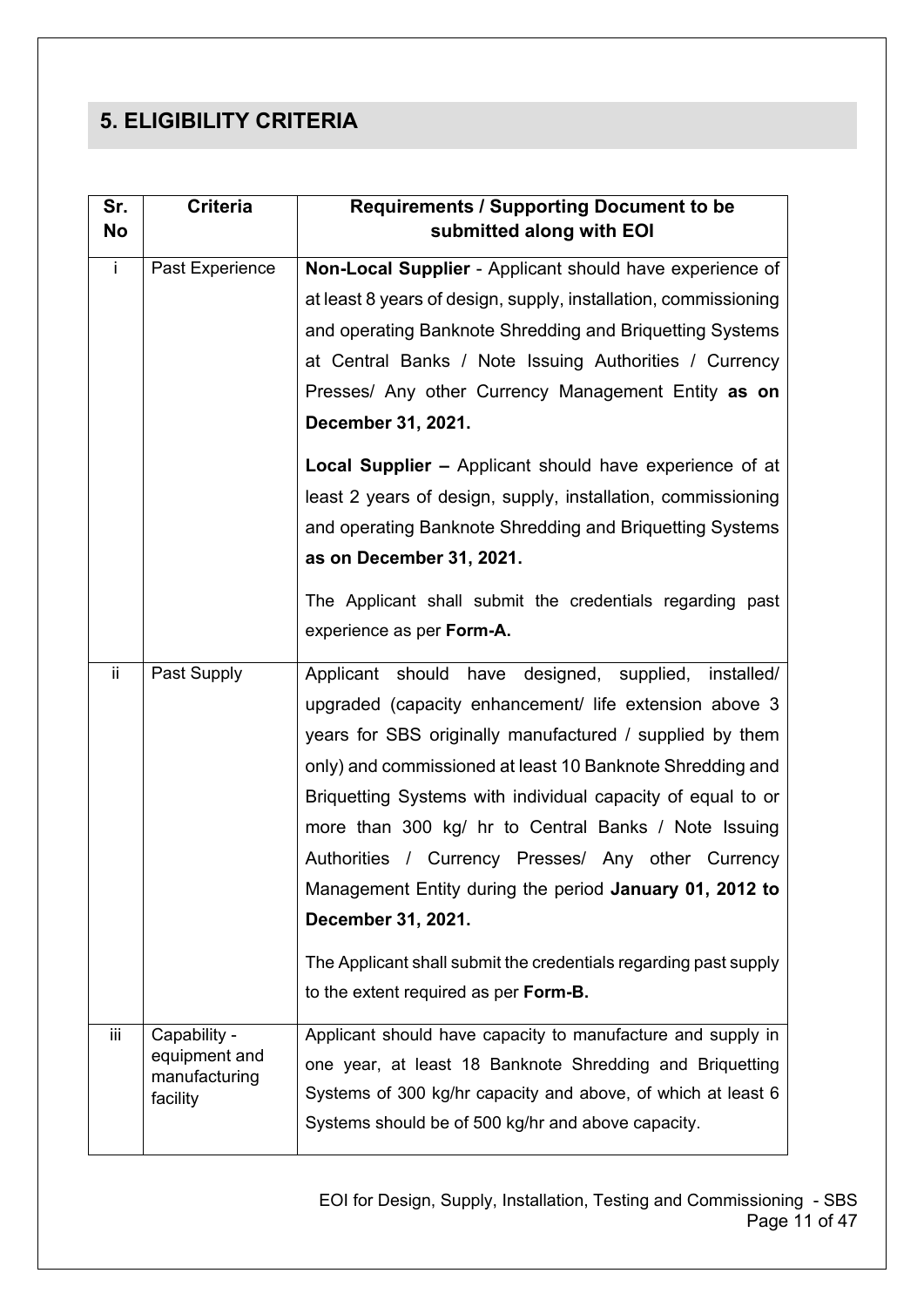|    |                | A declaration to this effect signed by the Applicant is to be<br>submitted. |  |  |  |
|----|----------------|-----------------------------------------------------------------------------|--|--|--|
| iv | Financial      | The average annual financial turnover of the applicant during               |  |  |  |
|    | standing       | last three financial years should be at least <b>INR 100 Crores.</b>        |  |  |  |
|    |                | For non-local suppliers, it is to be calculated as per the                  |  |  |  |
|    |                | exchange rate as on the balance sheet dates of respective                   |  |  |  |
|    |                | years, released by Financial Benchmarks India Private Limited               |  |  |  |
|    |                | (FBIL). For those currencies not in FBIL list, the rates shall be           |  |  |  |
|    |                | arrived at by taking into account conversion using the currency's           |  |  |  |
|    |                | closing rates and USD/INR rates of FBIL.                                    |  |  |  |
|    |                | Net Worth shall be positive in each of the last three financial             |  |  |  |
|    |                | years and should not have eroded more than 30% during the                   |  |  |  |
|    |                | last three-year period i.e. Net-Worth as on the last financial              |  |  |  |
|    |                | year should not be less than the 70% of the Net-Worth before                |  |  |  |
|    |                | 3 years.                                                                    |  |  |  |
|    |                | All financial data should be certified by competent accountants             |  |  |  |
|    |                | of respective countries e.g. Chartered Accountants/ Certified               |  |  |  |
|    |                | Public Accountants, etc.                                                    |  |  |  |
|    |                | The applicant shall enclose certified audited balance sheets,               |  |  |  |
|    |                | financial statements including statement on Profit and Loss and             |  |  |  |
|    |                | submit along with the Banker's certificate as per Form $-$ C.               |  |  |  |
| v  | Service Set-Up | The Applicant shall submit an undertaking to set-up Full-fledged            |  |  |  |
|    |                | Service Operations including onsite and offsite maintenance                 |  |  |  |
|    |                | support before the installation and commissioning of the                    |  |  |  |
|    |                | Shredding and Briquetting Systems.                                          |  |  |  |
| vi | Miscellaneous  | The applicant should submit the required declarations as per                |  |  |  |
|    |                | the Form $- D$ .                                                            |  |  |  |
|    |                |                                                                             |  |  |  |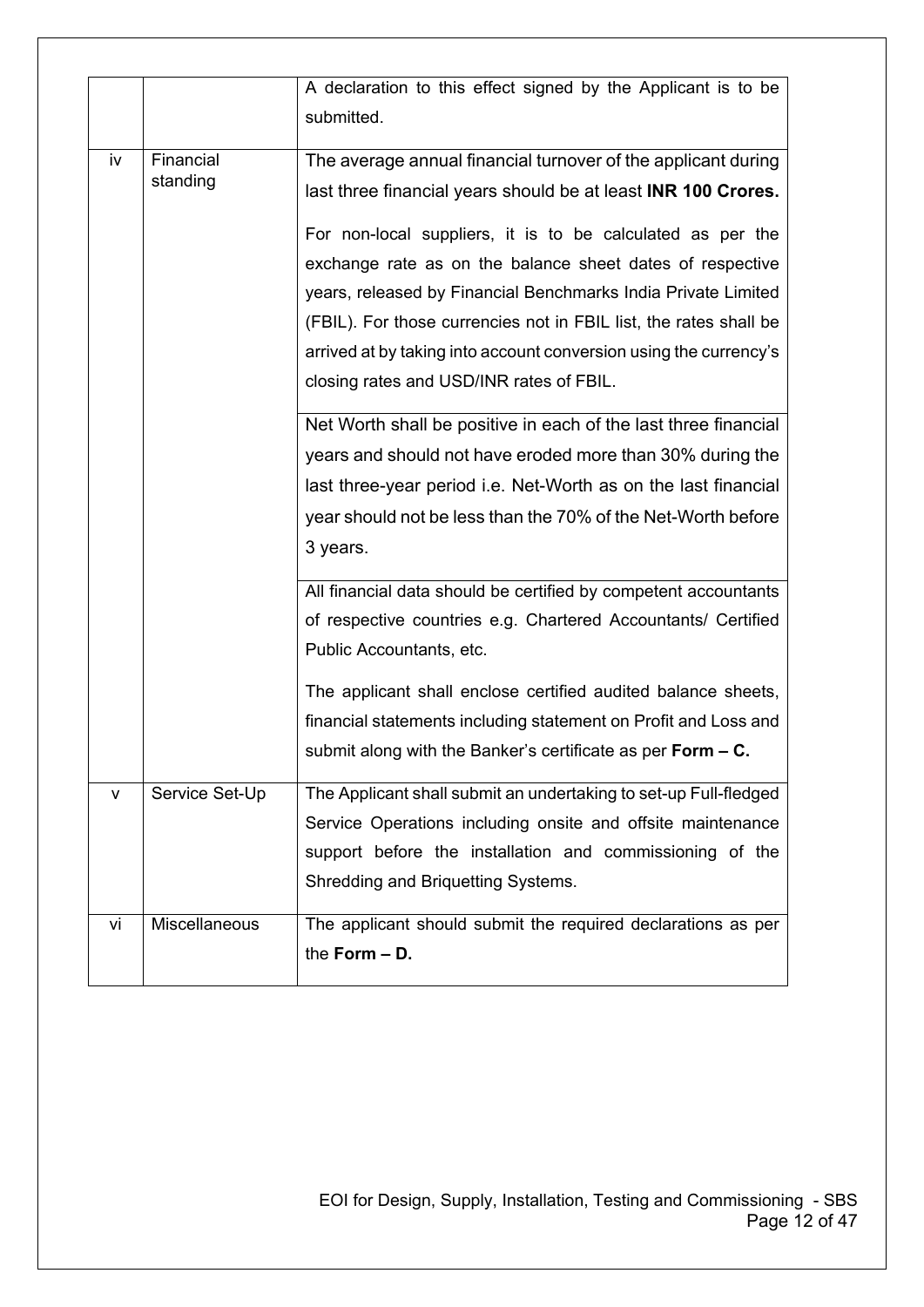### **6. SUBMISSION OF EOI**

**6.1** Intending applicants are required to submit documentary evidence to show supply/experience/ financial standing, etc., for example. work order and satisfactory completion certificate for the work done, certified financial statements, etc. as per the relevant formats indicated in Clause 10 - List of documents.

**6.2** The applicant shall ensure that the following documents are necessarily attached to the application, as indicated in the check list of documents, to be submitted with the EOI:

i) Self-Certified/Attested Copy of Certificate of Incorporation of the firm / company

ii) Self-Certified/Attested Copy/-ies of the work orders and completion certificate/s issued by the competent authority/-ies stating that the applicant had satisfactorily carried out the said contract work and having successfully completed as per Contract entered into thereof (**Form B)**.

**6.3** The applicants shall furnish a Banker's Certificate as per **Form C**.

**6.4** Each page of the application shall be signed by a person(s) on behalf of the organization having necessary authorization/ Power of Attorney to do so.

**6.5** The applicant shall not attach any information other than that mentioned above i.e, 6.1 to 6.4, to be eligible for consideration for selection.

**6.6** Clarifications on the EOI, if any, may be obtained from the Bank through [sbsproject@rbi.org.in](mailto:sbsproject@rbi.org.in) as provided in the **Schedule (Clause 1).** The concerned officials of the Bank attending to the project may also be contacted over phone at +91 22-2260 4428 / 2260 4434 between 1000 hrs (IST) to 1730 hrs (IST) on working days.

**6.7** The eligible applicant(s) would be required to submit the proposed solution as per the Bank's requirement and will also have to make a presentation on the same. The Bank may consider request of eligible applicants for visit to the RBI site(s) to assist them in preparation of their proposal.

**6.8** The applicant(s) shall accept and ensure conformity to the rules regarding **"Make in India",**  (as and when amended by Department for Promotion of Industry and Internal Trade, GoI).

**6.9** The provisions of the Public Procurement (Preference to Make in India) Order 2017 dated June 15, 2017 (and subsequent amendments, if any) by Department for Promotion of Industry and Internal Trade, GoI shall apply to this EOI to the extent feasible. Such applicants should submit the declaration as per **Form E**.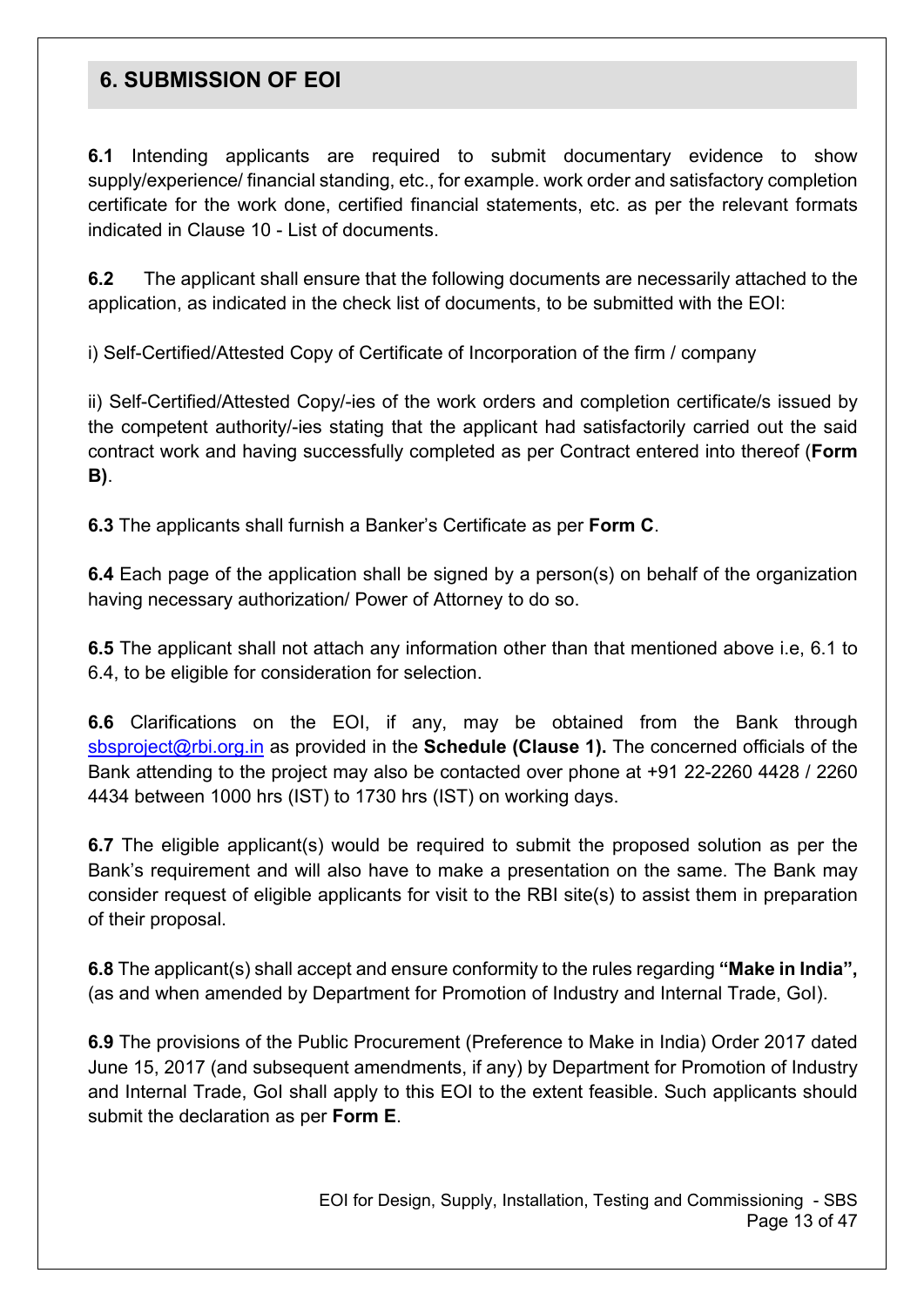## **7. EVALUATION OF EOI**

**7.1** The applicants should comply with all the terms and conditions mentioned in this document.

**7.2** The applicants should be capable of designing, supplying, installing, testing and commissioning the desired SBS in the proposed offices/sites of the Bank.

**7.3** The applicants may also demonstrate additional features, if any, available in the products. They may also suggest minor changes/modifications required to be undertaken in the Bank's processes so as to enhance the existing systems.

**7.4** The applicants will be shortlisted based on evaluation matrix enclosed as **[ANNEX-I](#page-24-0)** and **[II](#page-27-0)**. Those applicants passing the Pre-Qualification Criteria, will be invited for technical presentations. Such applicants would be evaluated based on their technical presentations and only successful applicants would qualify for RFP.

**7.5** In case of a Joint Venture, each partner should meet/ comply with the Pre-Qualification Criteria independently. However, for the purpose of qualifying the financial standing criteria, the Financial standing credentials of a Holding Company can be clubbed with only one of the fully owned subsidiary bidding company, with appropriate legal documents proving such ownership.

**7.6** The applicant should score at least the minimum eligibility / cut-off for each of the Evaluation Criteria.

**7.7** The Bank may disqualify any applicant who does not achieve the cut-off on any of the Criteria in the Evaluation Matrix.

**7.8** However, the Bank may at its discretion ask for any additional documents, inputs or proof of concepts at later point of time for the purpose of evaluation of the EOI applications.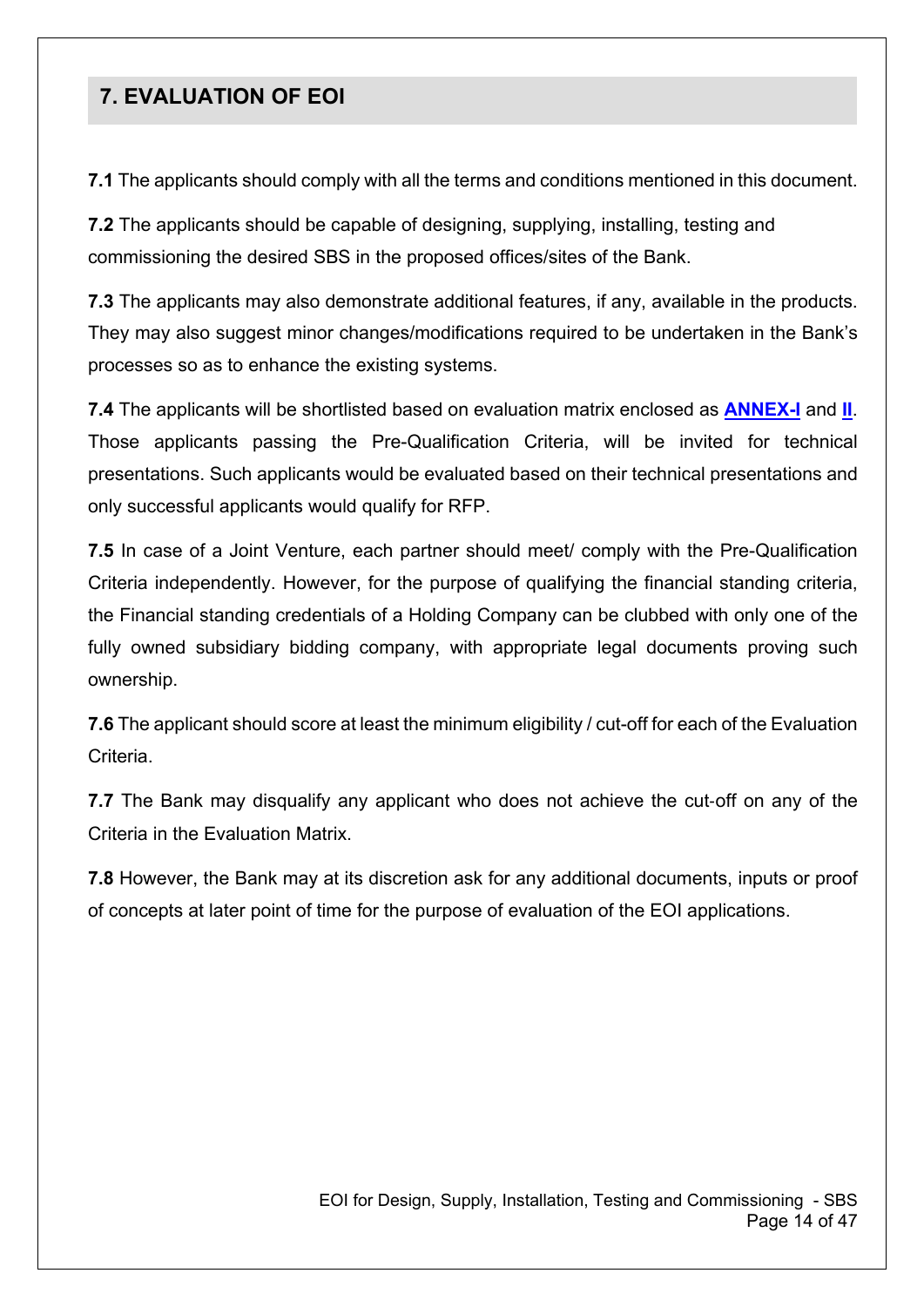## **8. OTHER INSTRUCTIONS**

#### **8.1 Conflict of Interest**

Applicants shall not have a conflict of interest. All applicants found to have a conflict of interest, as mentioned below, will be disqualified. The Bank's decision in this regard will be final.

(a) Applicants in two or more different applications having controlling shareholders in common. Or

(b) The applicants that have a business or family relationship (as defined under Companies Act, 2013) with such members of the RBI Staff who are directly or indirectly involved in this project shall not be considered for selection.

#### **8.2 Corrupt or Fraudulent practices**

The Bank requires that applicants for selection observe the highest standards of ethics during the currency of the panel. In pursuance of this policy, RBI defines, for the purpose of these provisions, the terms as set forth below:

**8.2.1** "Corrupt practice" means the offering, giving, receiving or soliciting of anything of value to influence decision in matters relating to this project;

**8.2.2** "Fraudulent practice" means a misrepresentation of facts in order to influence the selection and award of a contract to the detriment of the Bank, and includes collusive practices among Applicants (prior to or after bid submission), designed to establish bid prices at artificially non-competitive levels and to deprive the Bank of the benefits of free and open competition;

**8.2.3** "Collusive practice" means a scheme or arrangement between two or more Applicants, designed to establish bid prices at artificially, non-competitive levels; and

**8.2.4** "Coercive practice'" means harming or threatening to harm, directly or indirectly, persons or their property to influence their participation in this tender.

**8.2.5** The Bank will reject a proposal for award of work if it is determined that the Applicant recommended for award of work was engaged in corrupt or fraudulent practices in competing for the work in question. The Bank's decision will be final and binding.

**8.2.6** The Bank will declare an Applicant ineligible, either indefinitely or for a stated period of time from being awarded a contract / contracts, if at any time it is determined that the Applicant was engaged in corrupt or fraudulent practices in competing for the award of work/contract or in executing the contract. The Bank's decision in this regard will be final.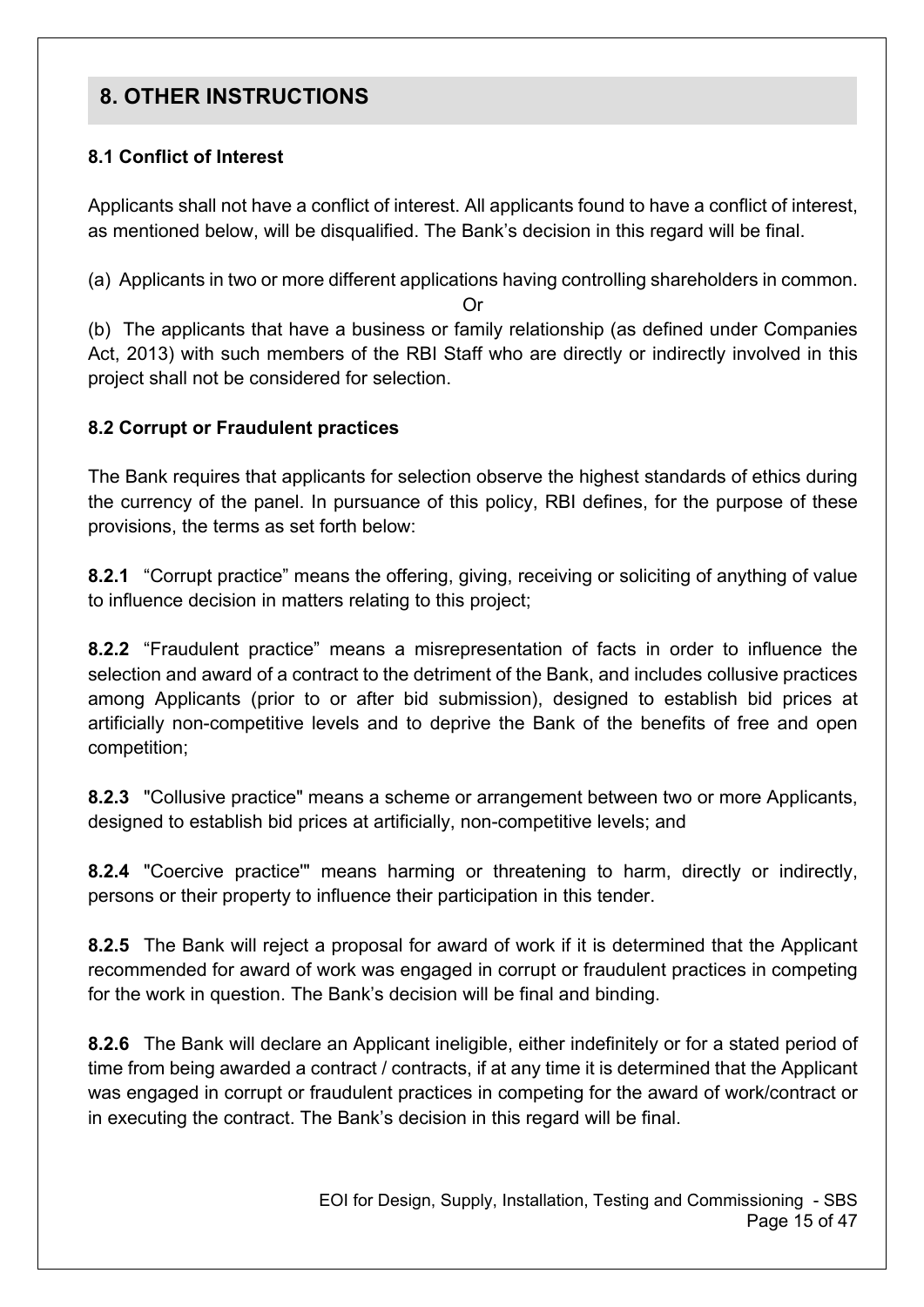#### **8.2.7 Integrity Pact**

(a) The Applicants shall sign a Pre-Contract Integrity Pact **(Form – F)** and shall note that the pre-contract integrity pact submitted by them along with the application will be valid for the tenure of the contract and extension of the contract, if any, thereafter. Further, Integrity Pact is deemed as part of the contract so that the parties concerned are bound by its provisions.

(b) In case of a Joint Venture, all the partners of the JV should sign the Integrity Pact.

(c) The Integrity Pact shall be executed on stamp paper of ₹100 as per The Maharashtra Stamp Act. If the Integrity Pact has to be executed by an authorized signatory residing in a foreign country, the authorized signatory shall sign the Integrity Pact in his/her country or execute Power of Attorney in favour of his / her representative in India authorizing the Power of Attorney holder to sign the Integrity Pact in India on his / her behalf. In both cases, the agreement or Power of Attorney shall either be: (i) Notarised in the country of the Applicant and be apostilled or (ii) be attested by authorized official of the concerned Indian Consulate / Embassy. The Power of Attorney shall also be stamped in India as per the Indian Stamp Act, 1899.

#### **8.2.8 Non-Disclosure clause**

a) The Applicant shall treat all documents, information, data and communication of and with the Bank as confidential.

b) The successful Applicant shall not, without the Bank's prior written consent, disclose the contract or any specification, plan, sample or information or data or drawings /designs furnished by or on behalf of the Bank to any person other than the person(s) employed by the Agency in the performance of the work.

c) Further, any such disclosure to any such person employed by the Applicant shall be made in utmost confidence and should extend only so far as may be necessary and relevant for the purpose of such performance and shall be subject to the terms and conditions of the Non-Disclosure clause.

d) The Applicant shall not, without the Bank's prior written consent, make use of any document or information mentioned in these conditions of the EOI except for the sole purpose of this EOI.

The Applicants shall abide by the above Non-Disclosure clause and accordingly shall submit a Non-Disclosure Agreement as per **Form – G**.

e) Further, the operation of the applicant in Pakistan or China, if any, should be suitably firewalled from the contract / operations with Government of India. The Applicant shall also declare that no employee who has previously worked or been posted in Pakistan or China in any capacity is engaged by the Applicant for this project and that no Pakistan national or person of Pakistan Origin should be engaged by the Applicant for the project.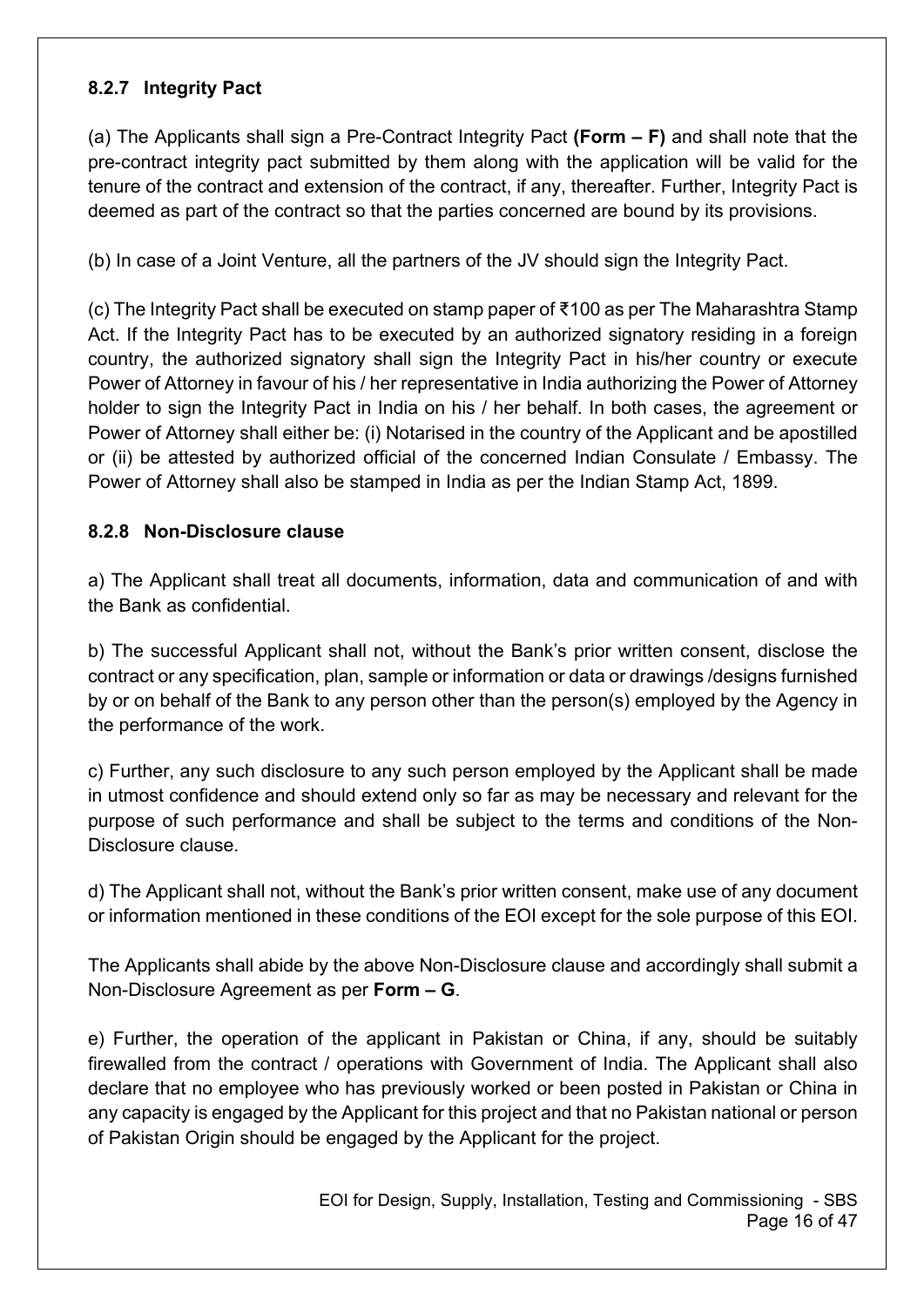The Applicant shall also furnish a declaration, inter-alia, undertaking to abide by this condition in **Form-D.** 

### **8.3 Amendment to EOI document**

**8.3.1** At any time prior to the deadline for submission of EOI applications, the Bank either on its own or on the request of the Applicant/s may amend the EOI document by issuing addenda.

**8.3.2** Any addendum issued under the above clause shall be part of the EOI document and shall be posted only at the Bank's website.

**8.3.3** To give Applicants reasonable time to take an addendum into account in preparing their Applications, the Bank may, at its discretion, extend the deadline for the submission of the EOI Applications. Further if requested by a few applicants or as required, Bank may, at its discretion, also decide to extend the deadline for submission of the EOI applications.

### **8.3.4 Pre-bid meeting**

The Bank will arrange a clarification meeting with all the prospective applicants on date and address mentioned in the **Schedule (Clause 1)** to clarify the details of the requirements of Selection as also any other points/ doubts. Applicant/s is/are requested to inform the details of persons who will be attending the meeting by email to [sbsproject@rbi.org.in,](mailto:sbsproject@rbi.org.in) latest by 1700 hours IST on April 22, 2022. A maximum of two persons from an applicant will be allowed to attend the pre-bid meeting.

## **8.4 Language of Application**

The language used in the Application as also in the supporting documents shall be in English only. In case, any of the supporting documents are not in English, Applicant shall submit certified translated copies of those documents in English.

## **8.5 Filling of Application Forms**

**8.5.1** All information, as called for in the enclosed forms, shall be furnished against the relevant columns in the forms. If for any reason, information is furnished on a separate sheet, this fact shall be mentioned in the relevant column/s. Even if no information is to be provided in a column, a 'nil' or 'no such case' entry shall be made in that column. If any particulars / queries are not applicable in case of any applicant, it shall be stated as 'not applicable'. The applicants are cautioned that not giving complete information called for in the application forms or not giving it in clear terms or making any change in the prescribed forms or deliberately suppressing information may result in the applicant being summarily disqualified. Applications received after the specified date for submission will not be considered.

**8.5.2** The application shall be neatly printed.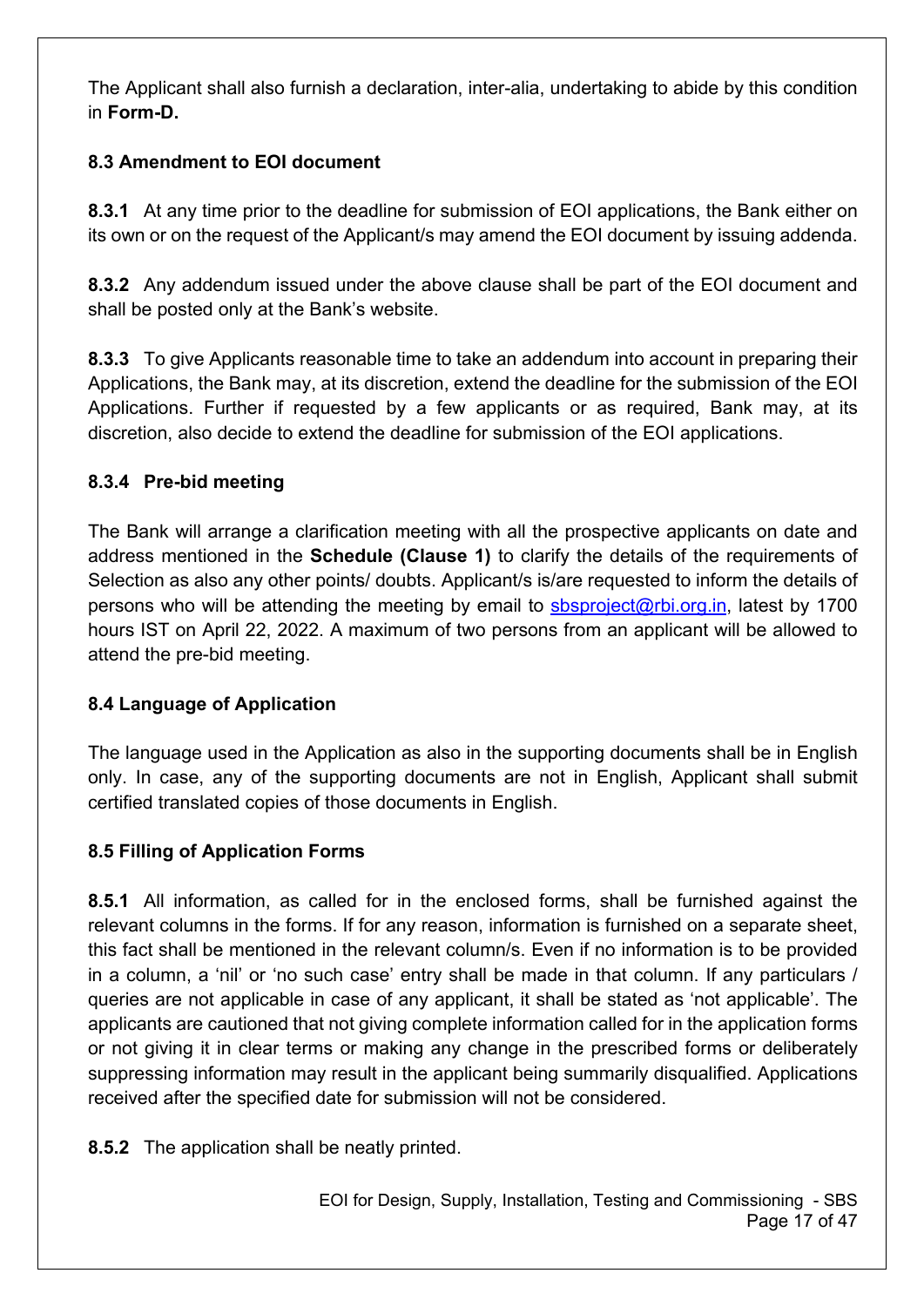**8.5.3 Notice inviting EOI** placed on the website and released in Newspapers, is part of this document and shall be considered and interpreted for all purposes in connection with selection of applicants. The applicant may furnish any additional information, which is deemed necessary to establish its capability to successfully complete this project. Superfluous information need not be furnished, and no information shall be entertained after submission of EOI document unless specifically called for by the Bank.

**8.5.4** Any information furnished by any applicant if found to be incorrect either immediately on opening of the EOI application or at a later date, shall render the applicant liable to be debarred from participating in this project.

**8.5.5** The applicant shall submit a checklist indicating the list of documents provided along with the application (List of documents - clause 10)

**8.5.6** If space in the proforma is found insufficient for furnishing all the required details, such information shall be supplemented on separate sheet/s stating therein the part of the proforma and Serial Number to which it relates. Separate Sheet/s shall be used for each part for the purpose.

**8.5.7** Any letter or document, accompanying the pre-tender qualification form, shall be submitted only in original.

**8.5.8** The Applicant shall bear all costs associated with the preparation, submission of its EOI Application and for activities indicated in the scope of work. The Bank will in no case be responsible or liable for these costs, regardless of the conduct or outcome of the process.

**8.5.9** The Bank shall be entitled to seek additional documents/ information from any applicant at any point of time.

**8.5.10** The applicants shall disclose details of all pending/ ongoing litigations, disputes, arbitrations, awards against them by Judicial/ Statutory authorities having bearing on the financials of the applicant, along with the likely quantum of liability in terms of home currency of the applicant.

### **8.6 Signing of the Application and Number of Copies**

**8.6.1** The Application shall be typed and signed on all the pages by the person/s duly authorized to sign on behalf of the Applicant. **The power of attorney duly notarized** and on a stamp paper authorizing the person/s to sign and act on behalf of the firm, shall be submitted.

**8.6.2** An authorized representative shall have the authority to conduct all business functions and incur liabilities related thereto for and on behalf of the Applicant, during the pre-qualification process and thereafter.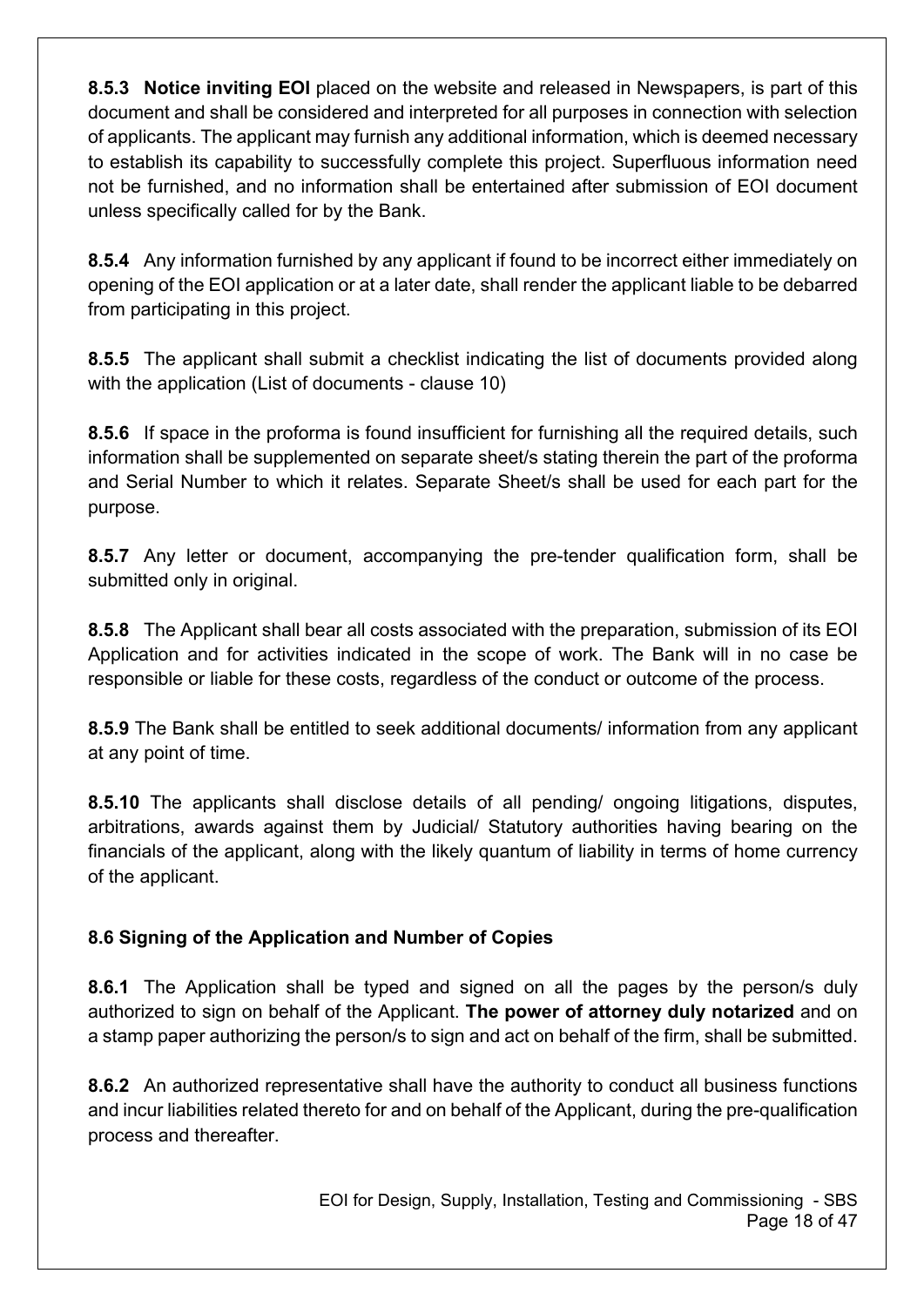#### **8.7 Sealing of application**

The original application shall be sealed in a single large envelope and submitted on or before the final date and time for submission of the application, as specified in the **Clause 1 – Schedule** of the EOI application.

#### **8.8 Deadline and Address for Submission of EOI applications**

**8.8.1** EOI applications shall be submitted to the address mentioned in the **Schedule under Clause 1** of EOI application, by hand or through registered post or courier service and not later than the specified time on the final date of submission, as indicated in the **Schedule under Clause 1**. In respect of applications received by post or courier, the Bank shall not assume any responsibility for any delayed delivery. The Applicants may note that under no circumstances, the EOI applications should be submitted by email at the address provided in the EOI document.

**8.8.2** Application, received after the deadline (i.e. scheduled hour and date) for submission of the application shall not be considered.

**8.8.3** All envelopes shall be titled **"SUBMISSION OF EOI TO Design, Supply, Installation, Testing and Commissioning – BANKNOTE SHREDDING AND BRIQUETTING SYSTEM"** (through the party / agency / company, to be selected by RBI) clearly marked in English with also the name and address of the Applicant. Such envelopes, if delivered by hand, shall be dropped in a drop box placed for the purpose at the address mentioned in **Schedule under Clause 1** during the office hours i.e. between 1000 hrs (IST) and 1730 hrs (IST) excluding Saturday, Sunday and Holidays upto 1500 Hrs. on the last day of the submission of the EOI document.

**8.8.4** The Bank may, at its discretion, extend the deadline for the submission of the EOI Application, in which case all the rights and obligations of RBI and those of the Applicants, subject to the previous deadline, shall thereafter be subject to the deadline as extended.

#### **8.9 Clarifications on application**

**8.9.1** The Applicants shall be evaluated on the basis of the application and the supporting documents submitted by them. RBI shall not be under any obligation to seek any further information or clarifications from any applicant.

**8.9.2** Without prejudice to the above clause, in order to assist in the evaluation of applications, RBI may, at its sole discretion, ask any Applicant for any clarification on its application, which shall be submitted by the applicant within a stated period of time.

**8.9.3** If an Applicant does not provide clarifications by the date and time as specified in the Bank's request for clarification, its application shall be liable to be rejected.

> EOI for Design, Supply, Installation, Testing and Commissioning - SBS Page 19 of 47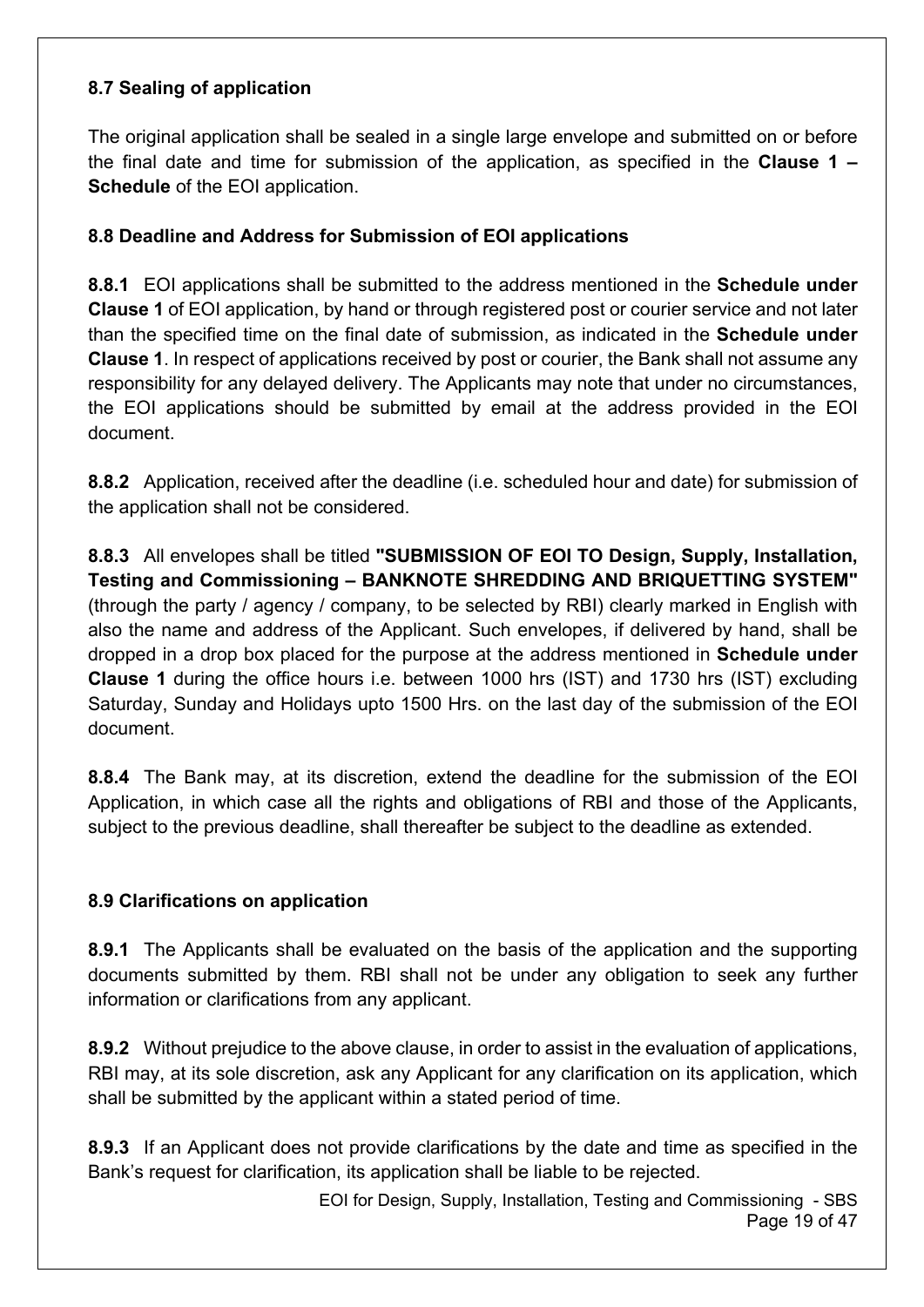**8.9.4** It is clarified that Applicants shall not be required to submit on their own, additional information or materials subsequent to the date of submission and such materials, if submitted, shall not be considered. It is therefore, essential to ensure that all questions/queries are answered fully in the proforma or otherwise. The pages of the EOI document, its annex and additional information (all taken together shall be considered as the EOI application), if any submitted, shall be numbered sequentially and signed. General responses such as "included in brochure" without specific item reference, are to be avoided.

#### **8.10 Responsiveness of Applicants**

**8.10.1** An application, which does not meet all the requirements of the EOI Document, shall be rejected forthwith and the Bank's decision in this regard will be final.

**8.10.2** The Applicants shall note that this EOI is intended to provide preliminary information. The information contained herein shall not in any way be construed as binding on the Bank, its agents, successors or assignees.

**8.10.3** The Applicants are advised that the selection for this Project shall be entirely at the discretion of the Bank. Applicants shall be deemed to have understood and agreed that no explanation or justification of any aspect of the EOI process shall be given by the Bank and that the results of the EOI process shall be without any right of appeal to the Applicants, whatsoever.

**8.10.4** All documents and other information submitted by an Applicant to the Bank shall become the property of the Bank. Applicants shall treat all information (which they come to have in connection with this project) as strictly confidential. The Bank shall not return any EOI document submitted to it by the Applicants.

**8.10.5** The Bank shall inform the applicant/s about the outcome after the due process is completed.

#### **8.11 Withdrawal of applications**

**8.11.1** No modification or substitution of the submitted application shall be allowed.

**8.11.2** An Applicant may withdraw its application after submission, provided that written notice of the withdrawal is received by RBI before the scheduled hour and date for submission of the applications. In case an Applicant wants to resubmit his/her application, he/she shall submit a fresh application following all the applicable conditions.

**8.11.3** The withdrawal notice shall be prepared in Original only and each page of the notice shall be signed and stamped by the authorized signatories. The copy of the notice shall be duly marked "WITHDRAWAL".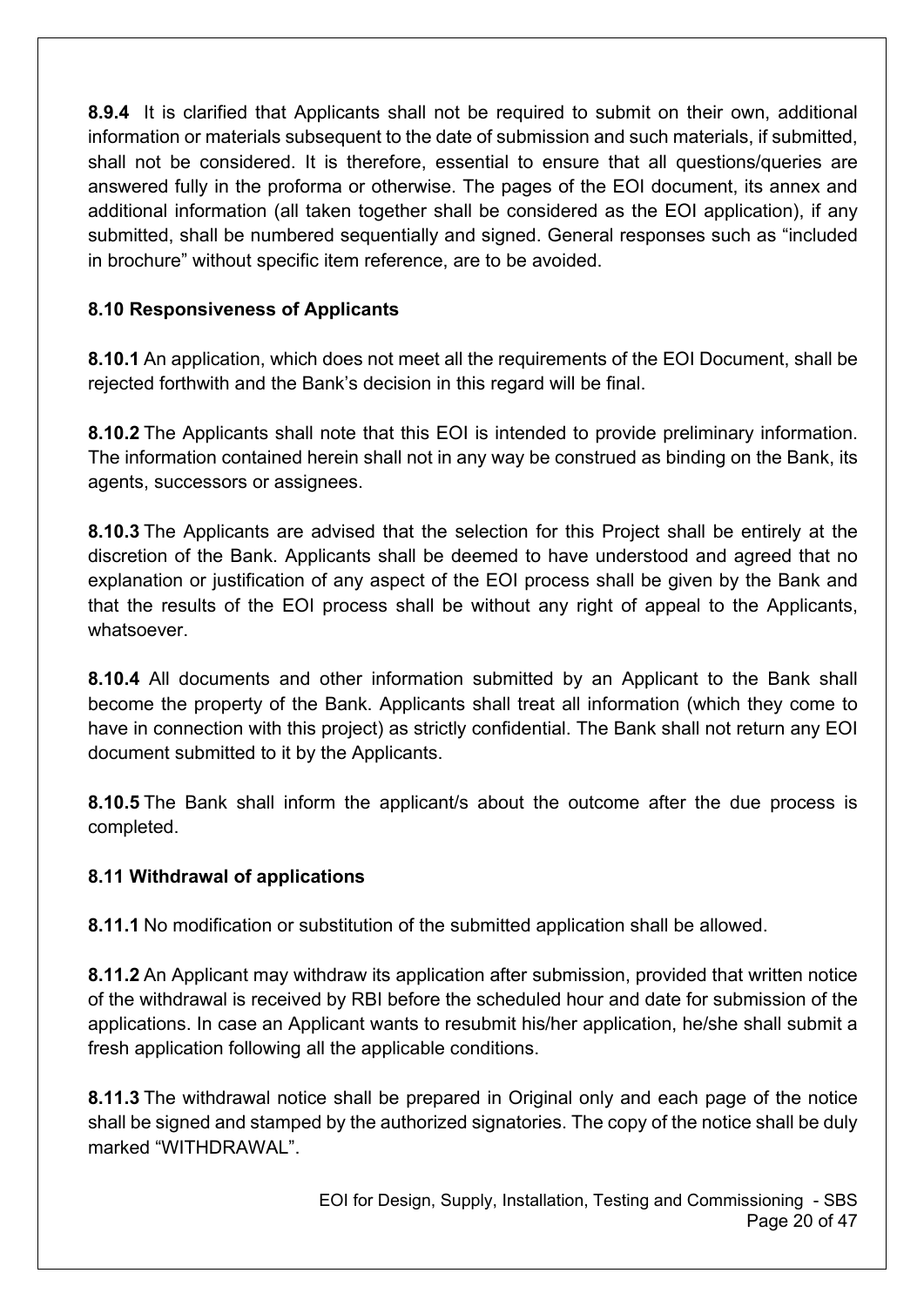### **8.12 Right to accept / reject any or all applications**

The Bank reserves the right to accept or reject any or all the applications and to annul the qualification process at any time without any liability or any obligation for such acceptance, rejection or annulment. The Bank's decision in the matter will be final.

#### **8.13 Attachments**

**8.13.1** Applicants shall attach clearly marked and referenced continuation sheets in the event that the space provided in the EOI Document is found insufficient.

**8.13.2** In responding to the EOI application, Applicants shall demonstrate their capabilities in relation to the requirements of the project/work as envisaged, by providing materials/information based on their experience, past performance, their personnel and financial resources.

**8.13.3** It is expressly clarified that before submitting the EOI, the Applicant must have examined carefully the contents of all the documents and any failure to comply with any of the requirement of the EOI document will be at the Applicant's risk only.

#### **8.14 Declaration regarding Country sharing Land Border**

Compliance to the Rule 144(xi) of GFR 2017 inserted vide Office Memorandum (OM) F. No. 6/18/2019-PPD dated July 23, 2020 issued by Public Procurement Division, Department of Expenditure, Ministry of Finance, Government of India and its subsequent revisions shall be a part of tender requirement for this work. In this regard, Applicant shall submit a copy of Undertaking / Declaration / Certificate on their letter head duly sealed and signed by the authorized signatory in the format given at **FORM H.**

#### **8.15 Evaluation of the Applicants on the basis of EOI application**

Only those applications, which meet the requirements of the EOI Document, shall be processed further. Other applications shall be rejected under the Clause **8.10.1** above.

#### **8.16 Jurisdiction**

All disputes arising shall be deemed to have arisen at Mumbai, shall be subject to the jurisdiction of the appropriate court at Mumbai, and shall be governed by the laws of India.

#### **8.17 Process of selection**

**8.17.1** All the EOI applications received will be screened as stipulated in **Evaluation of EOI** under **Clause 7.**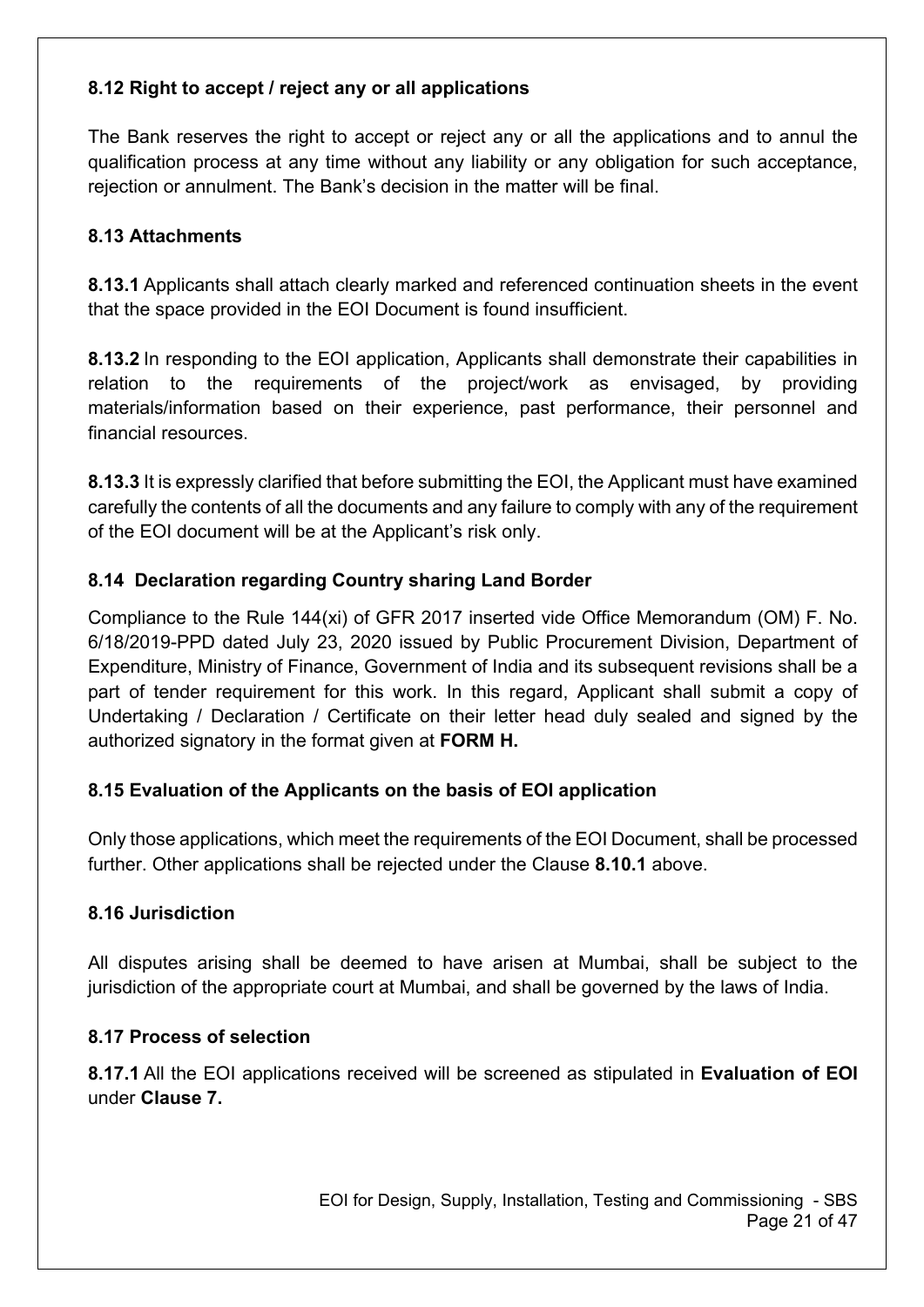**8.17.2** The scrutiny of the applications shall be done upon adherence to *Make in India* guidelines / notification issued by the Government of India as per the extant provisions, to the extent possible.

**8.17.3** The RFP will be issued to the shortlisted applicants. The decision of the Bank in shortlisting of applicants for RFP will be final and no correspondence in this regard will be entertained.

…………………………………. (Signature, name and address of the Applicant's executive duly authorized to sign on behalf of the Applicant) For and on behalf of ……………………… (Name and address of the Applicant)

(Seal of the Applicant)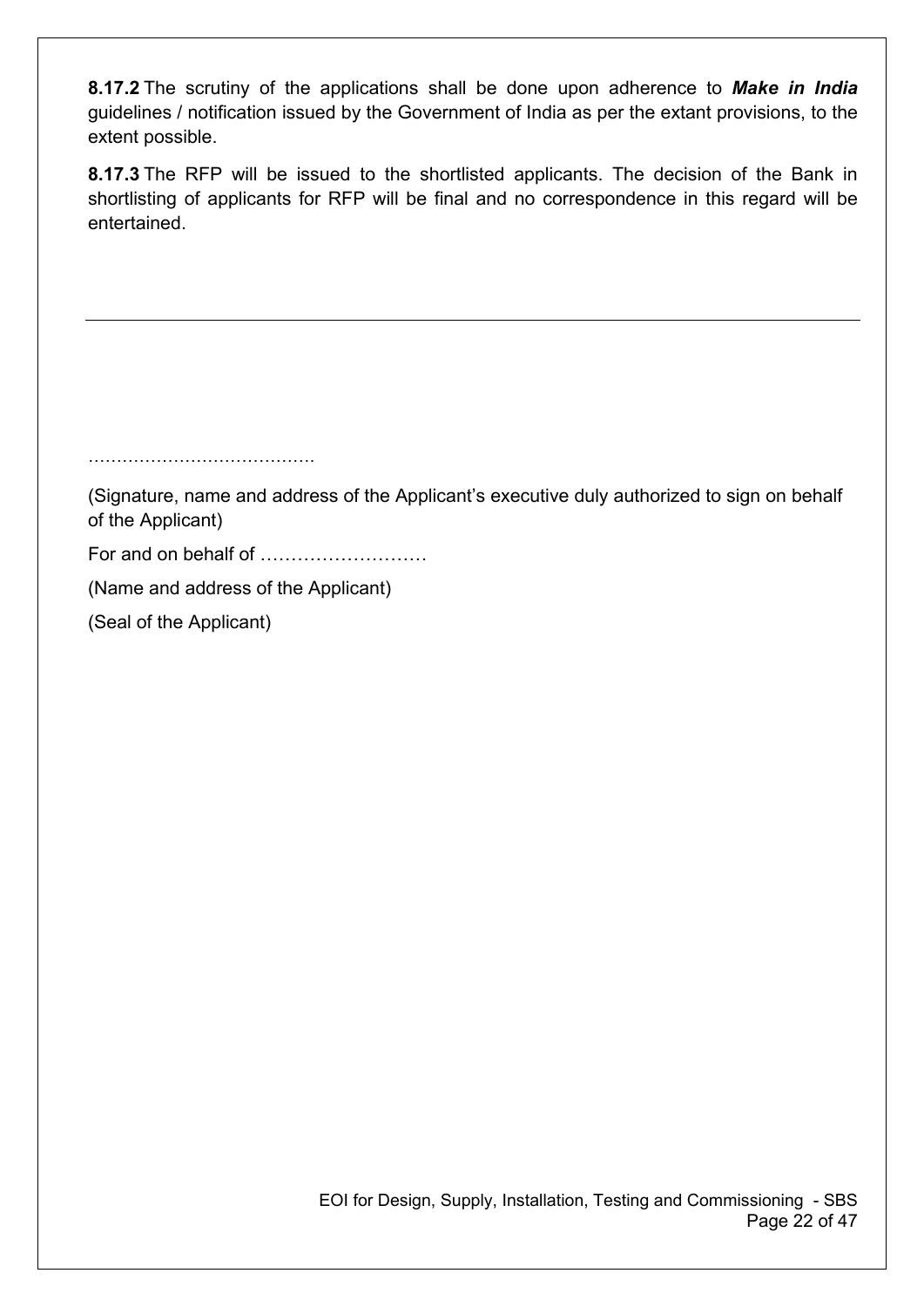## **9. CAPACITY REQUIREMENT**

The Bank intends to install Banknote Shredding and Briquetting Systems at various offices/locations of Reserve Bank of India (RBI) but not limited to, as per the following list:

| <b>Regional Office</b> | <b>Shredding</b><br>Capacity (kg/hr) | Conveyor/<br><b>Storage/Loading</b><br>Capacity (kg) | <b>Briquetting</b><br>Capacity (kg/ hr) |
|------------------------|--------------------------------------|------------------------------------------------------|-----------------------------------------|
| <b>AHMEDABAD</b>       | 600                                  | 4800                                                 | 1000                                    |
| <b>BELAPUR</b>         | 500                                  | 4000                                                 | 900                                     |
| <b>BENGALURU</b>       | 500                                  | 4000                                                 | 900                                     |
| <b>BHOPAL</b>          | 300                                  | 2400                                                 | 600                                     |
| <b>BHUBANESHWAR</b>    | 300                                  | 2400                                                 | 600                                     |
| <b>CHANDIGARH</b>      | 500                                  | 4000                                                 | 900                                     |
| <b>CHENNAI</b>         | 6400<br>800                          |                                                      | 1300                                    |
| <b>GUWAHATI</b>        | 300                                  | 2400                                                 | 600                                     |
| <b>HYDERABAD</b>       | 600                                  | 4800                                                 | 1000                                    |
| <b>JAIPUR</b>          | 500                                  | 4000                                                 | 900                                     |
| <b>JAMMU</b>           | 300                                  | 2400                                                 | 600                                     |
| <b>KANPUR</b>          | 600                                  | 4800                                                 | 1000                                    |
| <b>KOLKATA</b>         | 800                                  | 6400                                                 | 1300                                    |
| <b>LUCKNOW</b>         | 500                                  | 4000                                                 | 900                                     |
| <b>MUMBAI</b>          | 300                                  | 2400                                                 | 600                                     |
| <b>NAGPUR</b>          | 500                                  | 4000                                                 | 900                                     |
| <b>NEW DELHI</b>       | 600                                  | 4800                                                 | 1000                                    |
| <b>PATNA</b>           | 600                                  | 4800                                                 | 1000                                    |
| THIRUVANANTHAPURAM     | 300                                  | 2400                                                 | 600                                     |

*The capacities/locations mentioned above are tentative and may change at the time of Issuance of the RFP. The capacities in Kg and Kg/hr are for the banknotes.*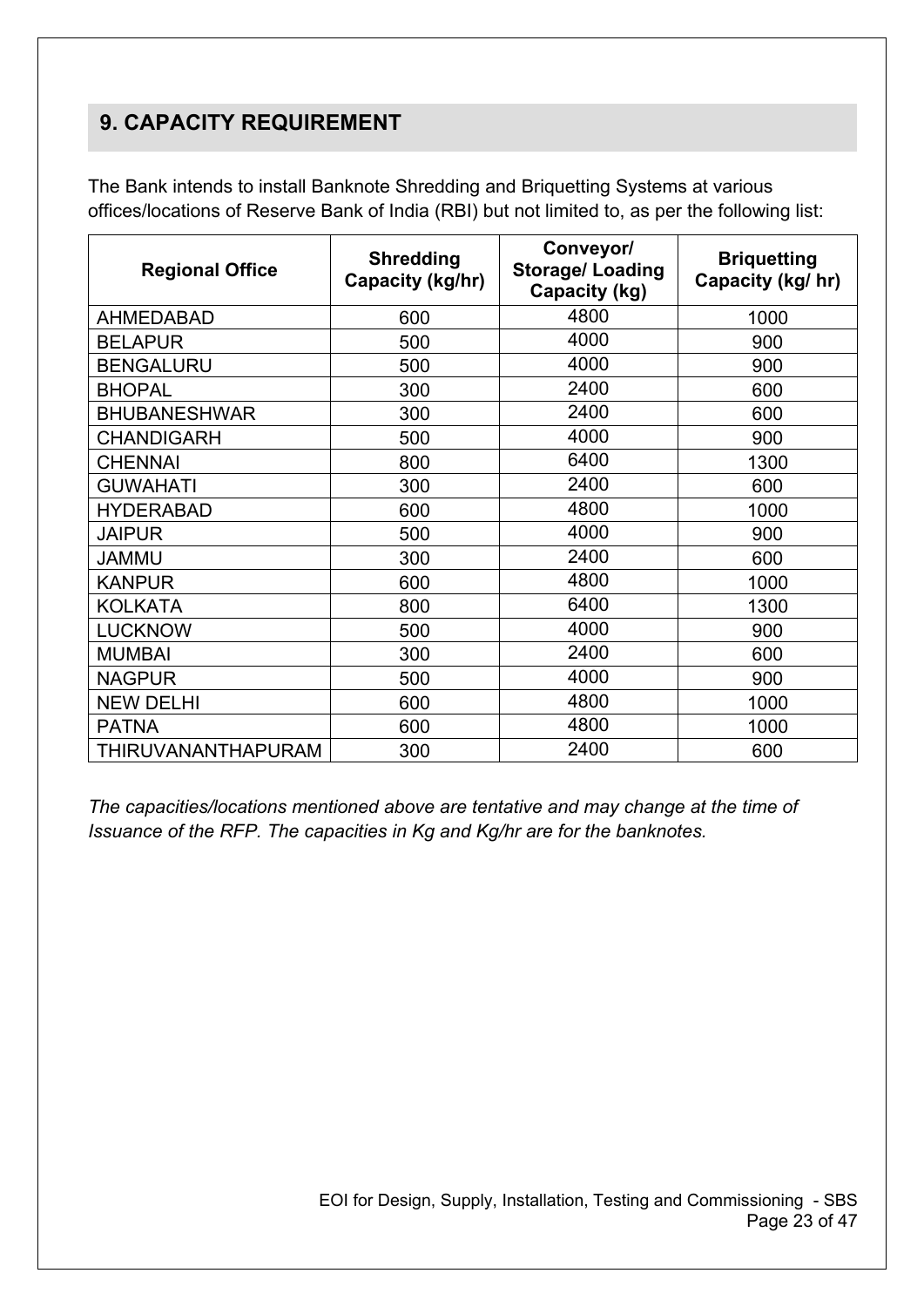## **10. LIST OF DOCUMENTS**

|                | <b>Claus</b><br>e No. | Description of Document Attached in support of                                                                                                                                       | <b>FORM</b> |
|----------------|-----------------------|--------------------------------------------------------------------------------------------------------------------------------------------------------------------------------------|-------------|
| $\mathbf 1$    | 6.2.1 &<br>5(i)       | Details of Registration - Registering Authority, Date, and<br>Registration No., business / activity of the firm(s). (Attach an<br>attested photocopy of Certificate of Registration) | Form A      |
| $\overline{2}$ |                       | Legal Status of the Applicant / Type of the organization:<br>(Whether a partnership Firm / Private Limited company/ Public<br>Limited Company / Co-operative Body)                   |             |
| 3              |                       | General Information about the Applicant                                                                                                                                              |             |
| 4              | $5$ (ii) &<br>6.2.2   | <b>Past Performance</b>                                                                                                                                                              | Form B      |
| 5              | $5$ (iv) $8$<br>6.3   | <b>Banker's Certificate</b>                                                                                                                                                          | Form C      |
| 6              | $5 (vi)$ &<br>& 8.2.8 | <b>Declarations</b>                                                                                                                                                                  | Form D      |
| $\overline{7}$ | 6.9                   | Declaration in case of entities seeking purchase preference<br>under Make in India Policy                                                                                            | Form E      |
| 8              | 8.2.7                 | <b>Integrity Pact</b>                                                                                                                                                                | Form F      |
| 9              | 8.2.8                 | Non-Disclosure Agreement                                                                                                                                                             | Form G      |
| 10             | 8.14                  | Declaration regarding countries sharing land border                                                                                                                                  | Form H      |
| 11             | 5(y)                  | Undertaking to establish Service set-up in India                                                                                                                                     | Form I      |

*Note: Other relevant document(s) may be submitted and make the corresponding entry in the above table.*

(Signature, name and address of the Applicant's executive duly authorized to sign on behalf of the Applicant)

For and on behalf of ………………………

(Name and address of the Applicant)

(Seal of the Applicant)

EOI for Design, Supply, Installation, Testing and Commissioning - SBS Page 24 of 47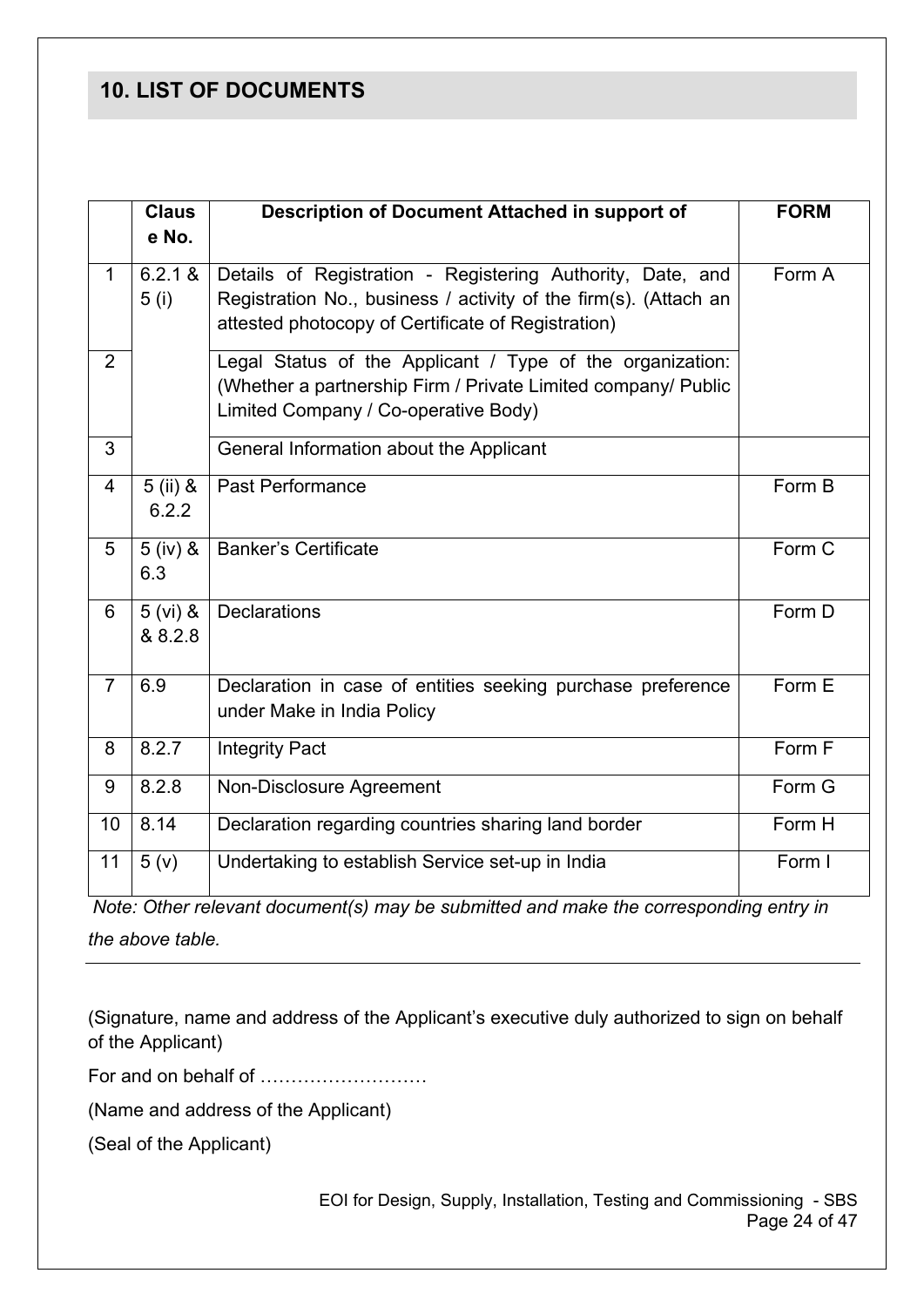## **Evaluation Matrix- Pre Qualification Criteria**

<span id="page-24-0"></span>

| Description     | Type of                 | <b>Eligibility Criteria</b>                                                                                                                                                                                               | Method of                                    | Maximum  | <b>Criteria for Marking</b> |          | Minimum  |
|-----------------|-------------------------|---------------------------------------------------------------------------------------------------------------------------------------------------------------------------------------------------------------------------|----------------------------------------------|----------|-----------------------------|----------|----------|
|                 | Supplier                |                                                                                                                                                                                                                           | Evaluation                                   | Allotted |                             |          | Score    |
|                 |                         |                                                                                                                                                                                                                           |                                              | Marks    |                             |          | Required |
|                 |                         |                                                                                                                                                                                                                           |                                              |          | Criteria                    | Marks    |          |
|                 |                         | Applicant should have designed, supplied,<br>installed/<br>upgraded                                                                                                                                                       | No.<br>of<br>machines                        |          | $M \geq 15$                 | 10       |          |
|                 |                         | (capacity<br>enhancement/ life extension above 3                                                                                                                                                                          | supplied/<br>upgraded<br>(M)                 | 10       | $10 \le M \le 15$           | 5.       |          |
|                 |                         | years for SBS originally manufactured /<br>supplied by them only) and commissioned                                                                                                                                        |                                              |          | M < 10                      | $\Omega$ |          |
| Past Supply     | All<br><b>Suppliers</b> | at least 10 Banknote Shredding and<br>Briquetting Systems with individual                                                                                                                                                 | Certification<br>from<br>users (for at least |          | Submission                  | 10       | 15       |
|                 |                         | capacity of equal to or more than 300 kg/<br>hr to Central Banks / Note Issuing<br>Authorities / Currency Presses/ Any other<br>Currency Management Entity during the<br>period January 01, 2012 to December 31,<br>2021. | 10 machines)                                 | 10       | Non-<br>Submission          | 0        |          |
| Past Experience |                         | Applicant should have experience of 8                                                                                                                                                                                     | No. of years of                              |          | $E \geq 10$                 | 10       |          |
|                 |                         | installing,<br>οf<br>supplying,<br>years<br>commissioning and operating Banknote                                                                                                                                          | experience (E)                               | 10       | $8 \leq E \leq 10$          | 5        |          |

EOI for Design, Supply, Installation, Testing and Commissioning - SBS Page 25 of 47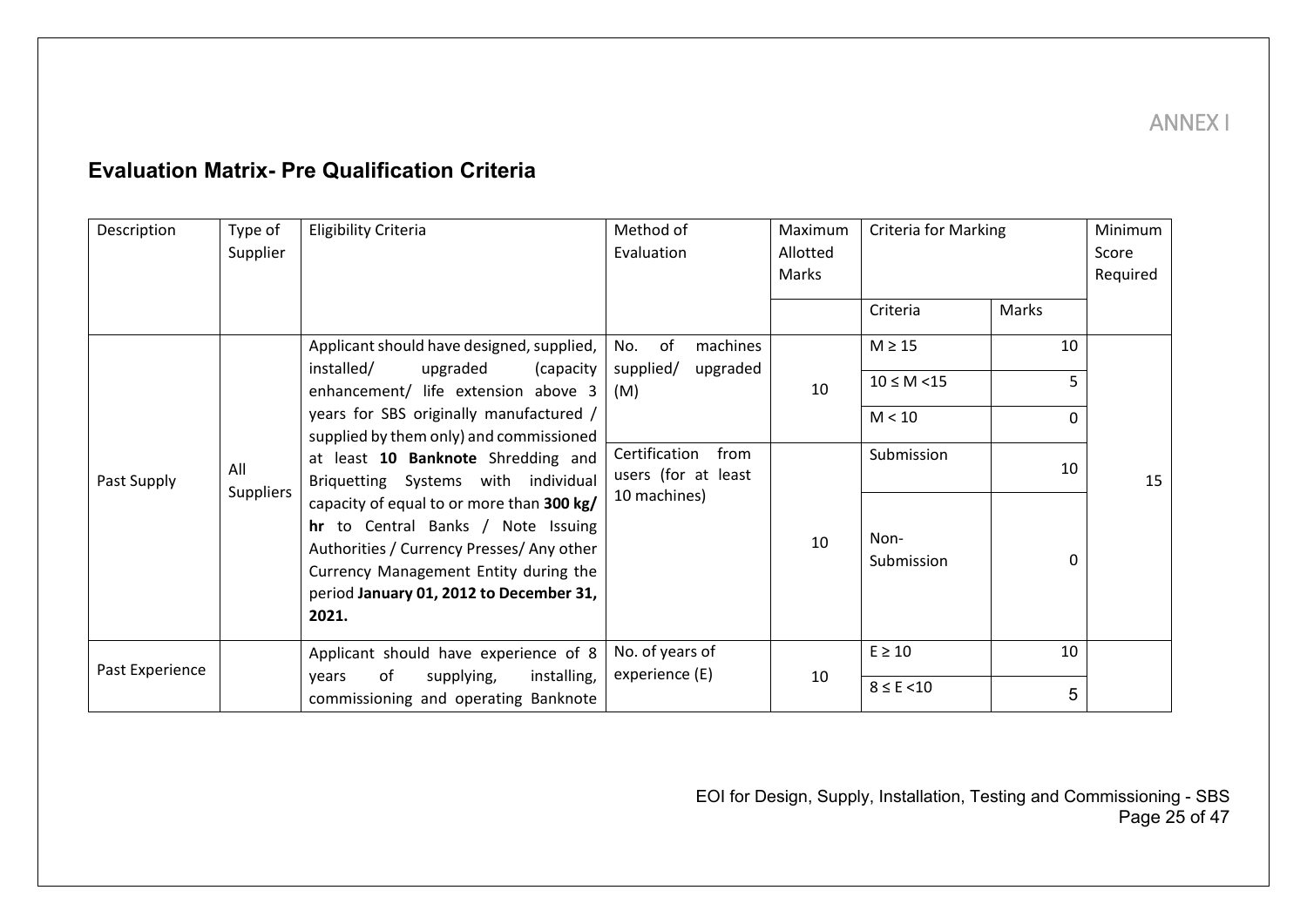|                                            | Non-<br>Local<br>Supplier | Shredding and Briquetting Systems at<br>Central Banks / Note Issuing Authorities /<br>Currency Presses/ Any other Currency                                                                                       |                                                                     |    | E < 8              | $\Omega$ |    |
|--------------------------------------------|---------------------------|------------------------------------------------------------------------------------------------------------------------------------------------------------------------------------------------------------------|---------------------------------------------------------------------|----|--------------------|----------|----|
|                                            |                           | Management Entity as on December 31,<br>2021.                                                                                                                                                                    | Certification from                                                  |    | Submission         | 10       |    |
|                                            |                           |                                                                                                                                                                                                                  | users (for at least 8<br>years of experience)                       | 10 | Non-<br>Submission | 0        |    |
|                                            |                           |                                                                                                                                                                                                                  | No. of years of<br>experience (E)                                   |    | $E \geq 5$         | 10       | 15 |
|                                            |                           |                                                                                                                                                                                                                  |                                                                     | 10 | $2 \leq E \leq 5$  | 5        |    |
|                                            |                           | Applicant should have experience of at<br>least 2 years of supplying, installing,                                                                                                                                |                                                                     |    | $E < 2$ years      | 0        |    |
|                                            | Local<br>Supplier         | commissioning and operating Banknote<br>Shredding and Briquetting Systems as on<br>December 31, 2021.                                                                                                            | Certification from<br>users (for at least 2<br>years of experience) |    | Submission         | 10       |    |
|                                            |                           |                                                                                                                                                                                                                  |                                                                     | 10 | Non-<br>Submission | $\Omega$ |    |
| Capability                                 | All                       | Applicant should have capacity to                                                                                                                                                                                | Self-certification                                                  |    | Submission         | 10       |    |
| equipment and<br>manufacturing<br>facility | <b>Suppliers</b>          | manufacture and supply in one year at<br>least 18 Banknote Shredding and<br>Briquetting Systems of 300 kg/hr capacity<br>and above, of which at least 6 Systems<br>should be of 500 kg/hr and above<br>capacity. |                                                                     | 10 | Non-<br>Submission | 0        | 10 |

EOI for Design, Supply, Installation, Testing and Commissioning - SBS Page 26 of 47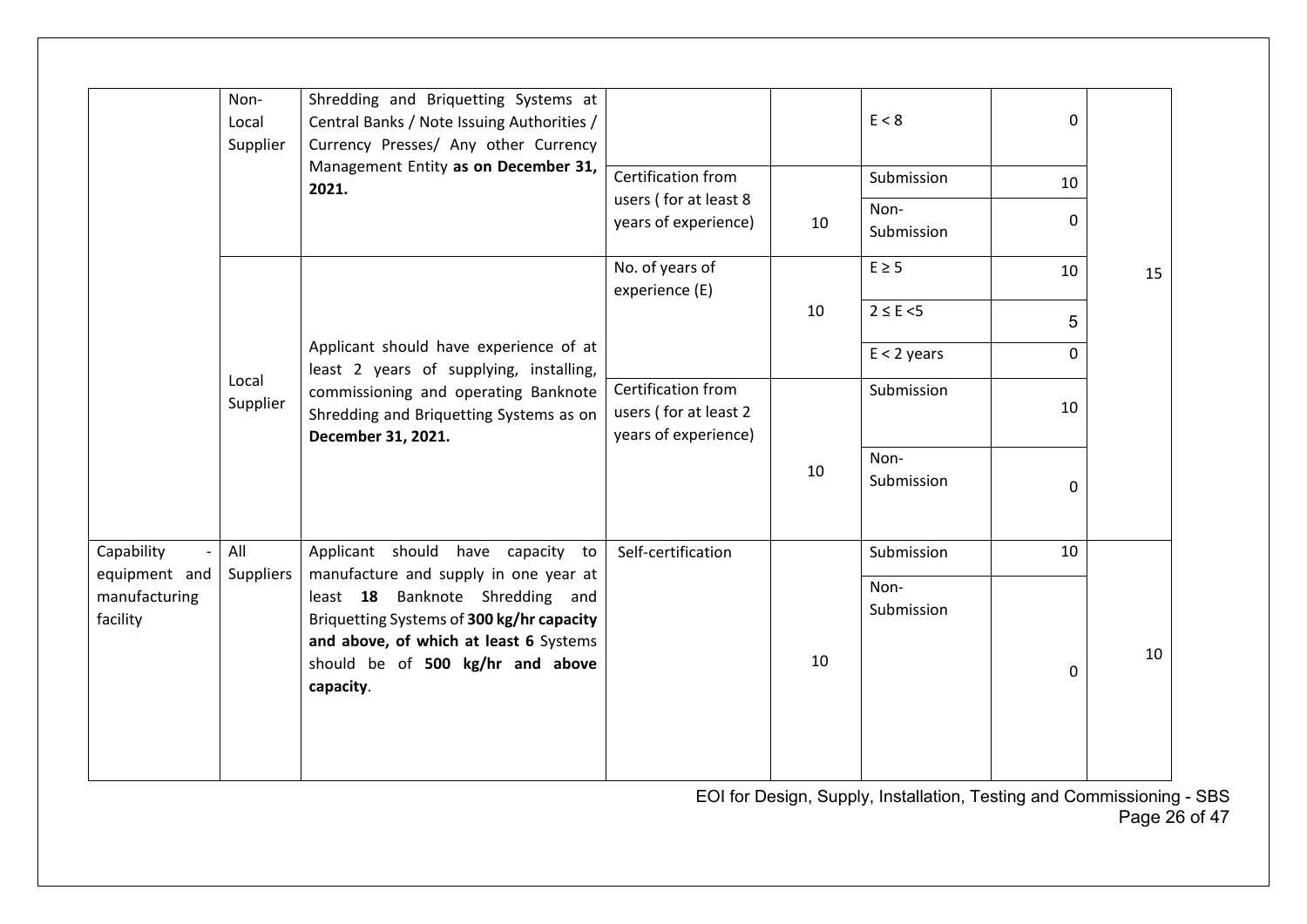| Financial        | All       |                                                                                                                                           | Self-certification                                                                                                          |   | Submission         |   |    |
|------------------|-----------|-------------------------------------------------------------------------------------------------------------------------------------------|-----------------------------------------------------------------------------------------------------------------------------|---|--------------------|---|----|
| <b>Standings</b> | Suppliers | The average annual financial turnover of<br>the applicant during last three financial<br>years should be at least INR 100 Crores*.        |                                                                                                                             | 2 | Non-<br>Submission |   |    |
|                  |           | Net Worth shall be positive in each of the<br>last three financial years and should not<br>have eroded more than 30% during the           | Certified<br>by<br>documents<br>qualified                                                                                   |   | Submission         | 8 | 10 |
|                  |           | last three-year period i.e. Net-Worth as<br>on the last financial year should not be<br>less than 70% of the Net-Worth before 3<br>years. | 0f<br>accountants<br>respective countries<br>Chartered<br>e.g.<br>Accountants/<br>Certified<br>Public<br><b>Accountants</b> | 8 | Non-<br>Submission | 0 |    |

*\* For non-local suppliers, it is to be calculated as per the exchange rate as on the balance sheet dates of respective years, released by Financial Benchmarks India Private Limited (FBIL). For those currencies not in FBIL list, the rates shall be arrived at by taking into account conversion using the currency's closing rates and USD/INR rates of FBIL.*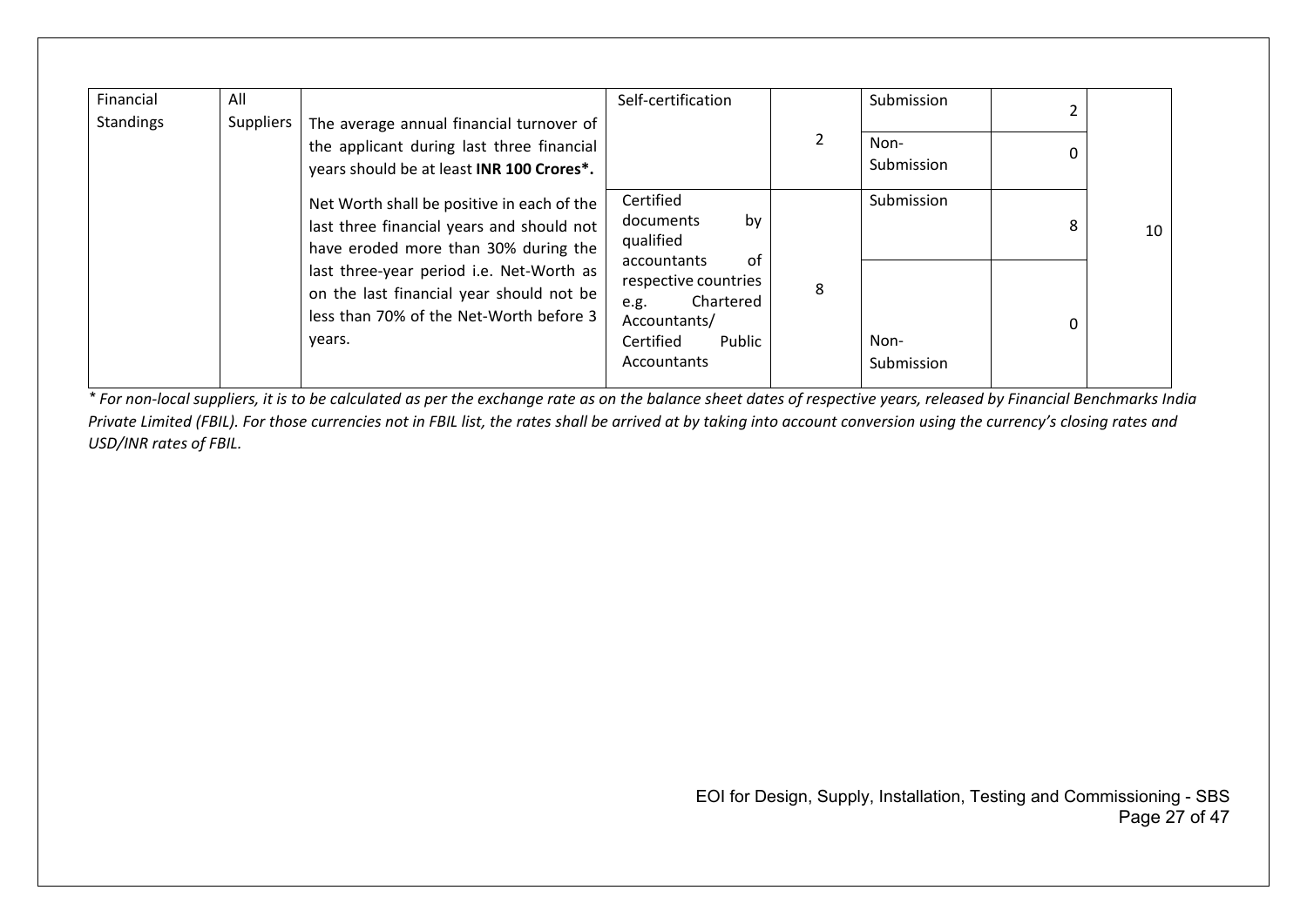ANNEX II

## **Evaluation Matrix- Technical Presentation**

<span id="page-27-0"></span>

|                                                               | <b>Maximum</b> | <b>Scoring Criteria</b>                                                                                                                                                                                                                  |                               | <b>Minimum Score</b> |
|---------------------------------------------------------------|----------------|------------------------------------------------------------------------------------------------------------------------------------------------------------------------------------------------------------------------------------------|-------------------------------|----------------------|
| <b>Evaluation Criteria</b><br><b>Allotted</b><br><b>Marks</b> |                | Criteria                                                                                                                                                                                                                                 | <b>Maximum Marks Allotted</b> | Required             |
|                                                               |                | <b>Technical Solutions proposed</b><br><b>Types of Solutions</b><br>(i)<br><b>Robustness of Solutions</b><br>(ii)                                                                                                                        | 20                            | 10                   |
| <b>Solutions Proposed</b>                                     | 40             | Feasibility of the Solutions:<br>(i) Adaptability of the proposed solutions in the existing infrastructure<br>(ii) Feasible with minor modifications in the existing infrastructure<br>(iii) Not feasible in the existing infrastructure | 20                            | 10                   |
| Fulfilment of the<br><b>RBI requirements</b>                  | 25             | Whether Proposed solution w.r.t Shredding Capacity, Conveyor/<br><b>Storage Capacity and Briquetting capacity</b><br><b>Meeting RBI requirements</b><br>(i)<br><b>Exceeding RBI requirements</b><br>(ii)                                 | 25                            | 15                   |
| <b>Timelines</b><br>for                                       |                | Less than 1 year                                                                                                                                                                                                                         | 30                            |                      |
| implementing<br>the                                           | 30             | 1 to 2 years                                                                                                                                                                                                                             | 20                            | 20                   |
| solution                                                      |                | More than 2 years                                                                                                                                                                                                                        | $\Omega$                      |                      |
|                                                               |                | 3 or more members in the Team with experience of equal to or more<br>than 8 years                                                                                                                                                        | 15                            |                      |
| Expertise of the<br>Team handling the                         | 15             | 3 or more members in the Team with experience of equal to or more<br>than 5 years & upto 8 years                                                                                                                                         | 10                            | 5                    |
| project                                                       |                | 3 or more members in the Team with experience of equal to or more<br>than 1 year & upto 5 years                                                                                                                                          | 5                             |                      |
|                                                               |                | Not meeting the above criteria                                                                                                                                                                                                           | 0                             |                      |

EOI for Design, Supply, Installation, Testing and Commissioning - SBS Page 28 of 47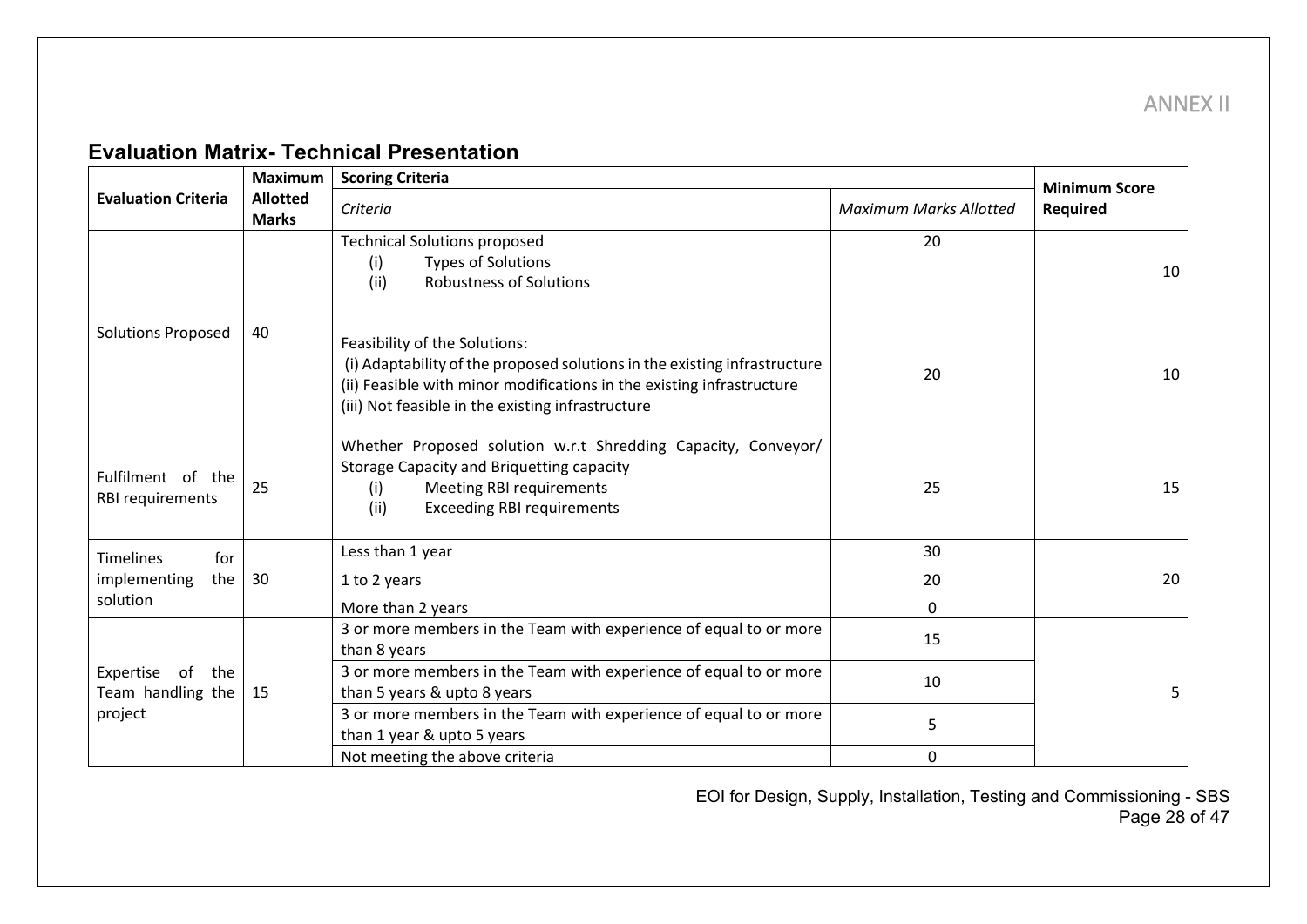|                   | Already established service set-up in India                    |    |    |
|-------------------|----------------------------------------------------------------|----|----|
| Service Set-up in | Service Set-up to be established post award of contract before | 10 | 10 |
| India             | installation and commissioning (self-certification)            |    |    |
|                   | Non-submission of certificate                                  |    |    |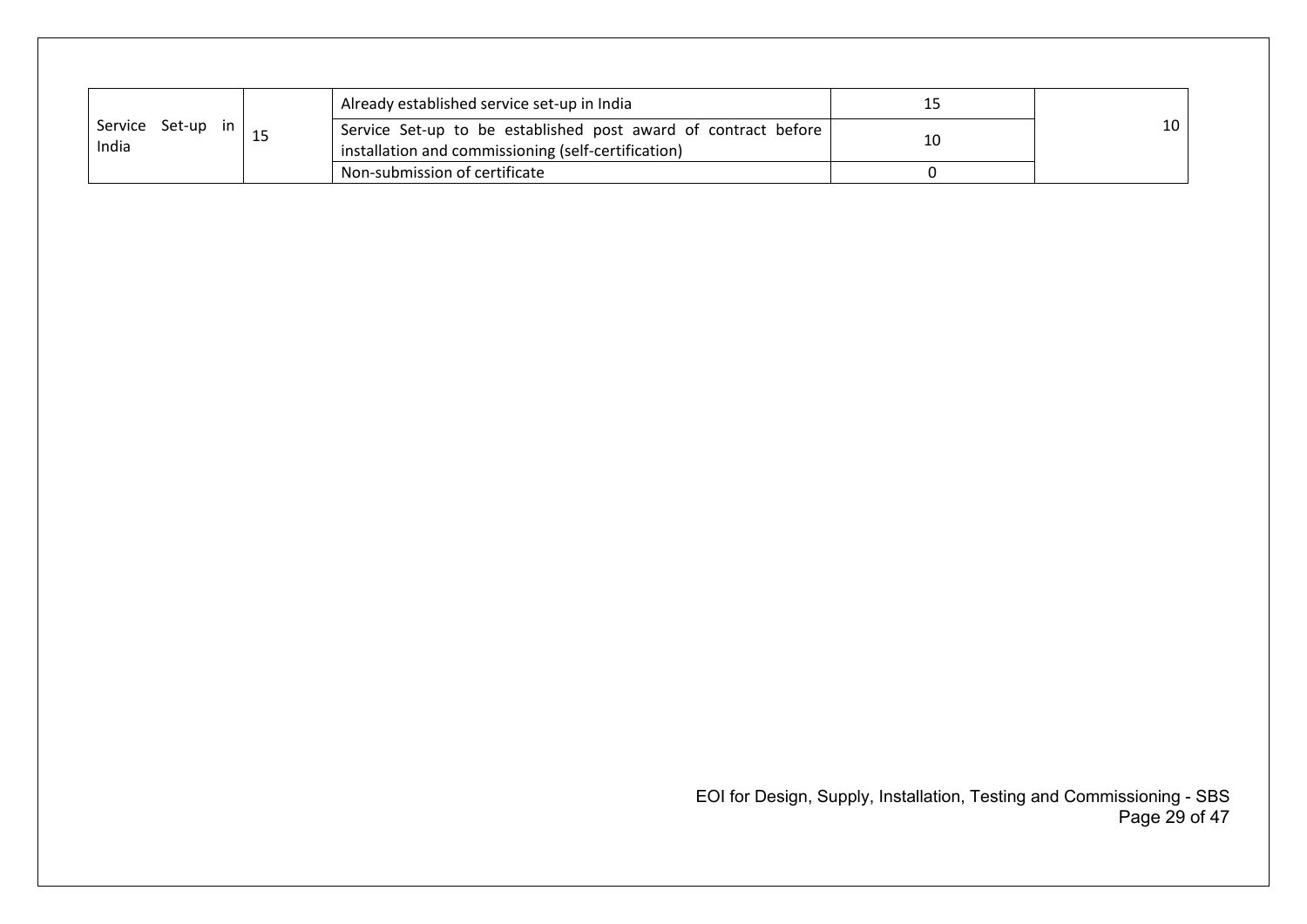#### **GENERAL INFORMATION**

**Note – If the Applicant is applying under Joint Venture or Independently or as wholly owned subsidiary arrangement, then details of all the entities to the arrangement should be provided. Attach separate sheets, if necessary.**

| Sr.            | <b>Particulars</b>                                                                                                                                                                                                | <b>Applicant Information</b> |  |  |
|----------------|-------------------------------------------------------------------------------------------------------------------------------------------------------------------------------------------------------------------|------------------------------|--|--|
| $\mathbf{1}$   | Name of the Applicant                                                                                                                                                                                             |                              |  |  |
|                | Please<br>specify, the<br>application<br>is<br>submitted-<br>(a) Independently or<br>(b) Joint Venture or<br>(c) Wholly<br>Owned<br>Subsidiary<br>arrangement                                                     |                              |  |  |
|                | If submitted under (b) or (c), provide<br>names of the all the firms / partners<br>included thereunder. In case of JV,<br>name the firm which will represent the<br>JV.                                           |                              |  |  |
| 2              | Details of Registration - Registering<br>Authority, Date, and Registration No.<br>etc. Please mention the business /<br>activity of the firm(s). (Attach an attested<br>photocopy of Certificate of Registration) |                              |  |  |
| 3              | Legal Status of the Applicant/ Type of<br>the organization: (Whether a partnership<br>Firm / Private Limited company/ Public<br>Limited Company / Co-operative Body)                                              |                              |  |  |
| $\overline{4}$ | Address and other details of the Applicant                                                                                                                                                                        |                              |  |  |
|                | (a) Registered Address:                                                                                                                                                                                           |                              |  |  |
|                | (b) Telephone                                                                                                                                                                                                     |                              |  |  |
|                | (c) FAX/Tele-fax                                                                                                                                                                                                  |                              |  |  |
|                | (d) E-mail id                                                                                                                                                                                                     |                              |  |  |
|                | (e) Website                                                                                                                                                                                                       |                              |  |  |
| 5              | Name of the Proprietor/ Names and<br>titles of Partners/ Directors of the<br>Organization/Firm                                                                                                                    |                              |  |  |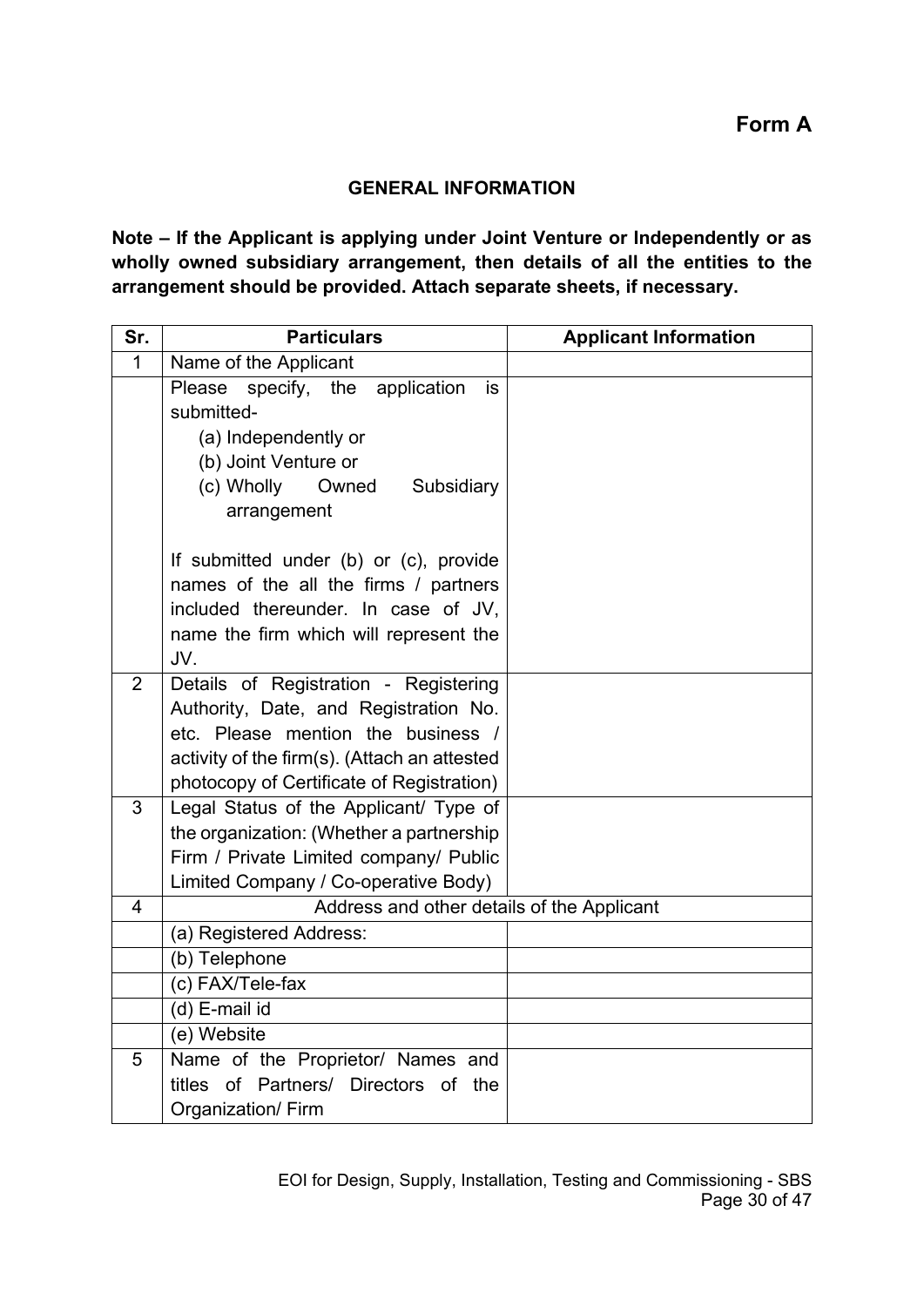| 6              | In case the company is a subsidiary, the                                |  |
|----------------|-------------------------------------------------------------------------|--|
|                | involvement, if any, of the parent                                      |  |
|                | company in the project.                                                 |  |
| $\overline{7}$ | Number of years of experience<br>in                                     |  |
|                | production, supply and operation of                                     |  |
|                | Banknote Shredding and Briquetting                                      |  |
|                | System                                                                  |  |
| 8.             | Details of Team members that would be                                   |  |
|                | handling the project which shall also                                   |  |
|                | include their experience in the field.                                  |  |
| 9.             | Names of Bankers and their full address                                 |  |
|                | (Solvency certificate from the Bank shall                               |  |
|                | be attached separately).                                                |  |
| 10.            | Whether any Civil Suit/ Litigation arisen                               |  |
|                | in the contracts executed during the last                               |  |
|                | 8 years/ being executed. If yes, please                                 |  |
|                | furnish the name of the<br>project,                                     |  |
|                | employer, and nature of work, contract                                  |  |
|                | value, work order and date and brief                                    |  |
|                | details of litigation.                                                  |  |
|                | Communication details for resolving queries, if any, with regard to EOI |  |
| 11.            | (a) Name of the contact Person                                          |  |
|                | (b) Designation                                                         |  |
|                | (c) Full Postal Address                                                 |  |
|                | (d) Telephone / Mobile:                                                 |  |
|                | (e) FAX/Tele-fax:                                                       |  |
|                | (f) email id                                                            |  |
| 12.            | Address of office through which the                                     |  |
|                | proposed work of Reserve Bank of India                                  |  |
|                | will be handled and the name and                                        |  |
|                | designation of the Officer-in-Charge.                                   |  |

………………………………….

(Signature, name and address of the Applicant's executive duly authorized to sign on behalf of the Applicant)

For and on behalf of ……………………… (Name and address of the Applicant)

(Seal of the Applicant)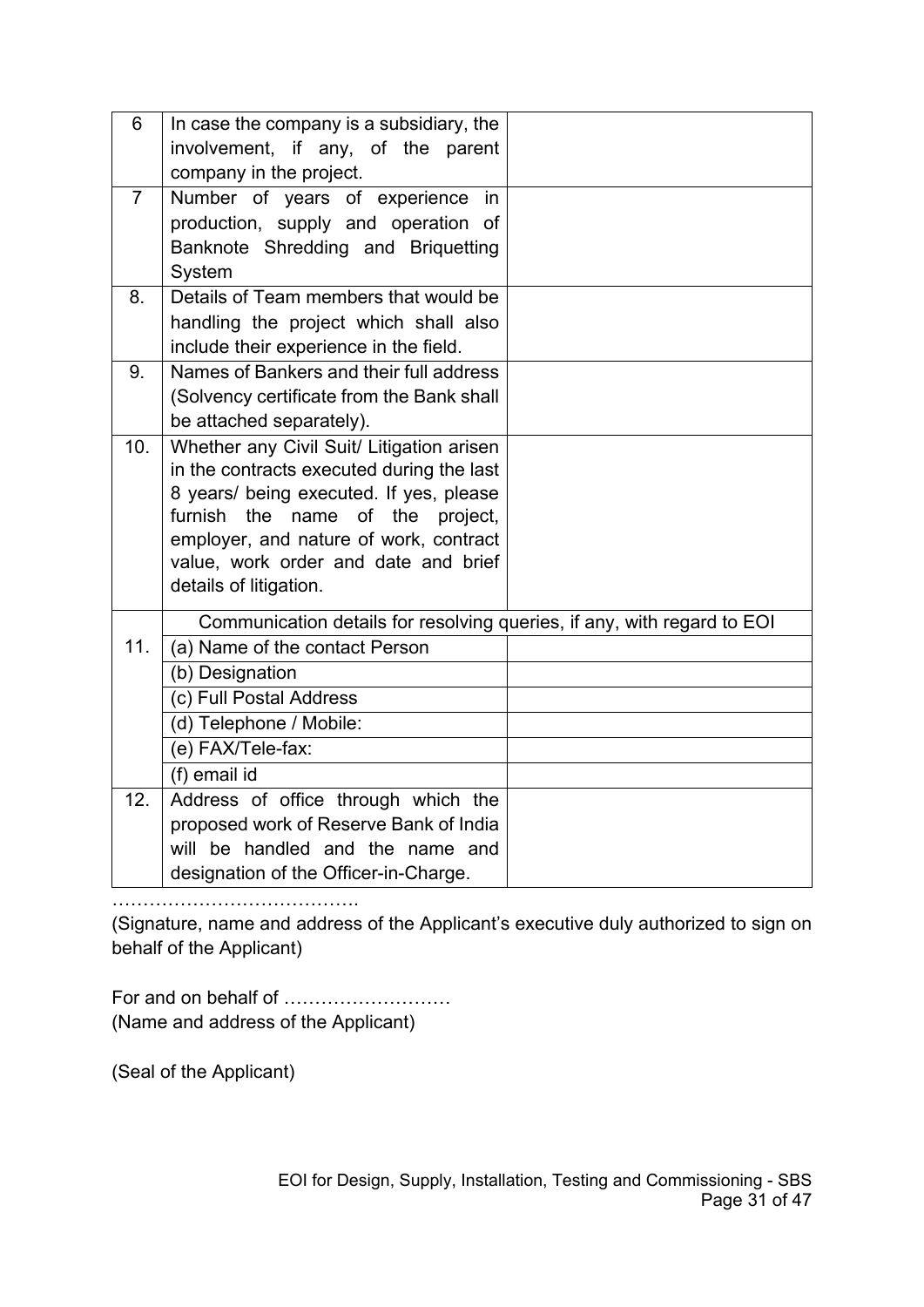## **Form B**

#### **DETALS OF PROJECTS COMPLETED DURING THE LAST 10 YEARS (January 1, 2012 to December 31, 2021)**

**Format for Information in support of applicant being qualified against eligibility criteria having carried out similar works during last ten years.**

| Name of the      | Date of  | Date of    | <b>Brief</b> | Shredding | <b>Briquetting</b> | Storage/ | Attach the letter  | Contact      |
|------------------|----------|------------|--------------|-----------|--------------------|----------|--------------------|--------------|
| Central          | award    | completion | details      | Capacity  | Capacity           | Loading/ | from the authority | Details of   |
| <b>Bank/Note</b> | of       | of the     | of the       |           |                    | Conveyor | confirming award   | the person   |
| <b>Issuing</b>   | Contract | work       | work         |           |                    | Capacity | of the contract    | concerned    |
| Authority/       |          |            |              |           |                    |          |                    | from         |
| Currency         |          |            |              |           |                    |          |                    | Organisation |
| Presses/         |          |            |              |           |                    |          |                    | awarding     |
| Any Other        |          |            |              |           |                    |          |                    | the contract |
| Currency         |          |            |              |           |                    |          |                    |              |
| Management       |          |            |              |           |                    |          |                    |              |
| Entity/          |          |            |              |           |                    |          |                    |              |
|                  |          |            |              |           |                    |          |                    |              |
|                  |          |            |              |           |                    |          |                    |              |

……………………………………………… (Signature, name and address of the Applicant's executive duly authorized to sign on behalf of the Applicant) For and on behalf of ………………………

(Name and address of the Applicant)

(Seal of the Applicant)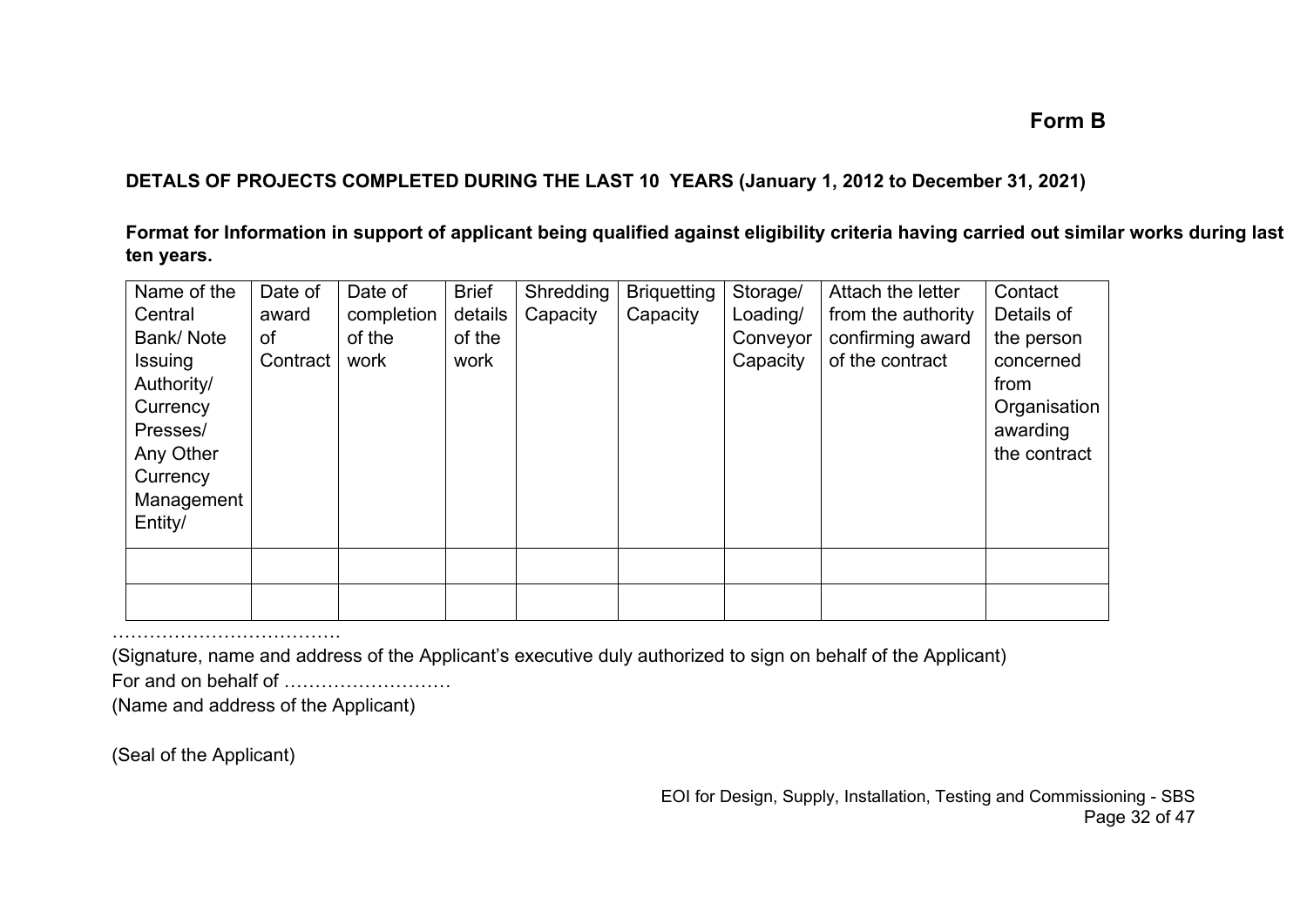## **Form C**

### **FORMAT OF BANKER'S CERTIFICATE**

- 1 Composition of the firm (whether Partnership/ Private Limited/ Proprietorship/ Public Limited.)
- 2. Name of the Proprietor/ Partners/ Directors of the firm
- 3. Turnover and Net Worth of the firm for the last 3 financial years (year wise)

| <b>Financial Year</b> | <b>Turn Over</b> | Net worth |
|-----------------------|------------------|-----------|
| 2018-19               |                  |           |
| 2019-20               |                  |           |
| 2020-21               |                  |           |

- 4. Credit facility/ Overdraft facility enjoyed by the firm.
- 5. The period from which the firm has been banking with your bank.
- 6. Any other remarks

This is to certify that to the best of our knowledge and information M/s\_\_\_\_\_\_\_\_, a customer of our bank is respectable and can be treated as good/ financially sound for any engagement up to a limit of ₹ 400 Crores (Four Hundred Crores only).

(Signature) For the bank

Note:

- 1. Bankers' certificates should be on letterhead of the bank, sealed in cover addressed to The CGM-in-Charge, Department of Currency Management, Central Office, Reserve Bank of India, Fort, Mumbai - 400001.
- 2. In case of partnership firm, certificate should include names of all partners as recorded with the bank.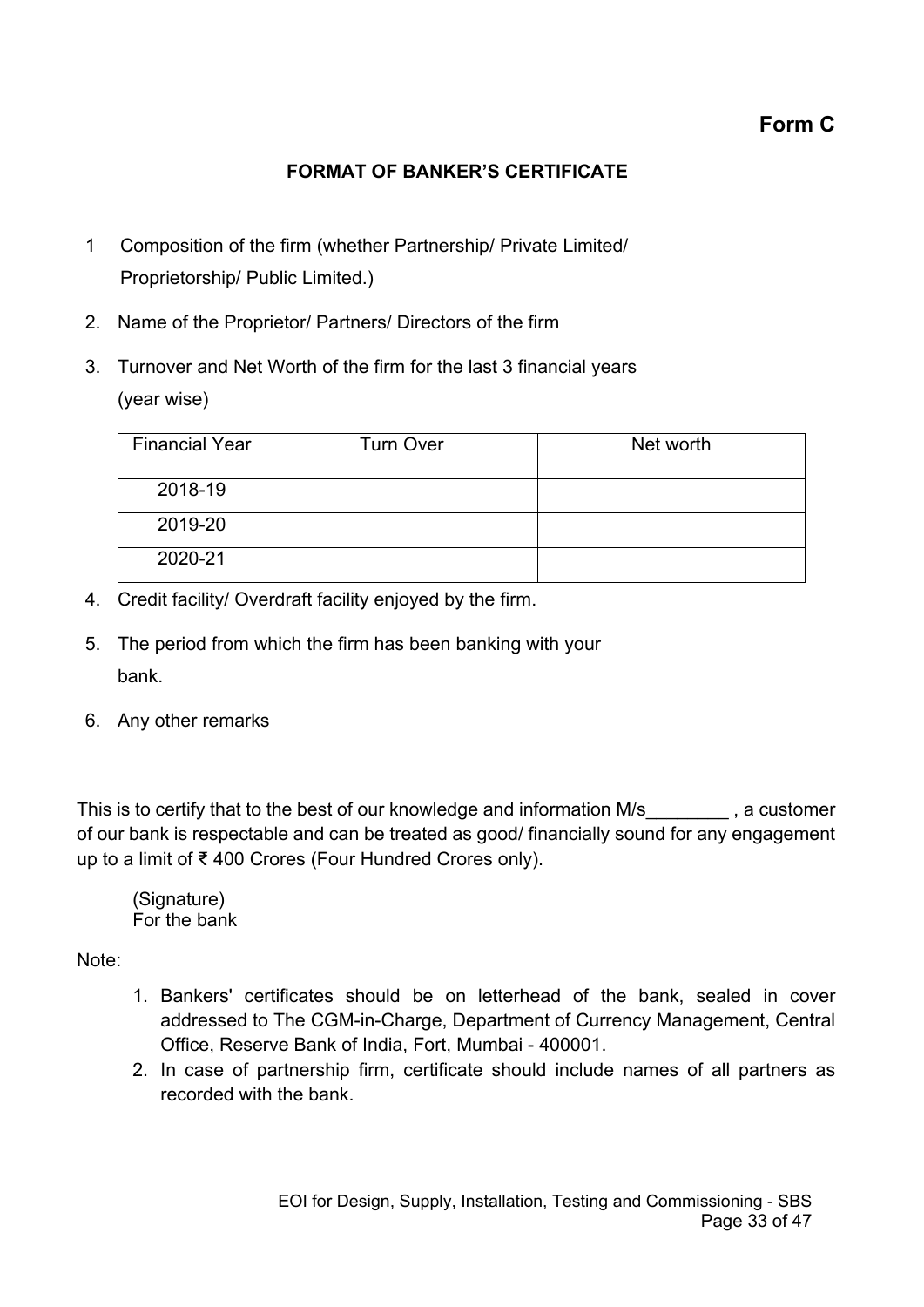## **Declarations**

The Applicant declares / undertakes that -

- 1. The signatory is competent and legally authorized to submit the application/ bid and / or to enter into legally binding contract.
- 2. The Applicant is not in the list of blacklisted /debarred firms of any Government Agency anywhere in the world, for participating in the EOI, under any laws or official regulations.
- 3. The Applicant accepts all the terms and conditions of this EOI and abides by it without any counter conditions.
- 4. The information submitted in the EOI documents is correct and the Applicant is aware that any information provided is found to be false at a later stage, the Bank reserves the right to reject / disqualify the Applicant at any stage without assigning any reason.
- 5. No agents are engaged or proposed to be engaged for participation in this EOI or at any later stage during or execution of RFP,
- 6. The operation of the Applicant in Pakistan or China, if any, would be suitably firewalled from the contract / operations with Government of India. No employee who has previously worked or been posted in Pakistan or China in any capacity would be engaged by the Applicant for this project and that no Pakistan national or person of Pakistan Origin would be engaged by the Applicant for the project.

(Signature, name and address of the Applicant's executive duly authorized to sign on behalf of the Applicant)

For and on behalf of ……………………… (Name and address of the Applicant)

………………………………….

(Seal of the Applicant)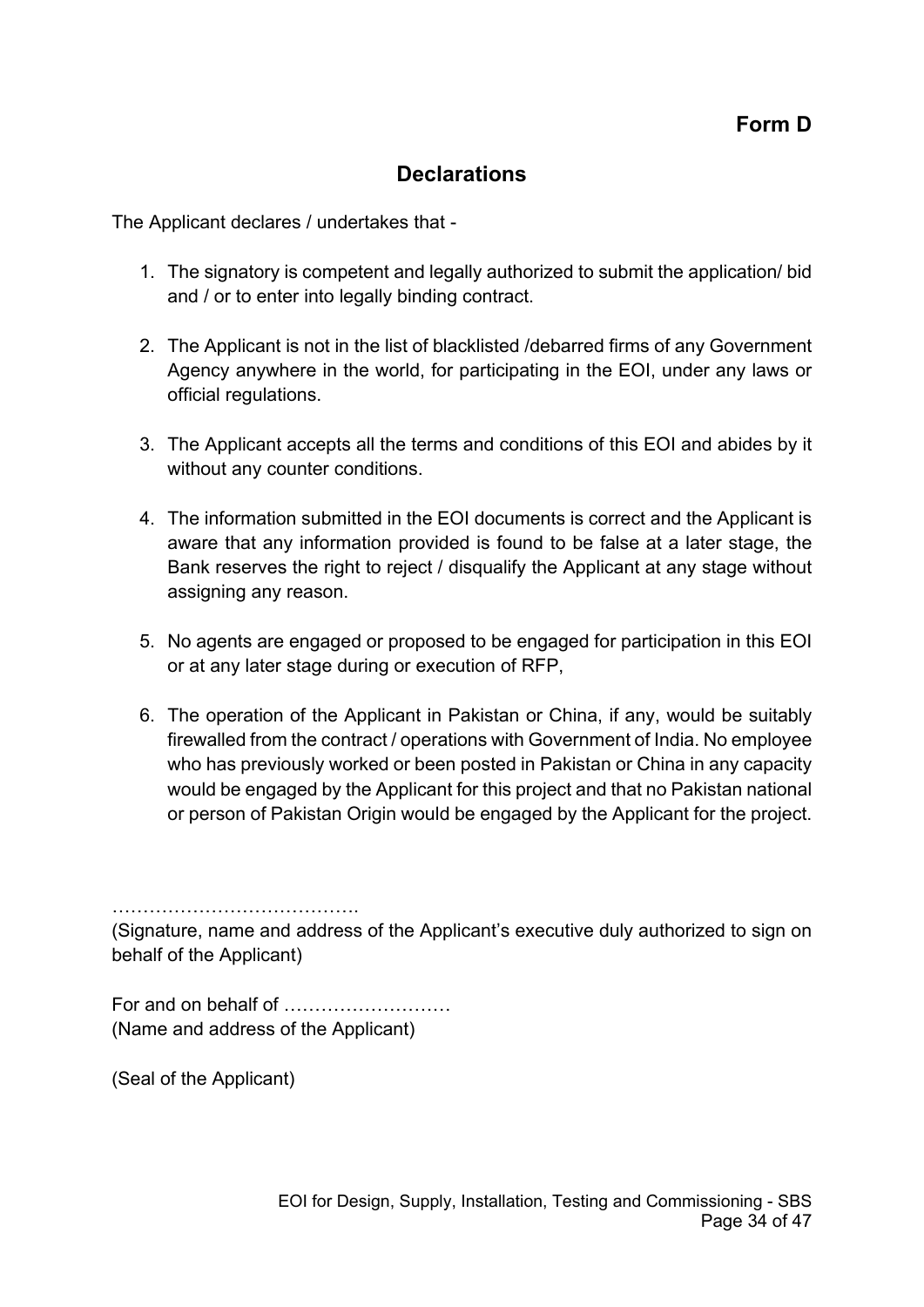#### **FORM E**

## **Declaration in case of entities seeking purchase preference under Make in India Policy**

We have read carefully the terms and conditions for availing the benefits of purchase preference under Make in India Policy and we are meeting all the requirements of Local Content and duly certified documents for proving the stipulated local content along with details of the location(s) where local value addition is made as mentioned in this document are enclosed.

We declare the above details are true. In case any of the details are found to be false/untrue, our offer will be liable for rejection/ cancellation of order/ subjected to appropriate actions as per tender Terms & Conditions.

………………………………………………

Authorised Signatory

(With Company Seal & signature)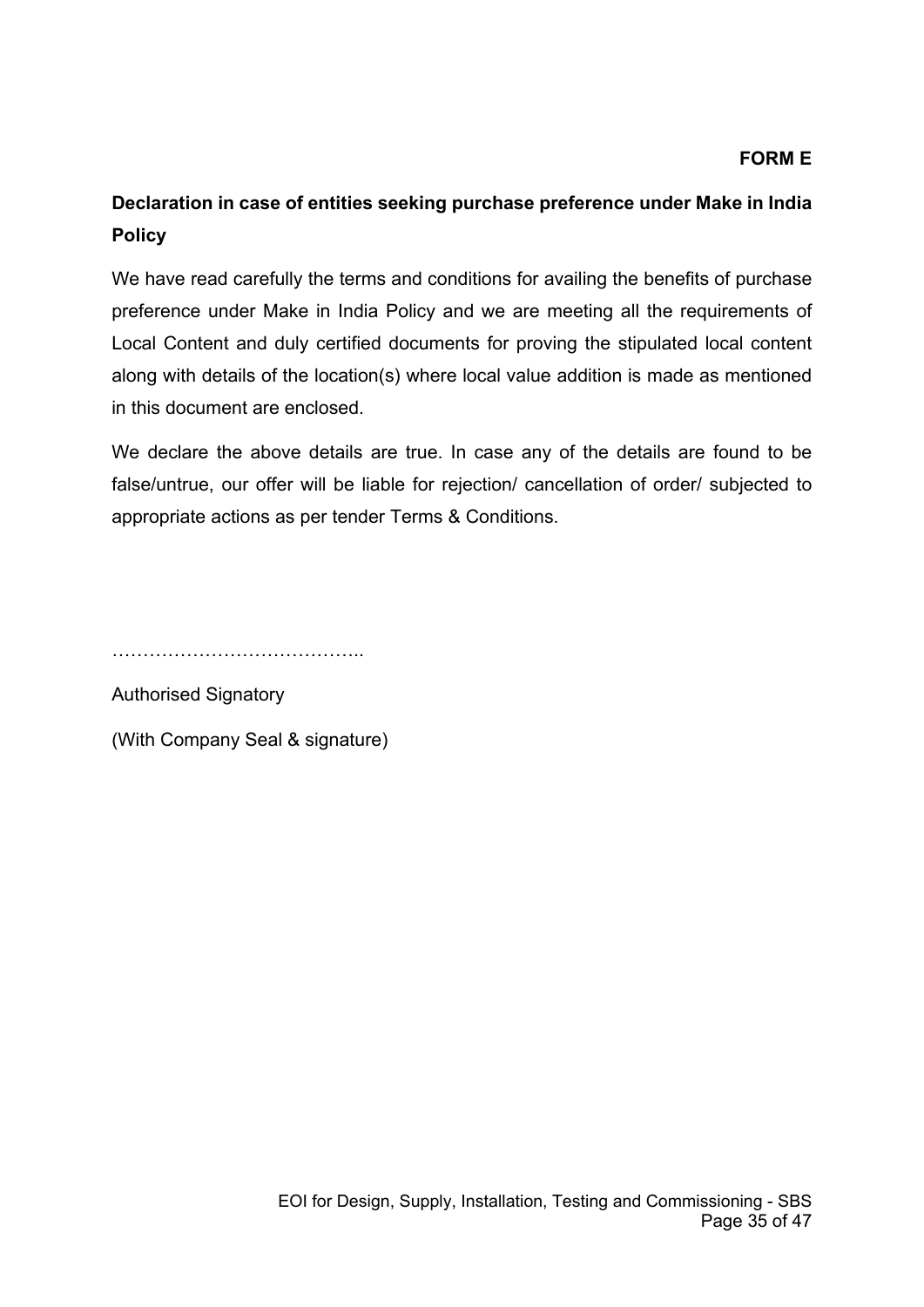## **Form F**

#### **PRE-CONTRACT INTEGRITY PACT**

#### **1. General**

This pre-bid pre-contract Agreement (hereinafter called the "Integrity Pact") is made on day of the month of 2021 between, on one hand, the Department of Currency Management, Reserve Bank of India acting through Shri Suman Ray, Chief General Manager-in-Charge, Department of Currency Management, Mumbai (hereinafter called the "PRINCIPAL", which expression shall mean and include, unless the context otherwise requires, his successors in office and assigns) of the First Part and M/s \_\_\_\_\_\_\_\_ represented by Mr / Ms \_\_\_\_\_\_\_\_ , …………(Add designation of the APPLICANT) (hereinafter called the "APPLICANT" which expression shall mean and include, unless the context otherwise requires, his successors and permitted assigns) of the Second Part.

WHEREAS the PRINCIPAL proposes to receive comprehensive solution for the supply of Banknote Shredding and Briquetting System and the APPLICANT is willing to offer/has offered the services and

WHEREAS the APPLICANT is a (please indicate category e.g. private company/public company/Government undertaking/partnership, etc.) constituted in accordance with the relevant law in the matter and the PRINCIPAL is a statutory body performing its functions under the Reserve Bank of India Act, 1934 and other relevant legislations.

#### NOW, THEREFORE,

To avoid all forms of corruption by following a system that is fair, transparent and free from any influence/prejudiced dealings prior to, during and subsequent to the currency of the contract to be entered into with a view to :-

Enabling the PRINCIPAL to receive the desired services at a competitive price in conformity with the defined specifications by avoiding the high cost and the distortionary impact of corruption on public procurement, and

Enabling APPLICANT to abstain from bribing or indulging in any corrupt practice in order to secure the contract by providing assurance to them that their competitors will also abstain from bribing and other corrupt practices and the PRINCIPAL will commit to prevent corruption, in any form, by its officials by following transparent procedures. The parties hereto hereby agree to enter into this Integrity Pact and agree as follows: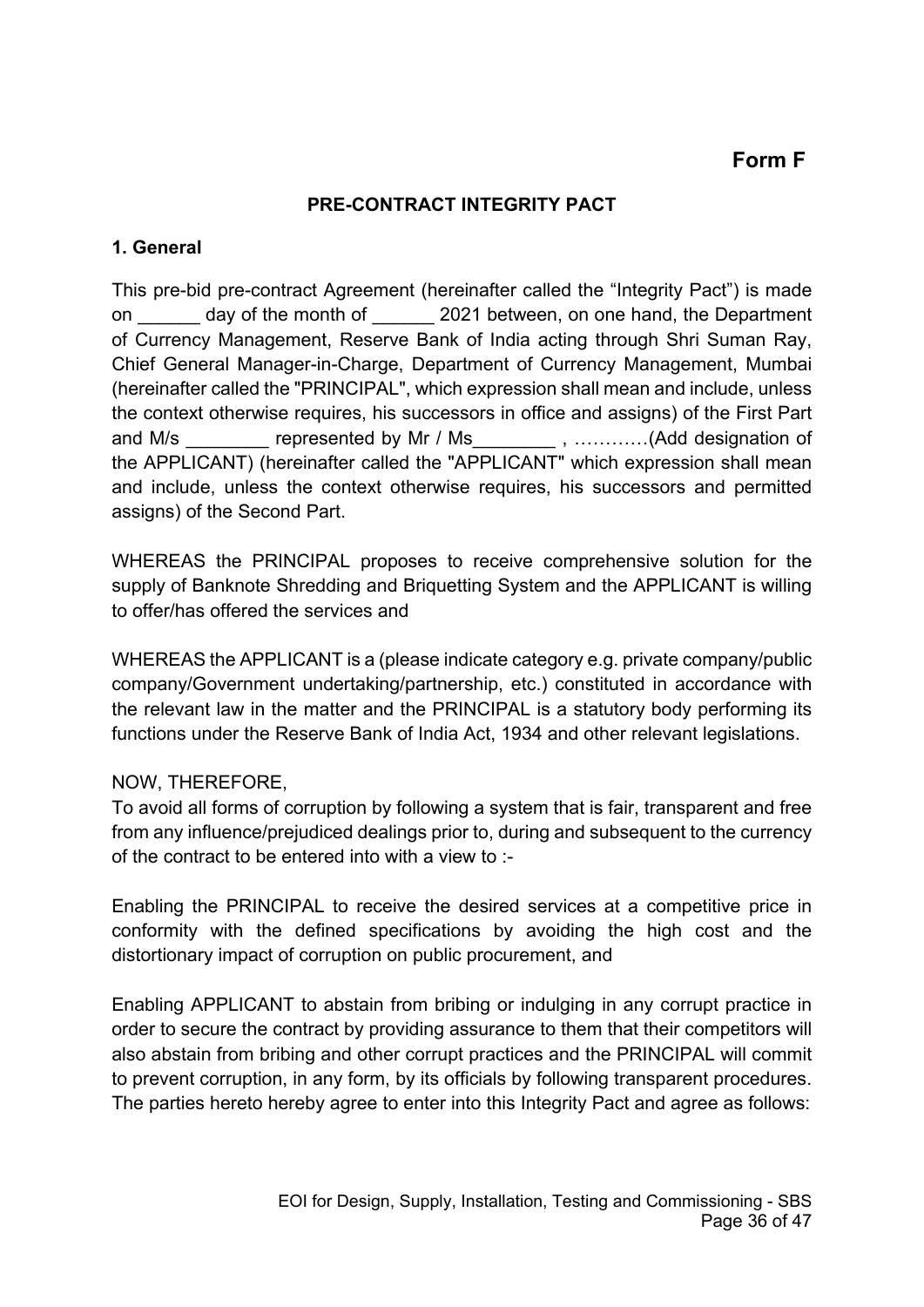### **2. Commitments of the PRINCIPAL**

2.1.1 The PRINCIPAL undertakes that no official of the PRINCIPAL, connected directly or indirectly with the contract, will demand, take a promise for or accept, directly or through intermediaries, any bribe, consideration, gift, reward, favour or any material or immaterial benefit or any other advantage from the APPLICANT, either for themselves or for any person, organisation or third party related to the contract in exchange for an advantage in the bidding process, bid evaluation, contracting or implementation process related to the contract.

2.1.2 The PRINCIPAL will, during the pre-contract stage, treat all APPLICANTs alike, and will provide to all APPLICANTs the same information and will not provide any such information to any particular APPLICANT which could afford an advantage to that particular APPLICANT in comparison to other APPLICANTs.

2.1.3 All the officials of the PRINCIPAL will report to the appropriate authority any attempted or completed breaches of the above commitments as well as any substantial suspicion of such a breach.

2.2 In case any such preceding misconduct on the part of such official(s) is reported by the APPLICANT to the PRINCIPAL with full and verifiable facts and the same is prima facie found to be correct by the PRINCIPAL necessary disciplinary proceedings, or any other action as deemed fit, including criminal proceedings may be initiated by the PRINCIPAL and such a person shall be debarred from further dealings related to the contract process. In such a case while an enquiry is being conducted by the PRINCIPAL the proceedings under the contract would not be stalled.

#### **3. Commitments of APPLICANT**

3.1 The APPLICANT commits itself to take all measures necessary to prevent corrupt practices, unfair means and illegal activities during any stage of its bid or during any pre-contract or post-contract stage in order to secure the contract or in furtherance to secure it and in particular commit itself to the following:-

3.1.1 The APPLICANT will not offer, directly or through intermediaries, any bribe, gift, consideration, reward, favour, any material or immaterial benefit or other advantage, commission, fees, brokerage or inducement to any official of the PRINCIPAL, connected directly or indirectly with the bidding process, or to any person, organisation or third party related to the contract in exchange for any advantage in the bidding, evaluation, contracting and implementation of the contract.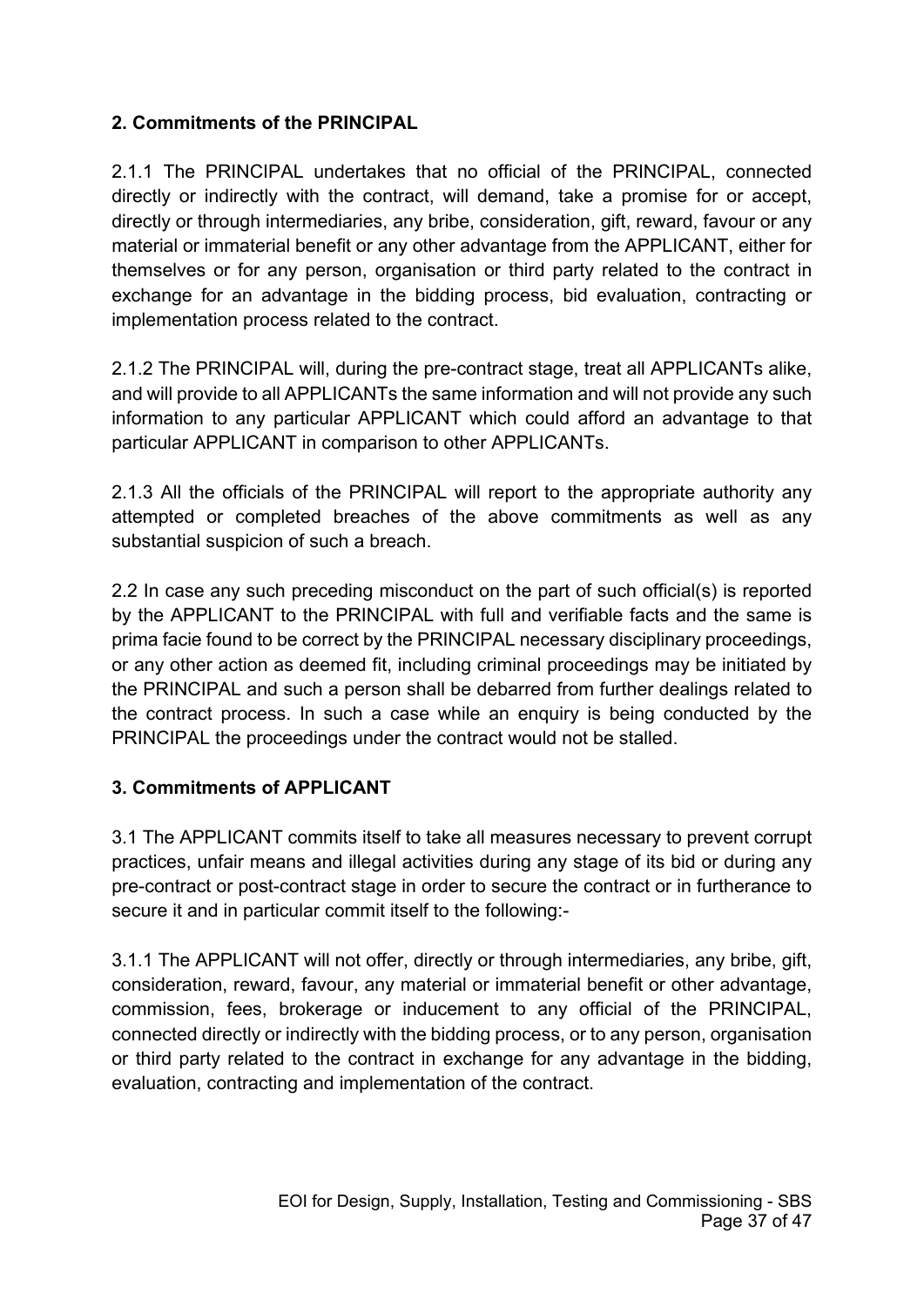3.1.2 The APPLICANT further undertakes and declares/represents that it has not given, offered or promised to give, directly or indirectly any bribe, gift, consideration, reward, favour, any material or immaterial benefit or other advantage, commission, fees, brokerage or inducement to any official of the PRINCIPAL or otherwise in procuring the Contract or forbearing to do or having done any act in relation to the obtaining or execution of the contract or any other contract with the PRINCIPAL for showing or forbearing to show favour or disfavour to any person in relation to the contract or any other contract with the PRINCIPAL

3.1.3 APPLICANT shall disclose in writing the name and address of representatives and Indian APPLICANTs shall disclose their foreign principals or associates.

3.1.4 APPLICANT shall disclose in writing the payments to be made by them to any intermediary, in connection with this bid/contract.

3.1.5 The APPLICANT, either while presenting the bid or during pre-contract negotiations or before signing the contract, shall disclose in writing payments, if any, he has made / is committed to or intends to make to officials of the PRINCIPAL or their family members or any other intermediaries in connection with the contract or otherwise and the details of services agreed upon for such payments.

3.1.6 The APPLICANT will not collude with other parties interested in the contract to impair the transparency, fairness and progress of the bidding process, bid evaluation, contracting and implementation of the contract.

3.1.7 The APPLICANT will not accept any advantage in exchange for any corrupt, practice, unfair means and illegal activities.

3.1.8 The APPLICANT shall not use improperly, for purposes of competition or personal gain, or pass on to others, any information provided by the PRINCIPAL as part of the business relationship, regarding plans, technical proposals and business details, including information contained in any electronic data carrier, without written consent of the PRINCIPAL. The APPLICANT also undertakes to exercise due and adequate care lest any such information is divulged.

3.1.9 The APPLICANT commits to refrain from giving any complaint directly or through any other manner without supporting it with full and verifiable facts.

3.1.10 The APPLICANT shall not instigate or cause to instigate any third person to commit any of the actions mentioned above.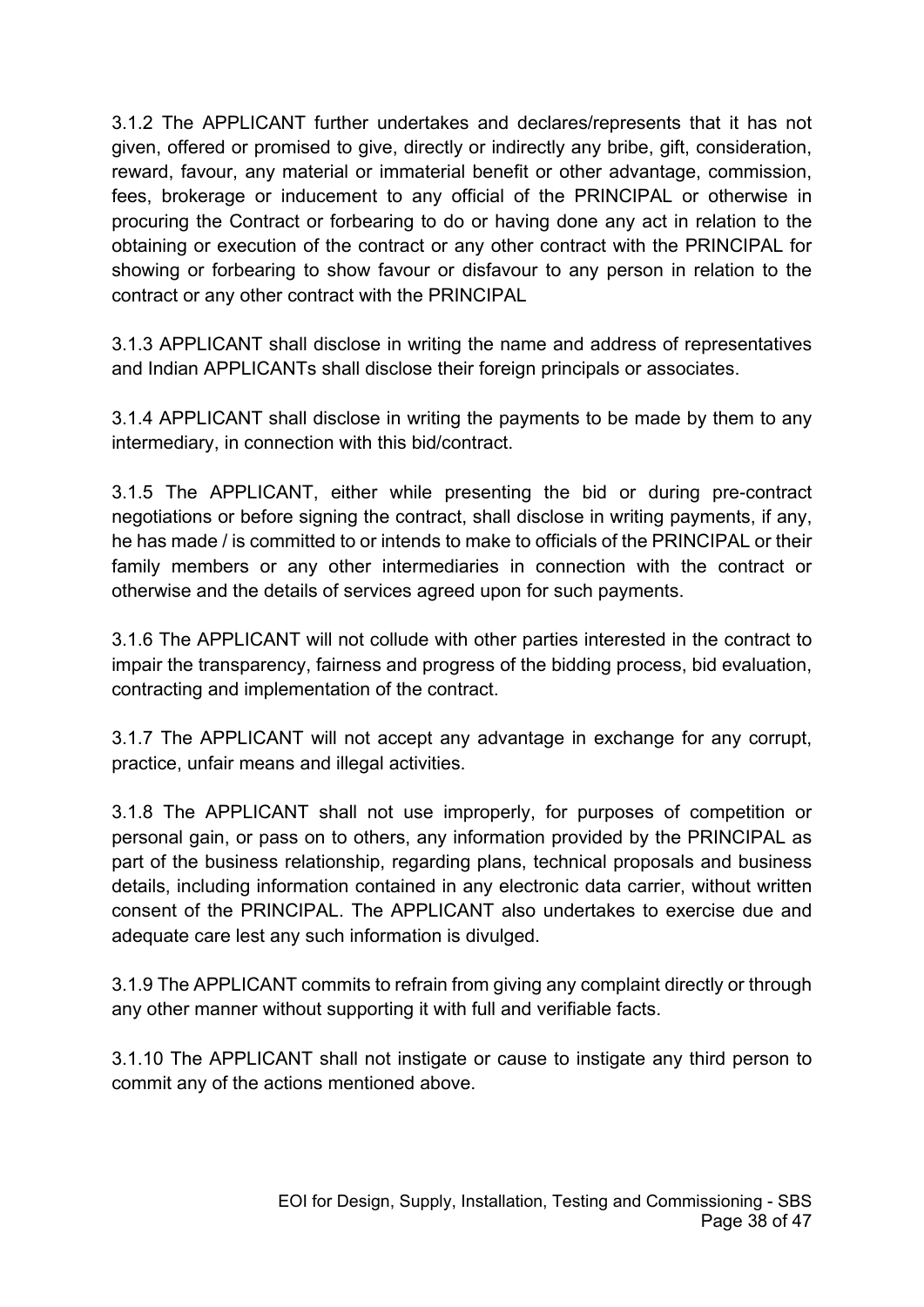3.1.11 If the APPLICANT or any employee of the APPLICANT or any person acting on behalf of the APPLICANT, either directly or indirectly, is a relative of any of the officers of the PRINCIPAL, or alternatively, if any relative of an officer of the PRINCIPAL has financial interest/stake in the APPLICANT's firm, the same shall be disclosed in writing by the APPLICANT at the time of filing of tender.

The term 'relative' for this purpose would be as defined in Section 2(77) of the Companies Act, 2013 of India.

3.1.12 The APPLICANT shall not lend to or borrow any money from or enter into any monetary dealings or transactions, directly or indirectly, with any employee of the PRINCIPAL

### **4. Previous Transgression**

4.1 The APPLICANT declares that no previous transgression occurred in the last three years immediately before signing of this Integrity Pact, with any other company/entity in any country in respect of any corrupt practices envisaged hereunder or with any Public Sector Enterprise in India or any Government Department in India that could justify APPLICANT's exclusion from the tender process.

4.2 The APPLICANT agrees that if it makes incorrect statement on this subject, APPLICANT can be disqualified from the procurement process or the contract, if already awarded, can be terminated for such reason.

### **5. Earnest Money (Security Deposit)**

5.1 While submitting the Bid in the main tender, the APPLICANT shall deposit an amount as may be specified by the PRINCIPAL in the main tender (as Earnest Money/Security Deposit) with the / PRINCIPAL through instruments, the detail of which along with the amount will be notified by the PRINCIPAL in the main tender.

5.2 In case of the successful APPLICANT, a clause would also be incorporated in the Article pertaining to Performance Bond in the Purchase Contract that the provisions of Sanctions for Violation shall be applicable for forfeiture of Performance Bond in case of a decision by the PRINCIPAL to forfeit the same without assigning any reason for imposing sanction for violation of this Pact.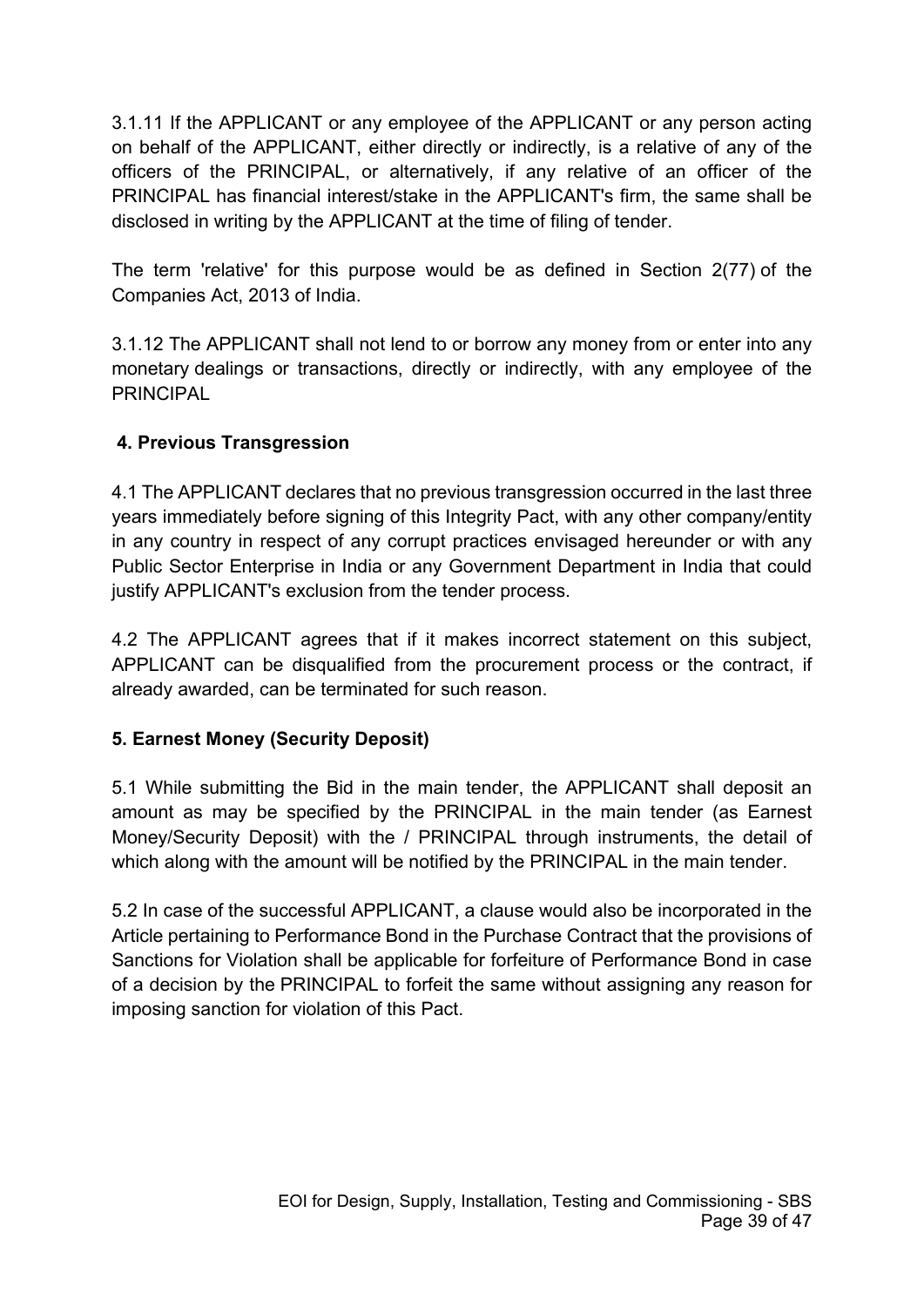### **6. Sanctions for Violations**

6.1 Any breach of the aforesaid provisions by the APPLICANT or any one employed by it or acting on its behalf (whether with or without the knowledge of the APPLICANT) shall entitle the PRINCIPAL to take all or any one of the following actions, wherever required:-

6.1.1 To immediately call off the pre contract negotiations without assigning any reason or giving any compensation to the APPLICANT. However, the proceedings with the other APPLICANT(s) would continue.

6.1.2 The Earnest Money Deposit (in pre-contract stage) and/or Security Deposit/Performance Bond (after the contract is signed) shall stand forfeited either fully or partially, as decided by the PRINCIPAL and the PRINCIPAL shall not be required to assign any reason, therefor.

6.1.3 To immediately cancel the contract, if already signed, without giving any compensation to the APPLICANT.

6.1.4 To recover all sums already paid by the PRINCIPAL, and in case of an Indian APPLICANT with interest thereon at 2% higher than the prevailing six months Marginal Cost of funds based Lending Rate (MCLR) of State Bank of India, while in case of APPLICANT from a country other than India with interest thereon at 2% higher than the six months LIBOR. If any outstanding payment is due to the APPLICANT from the PRINCIPAL in connection with any other contract for any other stores, such outstanding payment could also be utilised to recover the aforesaid sum and interest.

6.1.5 To encash the advance bank guarantee and performance bond/warranty bond, if furnished by the APPLICANT, in order to recover the payments, already made by the PRINCIPAL, along with interest.

6.1.6 To cancel all or any other Contracts with the APPLICANT. The APPLICANT shall be liable to pay compensation for any loss or damage to the PRINCIPAL resulting from such cancellation/rescission and the PRINCIPAL shall be entitled to deduct the amount so payable from the money(s) due to the APPLICANT.

6.1.7 To debar the APPLICANT from participating in future bidding processes of the PRINCIPAL for a minimum period of five years, which may be further extended at the discretion of the PRINCIPAL.

6.1.8 To recover all sums paid in violation of this Pact by APPLICANT(s) to any middleman or agent or broker or any other intermediary with a view to securing the contract. In cases where irrevocable Letters of Credit have been received in respect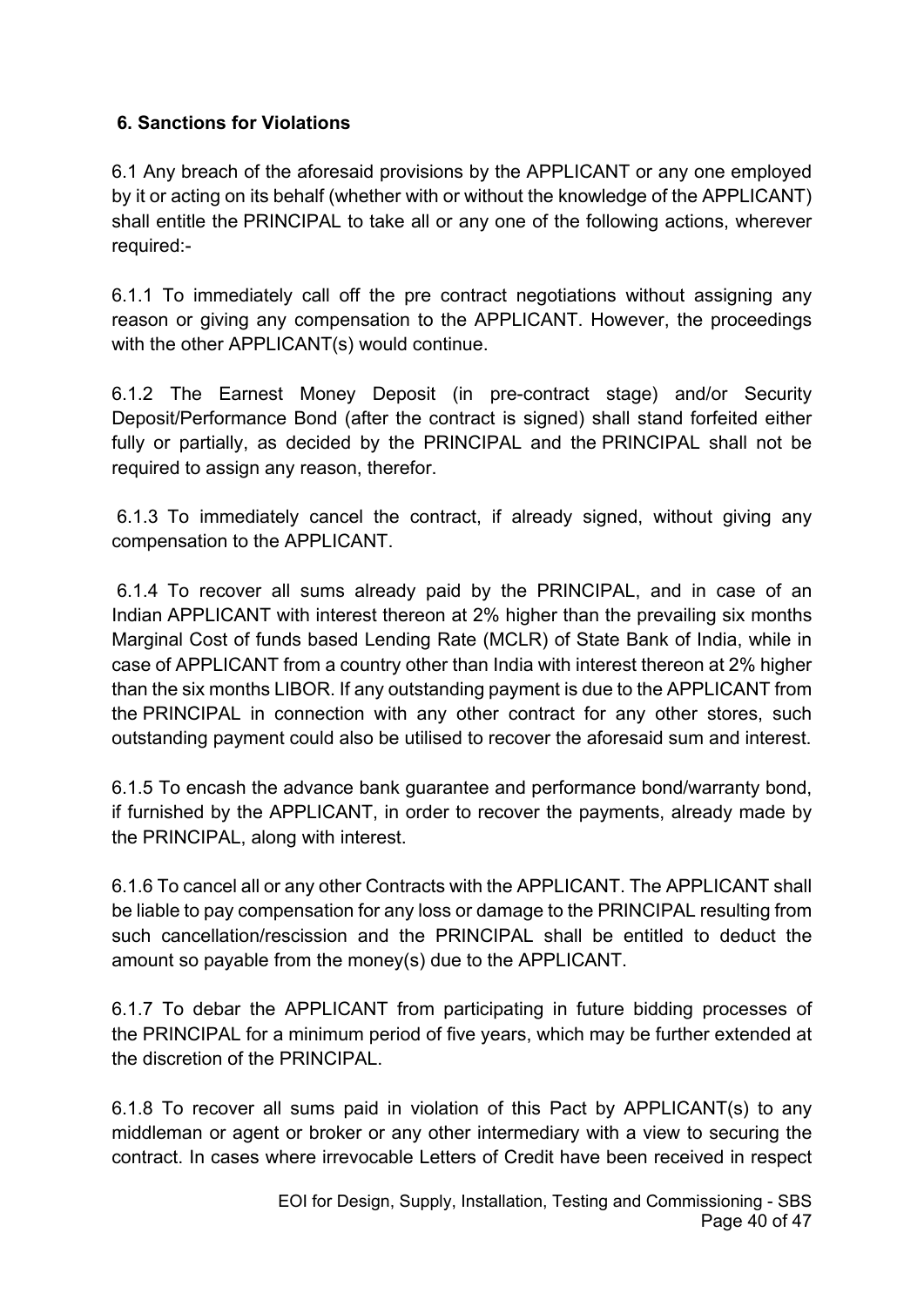of any contract signed by the PRINCIPAL with the APPLICANT, the same shall not be opened.

6.1.9 Forfeiture of Performance Bond in case of a decision by the PRINCIPAL to forfeit the same without assigning any reason for imposing sanction for violation of this Pact.

6.2 The PRINCIPAL will be entitled to take all or any of the actions mentioned at para **6.1.1** to **6.1.9** of this Pact also on the commission by the APPLICANT or any one employed by it or acting on its behalf (whether with or without the knowledge of the APPLICANT), of an offence as defined in Chapter IX of the Indian Penal code, 1860 or Prevention of Corruption Act, 1988 or any other statute enacted for prevention of corruption.

6.3 The decision of the PRINCIPAL to the effect that a breach of the provisions of this Pact has been committed by the APPLICANT shall be final and conclusive on the APPLICANT. However, the APPLICANT can approach the Independent Monitor(s) appointed for the purposes of this Pact.

### **7. Fall Clause**

The APPLICANT undertakes that it has not supplied/is not supplying similar product/systems or subsystems at a price lower than that offered in the present bid in respect of any other Ministry/Department of the Government of India or PSU or any other unit owned by Government of India / the PRINCIPAL and if it is found at any stage that similar product/systems or sub systems was supplied by the APPLICANT to any Ministry/Department of the Government of India or a PSU or any other unit owned by Government of India / the PRINCIPAL at a lower price, then that very price, with due allowance for elapsed time, will be applicable to the present case and the difference in the cost would be refunded by the APPLICANT to the PRINCIPAL, if the contract has already been concluded.

### **8. Independent Monitors**

8.1 The PRINCIPAL has appointed Shri Vishwanath Giriraj, IAS (Retd.) (email id – [vgiriraj@rediffmail.com\)](mailto:vgiriraj@rediffmail.com) and Shri Divya Prakash Sinha, IPS (Retd.) ( email id – [dpsinha.ips@gmail.com\)](mailto:dpsinha.ips@gmail.com) as the Independent monitors (hereinafter referred to as Monitor) for this Pact.

8.2 The task of the Monitor shall be to review independently and objectively, whether and to what extent the parties comply with the obligations under this Pact.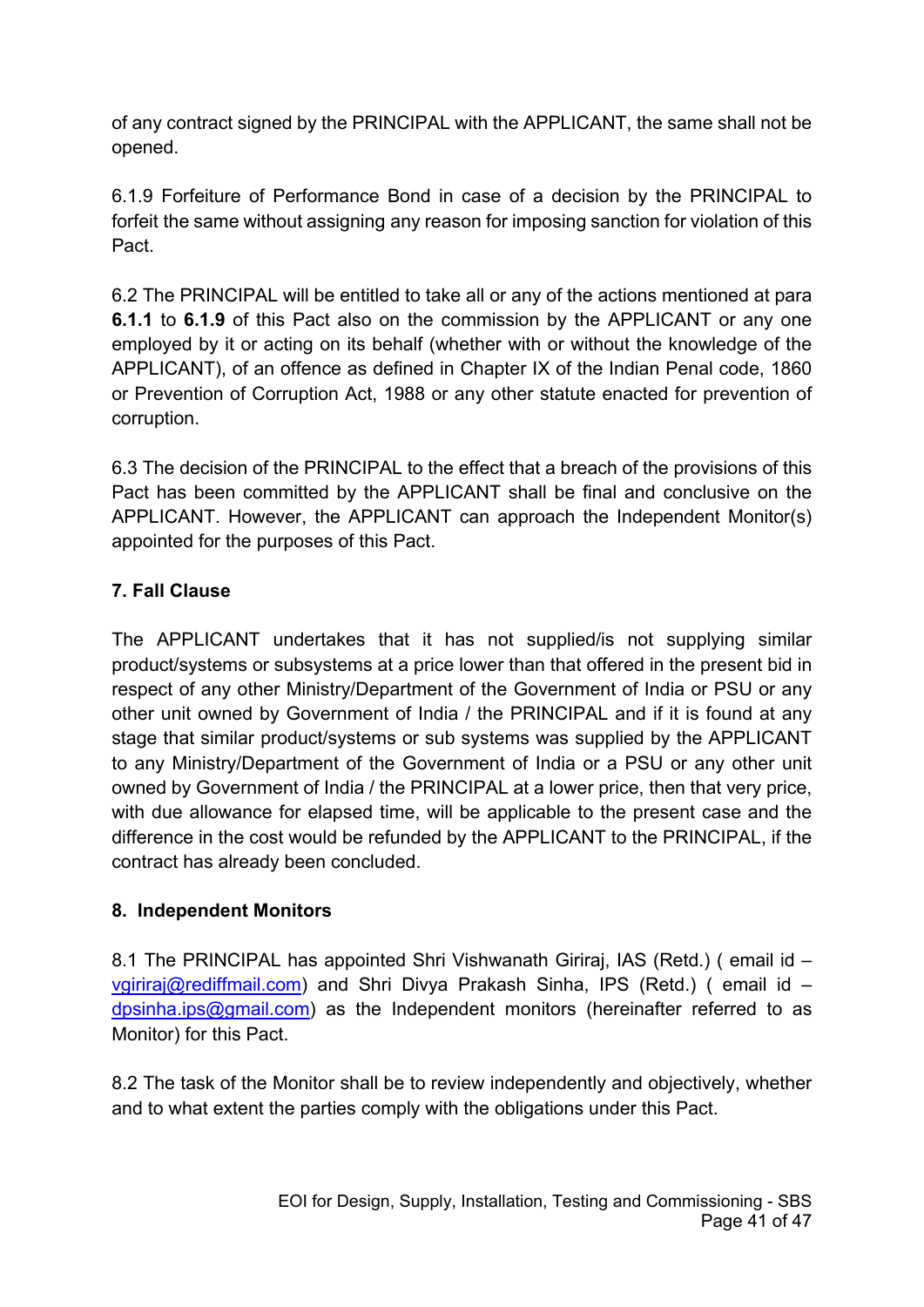8.3 The Monitor shall not be subject to instructions by the representatives of the parties and perform their functions neutrally and independently.

8.4 Both the parties accept that the Monitor have the right to access all the documents relating to the project/procurement, including minutes of meetings.

8.5 As soon as the Monitor notices, or has reason to believe, a violation of this Pact, he will so inform the Authority designated by the PRINCIPAL.

8.6 The APPLICANT(s) accepts that the Monitor has the right to access without restriction to all project documentation of the PRINCIPAL including that provided by the APPLICANT. The APPLICANT will also grant the Monitor, upon his request and demonstration of a valid interest, unrestricted and unconditional access to his project documentation. The same is applicable to sub-consultants. The Monitor shall be under contractual obligation to treat the information and documents of the APPLICANT/Subcontractor(s) with confidentiality.

8.7 The PRINCIPAL will provide to the Monitor sufficient information about all meetings among the parties related to the project provided such meetings could have an impact on the contractual relations between the parties. The parties will offer to the Monitor the option to participate in such meetings.

8.8 The Monitor will submit a written report to the designated Authority of PRINCIPAL within 8 to 10 weeks from the date of reference or intimation to him by the PRINCIPAL / APPLICANT and, should the occasion arise, submit proposals for correcting problematic situations.

#### **9. Facilitation of Investigation**

9.1 In case of any allegation of violation of any provisions of this Pact or payment of commission, the PRINCIPAL or its authorized agencies shall be entitled to examine all the documents including the Books of Accounts of the APPLICANT and the APPLICANT shall provide necessary information and documents in English and shall extend all possible help for the purpose of such examination.

9.2 In the event of any dispute between the PRINCIPAL and APPLICANT where Integrity Pact is applicable, in case, both the parties are agreeable, they may try to settle dispute through mediation before the panel of IEMs in a time bound manner. In case, dispute remains unresolved even after mediation by the panel of IEMs, the PRINCIPAL may take further action as per terms and conditions of the contract. The fees/ expenses on dispute resolution shall be equally shared by both parties i.e., the PRINCIPAL and the APPI ICANT.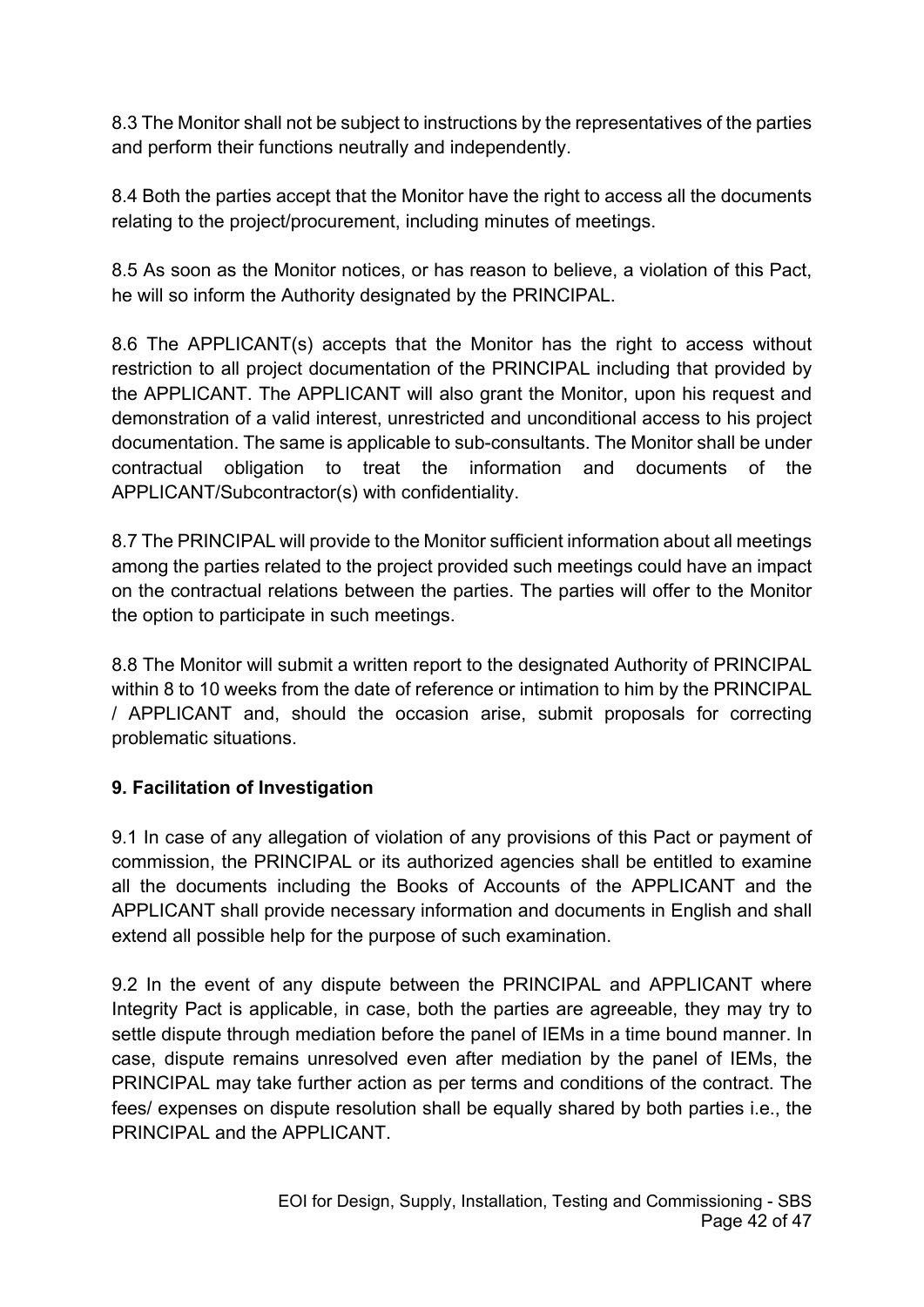9.3 Person signing the Integrity Pact shall not approach the Courts while representing the matter to IEMs and he/ she will await their decision in the matter.

#### **10. Law and Place of Jurisdiction**

This Pact is subject to Indian Law. The place of performance and jurisdiction is the seat of the PRINCIPAL, i.e., Mumbai, India.

#### **11. Other Legal Actions**

The actions stipulated in this Integrity Pact are without prejudice to any other legal action that may follow in accordance with the provisions of the extant law in force relating to any civil or criminal proceedings.

#### **12. Validity**

12.1 The validity of this Integrity Pact shall be from the date of its signing and extend upto 5 years or the complete execution of the contract to the satisfaction of both the PRINCIPAL and the APPLICANT, including warranty period, whichever is later. In case a APPLICANT is unsuccessful, this Integrity Pact shall expire after six months from the date of its execution.

12.2 Should one or several provisions of this Pact turn out to be invalid; the remainder of this Pact shall remain valid. In this case, the parties will strive to come to an agreement to their original intentions.

13. The parties hereby sign this Integrity Pact at **the conduct on** on  $\blacksquare$ 

PRINCIPAL APPLICANT Name of the Officer Name of the Authorised Signatory Designation Designation Reserve Bank of India Name of the Applicant Department of Currency Management

| <b>Witness</b> | Witness |
|----------------|---------|
| ◢<br>. .       |         |
| 2.             | _       |
|                |         |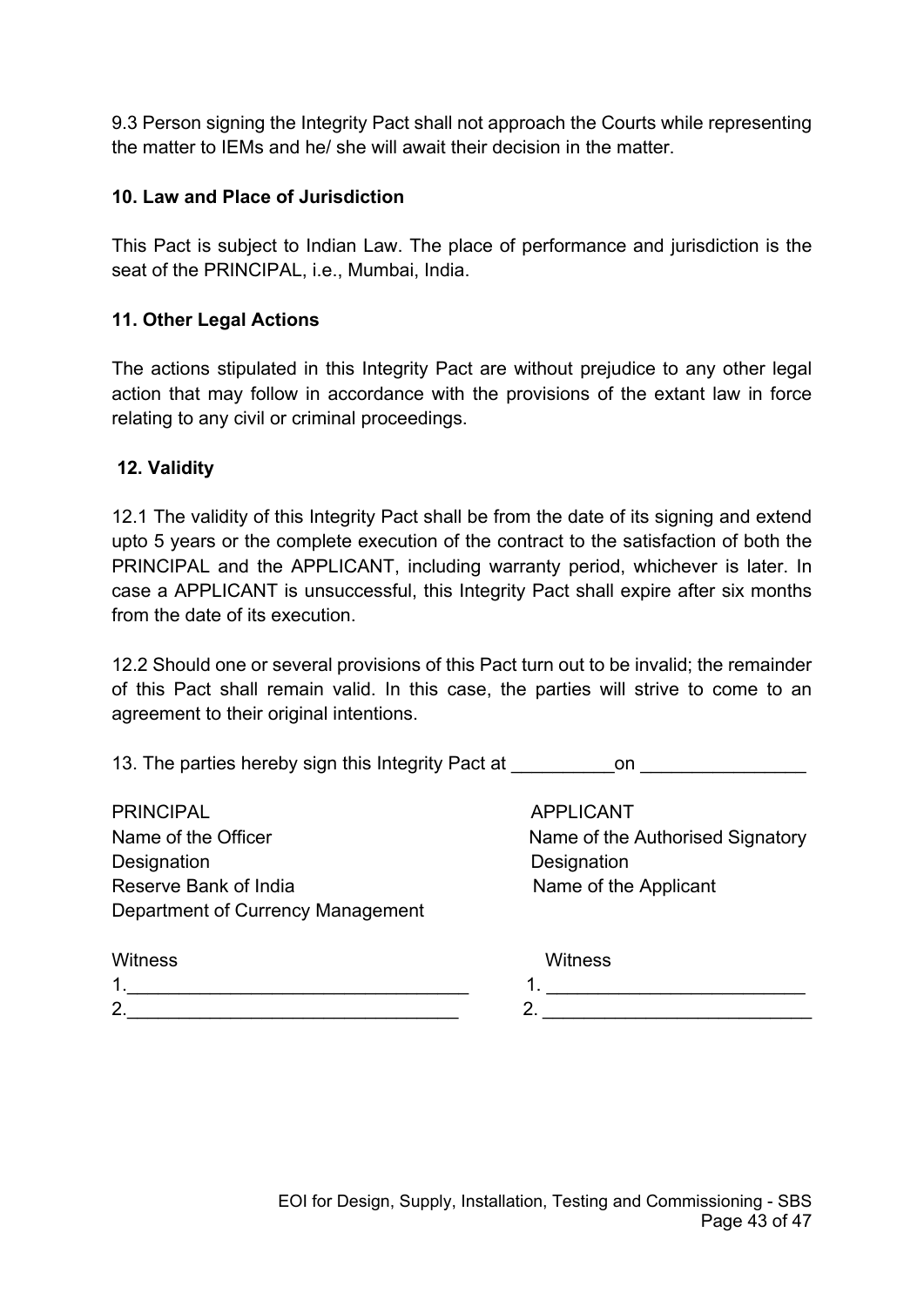**Form G**

## **Non-Disclosure Agreement**

I, ……………………….(Name of the applicant), hereby agree to abide by the following conditions -

a) The Applicant shall treat all documents, information, data and communication of and with the Bank as confidential.

b) The Applicant shall not, without the Bank's prior written consent, disclose the contract or any specification, plan, sample or information or data or drawings /designs furnished by or on behalf of the Bank to any person other than the person(s) employed for performance of the work.

c) Further, any such disclosure to any such person employed by the Applicant shall be made in utmost confidence and should extend only so far as may be necessary and relevant for the purpose of such performance and shall be subject to the terms and conditions of the Non-Disclosure clause.

d) The Applicant shall not, without the Bank's prior written consent, make use of any document or information mentioned in these conditions of the EOI except for the sole purpose of performing this EOI.

………………………………….

(Signature, name and address of the Applicant's executive duly authorized to sign on behalf of the Applicant)

For and on behalf of ………………………

(Name and address of the Applicant)

(Seal of the Applicant)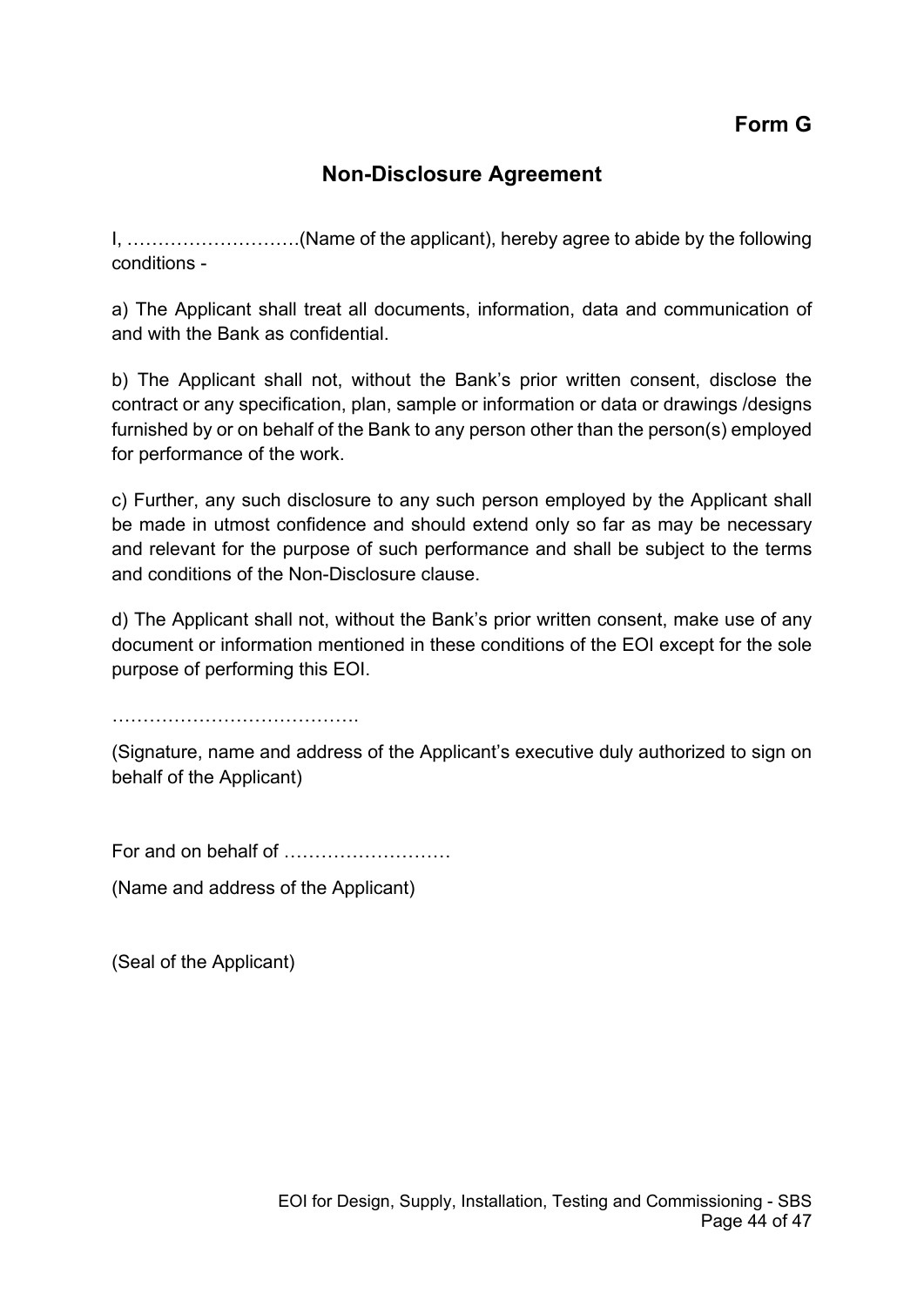**Form H**

## **Performa for Undertaking / Declaration / Certificate by the Applicant regarding country sharing**

#### **land border with India**

(To be submitted by applicants on their letter head duly sealed and signed by the authorized signatory)

To,

Chief General Manager-in-Charge, Department of Currency Management Reserve Bank of India

Name of Work: EXPRESSION OF INTEREST (EOI) FOR SUPPLY OF BANKNOTE SHREDDING AND BRIQUETTING SYSTEMS TO RESERVE BANK OF INDIA

I / We ……………………………………. (Name of bidder) have read and understood the contents of the Office Memorandum (OM) F. No. 6/18/2019-PPD dated July 23, 2020 and its subsequent orders / revision issued by Public Procurement Division, Department of Expenditure, Ministry of Finance, Government of India regarding the restrictions on procurement from a bidder of a country which shares a land border with India.

2. Based on the definitions mentioned in the above referred order and its subsequent revisions regarding the bidder, I / We certify that …………… (Name of the bidder)

- i. is not from a country sharing land border with India, or
- ii. is from a country sharing land border with India and has been registered with the Competent Authority, the certificate of which is enclosed, or
- iii. is from a country sharing land border with India where Government of India has extended lines of credit, or
- iv. is from a country sharing land border with India where Government of India is engaged in developmental projects.

(Strikeout whichever of the above is not applicable).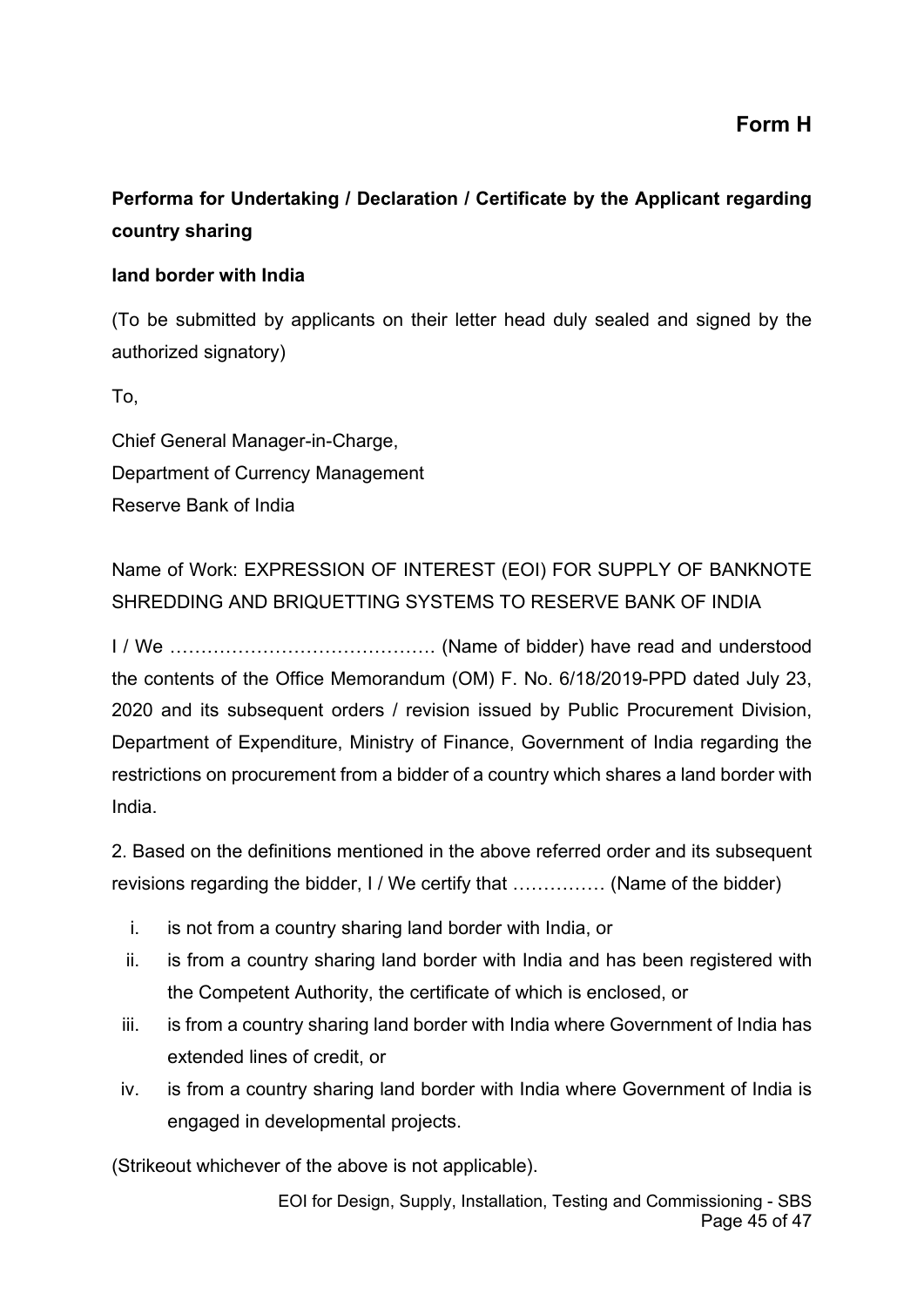3. I /We hereby certify that …………………………. (Name of bidder) fulfils all requirements in this regard and is eligible to be considered under the provision of the above referred Office Memorandum and its subsequent orders / revision. I/We also undertake that I/we …………..……(Name of bidder) will not sub-contract any work to a contractor from such country(ies) unless such contractor fulfils all the requirements under the above referred office memorandum / order

4. I have understood that, if this Undertaking / Declaration / Certificate submitted by us found to be false, Bank shall be free to terminate our tender / Work Order. Bank shall also be free to initiate any legal action in accordance with law including forfeiting of Earnest Money Deposit / Performance Bank Guarantee / Security Deposit and / or debarring us from participating in tenders invited by the Bank in future.

Signature and name of the authorized signatory of the firm

with Rubber Stamp

Date:

Place: